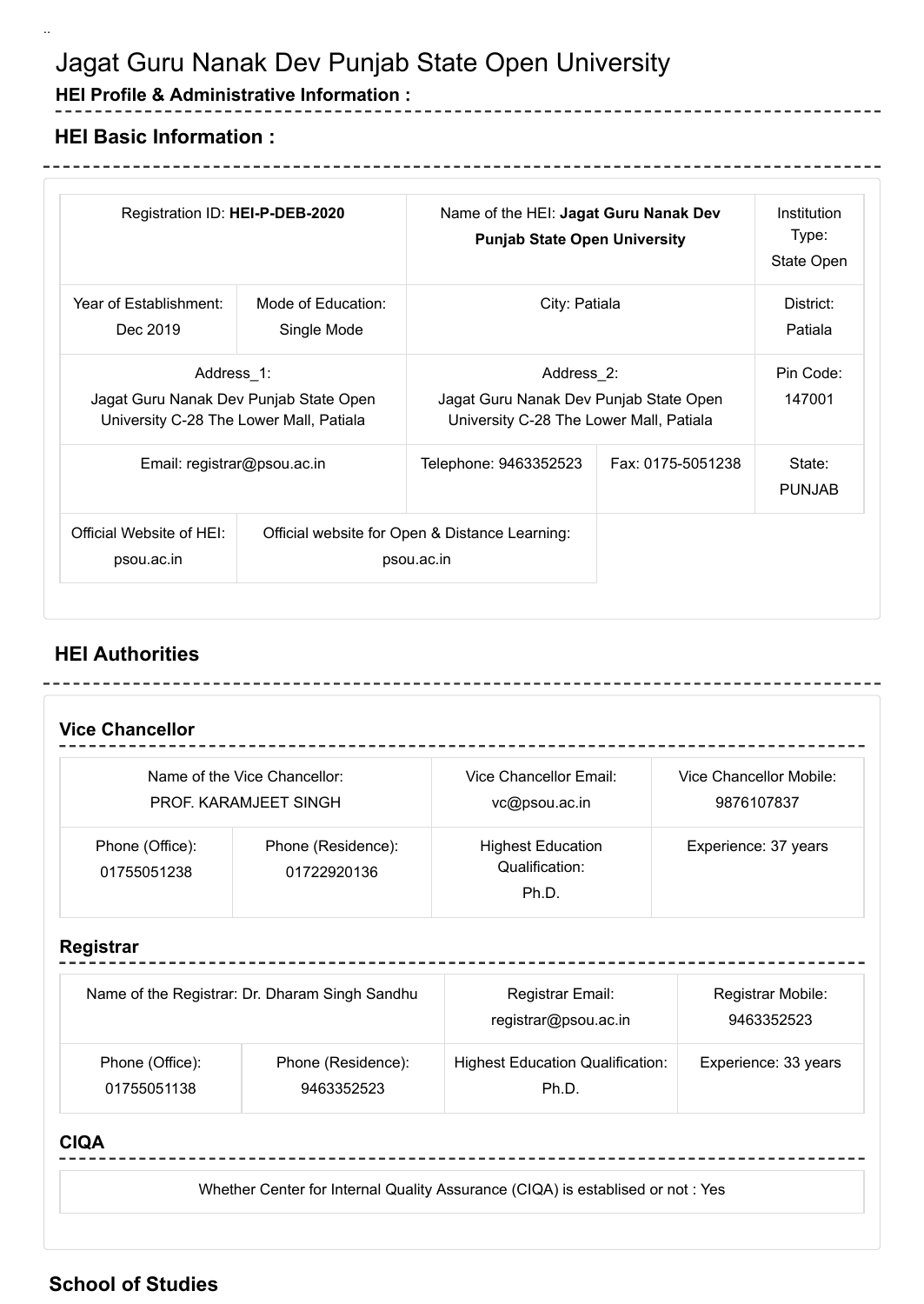| <b>Srno</b>    | Name of School of<br><b>Studies</b>                     | Name of Head<br>of School of<br>studies | Designation                                 | <b>Mobile No</b> | <b>Highest</b><br>Education<br>Qualification | Date of<br>Joining  | <b>Appointment</b><br>Letter |
|----------------|---------------------------------------------------------|-----------------------------------------|---------------------------------------------|------------------|----------------------------------------------|---------------------|------------------------------|
| $\mathbf{1}$   | School of Religious<br><b>Studies</b>                   | Dr I akhvinder<br>Singh Bedi            | Professor and<br>Controller<br>Examinations | 9872985415       | Ph.D.                                        | $01 - 03 -$<br>2021 | View                         |
| 2              | School of Education<br>and Vocation                     | Professor Anita<br>Gill                 | Professor and<br>Dean Academic<br>Affairs   | 9888968462       | Ph.D.                                        | $01 - 03 -$<br>2021 | View                         |
| 3              | <b>School of Business</b><br>Management and<br>Commerce | Dr Rohit Kumar                          | Assistant<br>Professor                      | 9501512500       | Ph.D.                                        | $24-05-$<br>2021    | View                         |
| $\overline{4}$ | School of Science and<br><b>Emerging Technology</b>     | Dr Amitoj Singh                         | Assistant<br>Professor                      | 9855000456       | Ph.D.                                        | $09-03-$<br>2021    | View                         |
| 5              | School of Social<br>Science and Liberal<br>Arts         | Professor Anita<br>Gill                 | Professor and<br>Dean Academic<br>Affairs   | 9888968462       | Ph.D.                                        | $01 - 03 -$<br>2021 | View                         |
| 6              | School of Languages                                     | Dr Gurleen<br>Ahluwalia                 | Assistant<br>Professor                      | 9855524215       | Ph.D.                                        | $24-05-$<br>2021    | View                         |

## **HEI Recognition**

-------------------------------

| Recognition status of the HEI as per UGC Act, 1956:<br>SECTION 2(f) | Is HEI also recognized under 12 B: No                                                |
|---------------------------------------------------------------------|--------------------------------------------------------------------------------------|
| Approval of Statutory Authority: Yes                                | Copy of relevant page of act allowing HEI to offer the<br>programme in ODL :<br>View |

## **UGC DEB Recognition**

| Are you recognized by UGC, DEB unde UGC(ODL) Regulations, 2017? *                                          |   |
|------------------------------------------------------------------------------------------------------------|---|
| <b>No</b>                                                                                                  | v |
| Whether HEI is recognized by UGC, DEB under UGC (Online Courses or Programmes) Regulations, 2018? :-<br>No |   |
|                                                                                                            |   |

---------------------------------

## **IGNOU Recognition**

Whether HEI was recognised from IGNOU DEC/DEB Prior to UGC (ODL) Regulations, 2017 :-

---------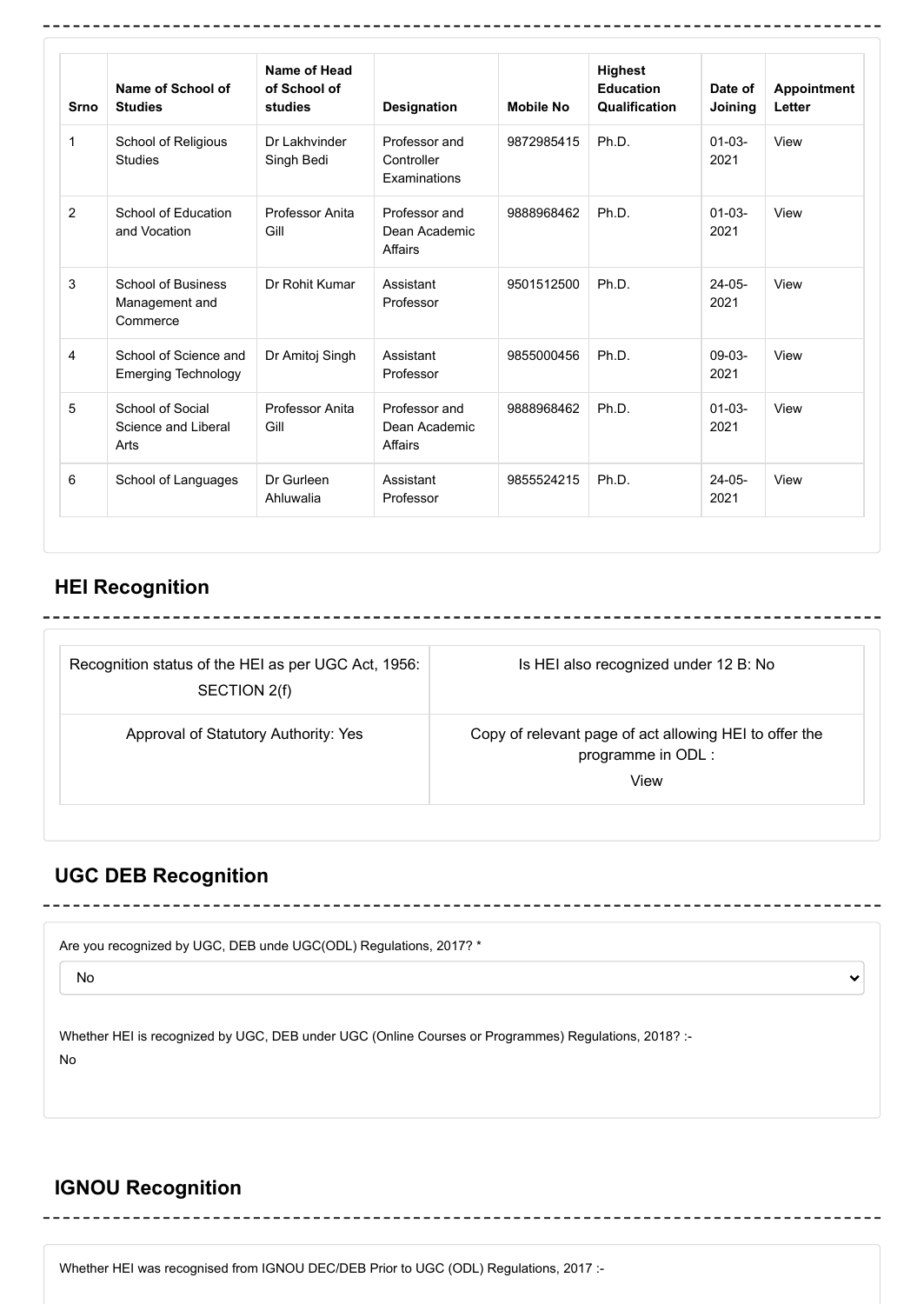| From | ιo | <b>Document</b> |
|------|----|-----------------|
|      |    |                 |
|      |    |                 |

### **NAAC Details**

No

Whether accredited by NAAC? :-

I/We hereby declare that HEI shall obtain National Assessment and Accreditation Council (NAAC) accreditation within one year of its becoming eligible for accreditation by the National Assessment and Accreditation Council (NAAC), failing which the Commission shall not accord further recognition to HEI for offering programmes under Open and Distance Learning mode and Online mode. :- +

### **NIRF Ranking**

| Year :- 2018               |  |
|----------------------------|--|
|                            |  |
| Ranking :- NotApplicable   |  |
| Upload NIRF Certificate :- |  |
|                            |  |
| Year :- 2019               |  |
| Ranking :- NotApplicable   |  |
|                            |  |
| Upload NIRF Certificate :- |  |
|                            |  |
| Year :- 2020               |  |
| Ranking :- NotApplicable   |  |
|                            |  |
| Upload NIRF Certificate :- |  |
|                            |  |
|                            |  |

### **Territorial Jurisdiction**

## **Information regarding Territorial Jurisdiction (For ODL only)**

Territorial Jurisdiction of HEI as per its Act :- Within State

Copy of Relevant Page to act: Upload :-View

Territorial Jurisdiction as per UGC (Open and Distance Learning Programmes and Online Programmes) Regulations, 2020 :- Within State

### **Infrastructure**

Total Build-up area for Open and Distance Learning activity - Minimum 15000 sq.ft. (carpet area):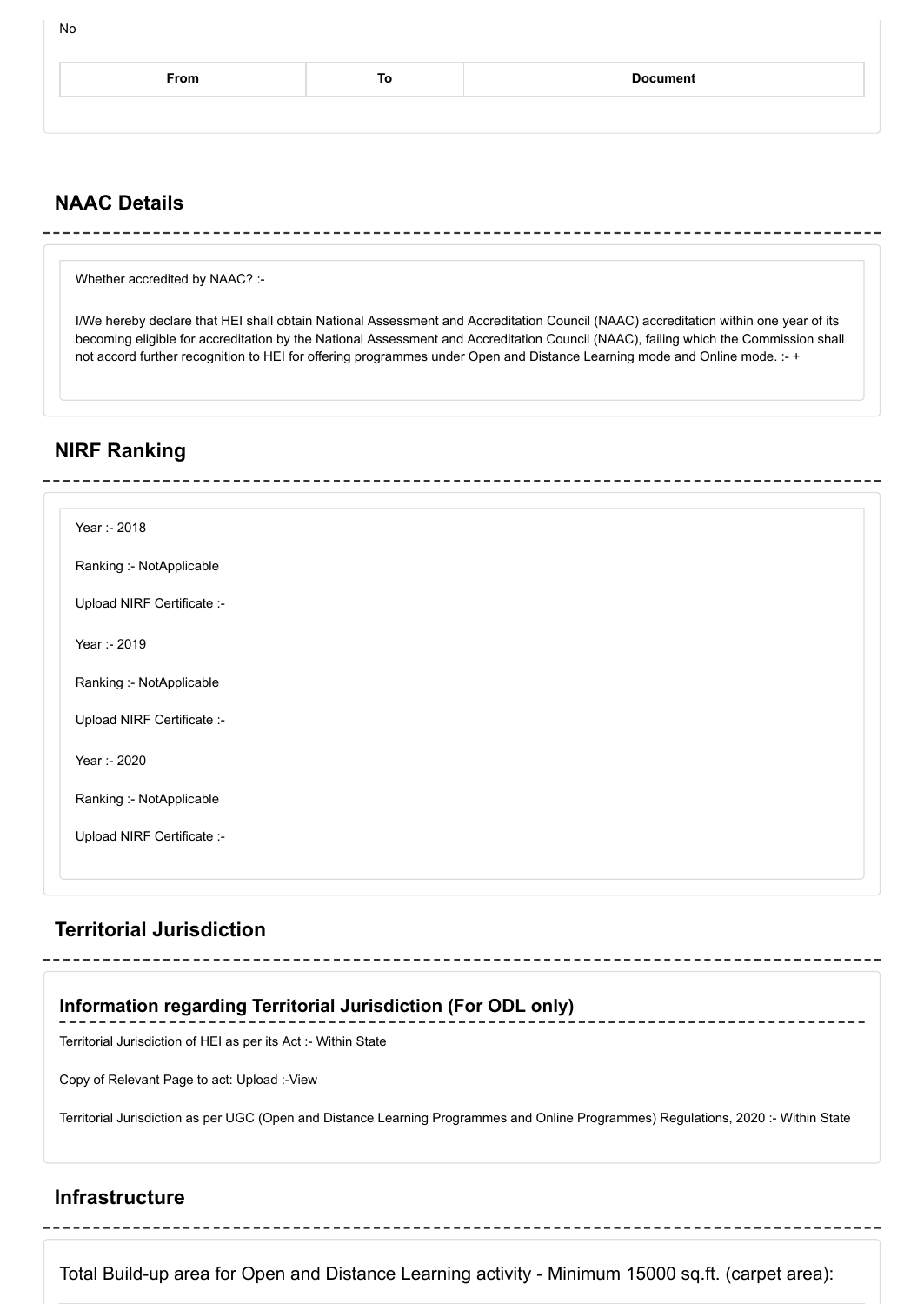| <b>Build-up Area Type</b>                                                                                                                       | <b>Minimum Built up</b><br>area required as per<br><b>Regulations</b> | <b>Built-Up Area</b><br>available(Carpet<br>Area Sq. ft) | <b>Difference</b> | Compliance<br>or Not |
|-------------------------------------------------------------------------------------------------------------------------------------------------|-----------------------------------------------------------------------|----------------------------------------------------------|-------------------|----------------------|
| Academic                                                                                                                                        | 7500                                                                  | 7660                                                     | 160               | Yes                  |
| Administrative                                                                                                                                  | 1500                                                                  | 1590                                                     | 90                | <b>Yes</b>           |
| Academic support such as Library, Reading Room,<br>Computer Centre, Information and Communication<br>technology labs, Video and Audio Labs etc. | 4500                                                                  | 4720                                                     | 220               | <b>Yes</b>           |
| Amenities or other support facilities (Excluding toilets)                                                                                       | 1500                                                                  | 1520                                                     | 20                | <b>Yes</b>           |
| Total built-up area for ODL activities                                                                                                          | 15000                                                                 | 15490                                                    | 490               | Yes                  |

## **Activity Calendar**

Academic Year Planner [Programmes under yearly system]:

|                |                                                   | Tentative months schedule (specify months) during Year |            |  |
|----------------|---------------------------------------------------|--------------------------------------------------------|------------|--|
| <b>Srno</b>    | <b>Name of the Activity</b>                       | From (Month)                                           | To (Month) |  |
| $\mathbf{1}$   | Admission                                         | <b>NA</b>                                              | <b>NA</b>  |  |
| 2              | Assignment Submission (if any)                    | <b>NA</b>                                              | <b>NA</b>  |  |
| 3              | <b>Evaluation of Assignment</b>                   | <b>NA</b>                                              | <b>NA</b>  |  |
| $\overline{4}$ | Examination                                       | <b>NA</b>                                              | <b>NA</b>  |  |
| 5              | Declaration of Result                             | <b>NA</b>                                              | <b>NA</b>  |  |
| 6              | Re-registration                                   | <b>NA</b>                                              | <b>NA</b>  |  |
| $\overline{7}$ | Distribution of SLM                               | <b>NA</b>                                              | <b>NA</b>  |  |
| 8              | Contact Programmes(counselling, Practicals, etc.) | <b>NA</b>                                              | <b>NA</b>  |  |

## Academic Year Planner [Programmes under Semester System]:

|                |                                 | Tentative months schedule (specify months) during Year |            |              |            |  |
|----------------|---------------------------------|--------------------------------------------------------|------------|--------------|------------|--|
| <b>Srno</b>    | <b>Name of the Activity</b>     | From (Month)                                           | To (Month) | From (Month) | To (Month) |  |
| 1              | Admission                       | Sep                                                    | Oct        | Feb          | Mar        |  |
| 2              | Assignment Submission (if any)  | Nov                                                    | Dec        | Apr          | May        |  |
| 3              | <b>Evaluation of Assignment</b> | Jan                                                    | Jan        | May          | Jun        |  |
| 4              | Examination                     | Feb                                                    | Feb        | Jun          | Jul        |  |
| 5              | Declaration of Result           | Mar                                                    | Mar        | Jul          | Jul        |  |
| 6              | Re-registration                 | Feb                                                    | Mar        | Jul          | Aug        |  |
| $\overline{7}$ | Distribution of SLM             | Oct                                                    | Nov        | Mar          | Apr        |  |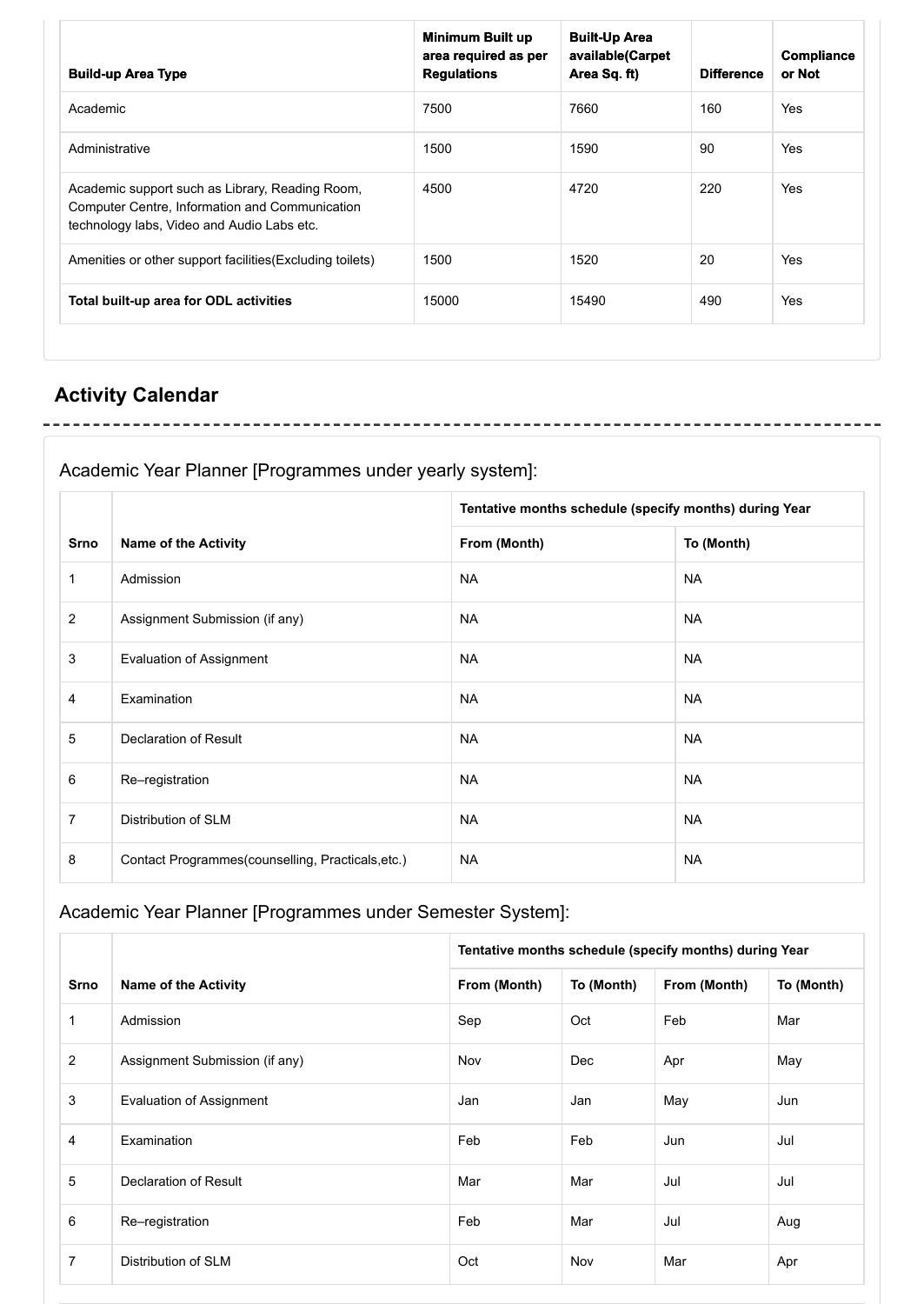|      |                                                    | Tentative months schedule (specify months) during Year |            |              |            |
|------|----------------------------------------------------|--------------------------------------------------------|------------|--------------|------------|
| Srno | <b>Name of the Activity</b>                        | From (Month)                                           | To (Month) | From (Month) | To (Month) |
| 8    | Contact Programmes (counselling, Practicals, etc.) | Oct                                                    | Dec        | Mar          | May        |

-------

-------

--------

# **Proposed Programmes**

 $\overline{a}$ L,  $- - - -$ 

 $- - - -$ 

| $Sr No : -1$                                                          |                                                                                                                                                                            |                                                                                                              |  |
|-----------------------------------------------------------------------|----------------------------------------------------------------------------------------------------------------------------------------------------------------------------|--------------------------------------------------------------------------------------------------------------|--|
|                                                                       | Name of Programme :- 10 - Sciences - Bachelor of Science (Data Science) - Data Science - Data Science                                                                      |                                                                                                              |  |
| Programme to be<br>offered in                                         | ODL                                                                                                                                                                        |                                                                                                              |  |
| Year                                                                  | 2021-22                                                                                                                                                                    |                                                                                                              |  |
| Level                                                                 | UG                                                                                                                                                                         |                                                                                                              |  |
| <b>Academic Session</b>                                               | <b>July Onwards</b>                                                                                                                                                        |                                                                                                              |  |
| Entry Qualification (as<br>per the Specification of<br>Degrees, 2014) | 10+2 in Non-Medical/Commerce/Arts with Mathematics/Statistics/Computer Science/Economics                                                                                   |                                                                                                              |  |
| Duration (as per the<br>Specification of<br>Degrees, 2014)            | 3                                                                                                                                                                          |                                                                                                              |  |
| Name of the<br>Department                                             | 204                                                                                                                                                                        |                                                                                                              |  |
| Page No                                                               | 2990                                                                                                                                                                       |                                                                                                              |  |
| Serial No                                                             | 54                                                                                                                                                                         |                                                                                                              |  |
| Justification                                                         | To educate students with high quality, theoretical, practical, ethical, technological and skill oriented<br>career and also enable them to become successful entrepreneur. | education in the area of Data Science and other related disciplines that can help them in their professional |  |
| $Sr No : -2$                                                          |                                                                                                                                                                            |                                                                                                              |  |
|                                                                       | Name of Programme :- 2 - Arts/Humanities/Social Sciences - Post Graduate Diploma in Sikh Theology - Sikh Theology - Sikh Theology                                          |                                                                                                              |  |
| Programme to be offered in                                            |                                                                                                                                                                            | ODL                                                                                                          |  |
| Year                                                                  |                                                                                                                                                                            | 2021-22                                                                                                      |  |
| Level                                                                 |                                                                                                                                                                            | Diploma                                                                                                      |  |
| <b>Academic Session</b>                                               |                                                                                                                                                                            | <b>July Onwards</b>                                                                                          |  |
|                                                                       | Entry Qualification (as per the Specification of Degrees, 2014)                                                                                                            | Graduation in any stream                                                                                     |  |
|                                                                       | Duration (as per the Specification of Degrees, 2014)                                                                                                                       | 1                                                                                                            |  |
|                                                                       | Name of the Department                                                                                                                                                     | 207                                                                                                          |  |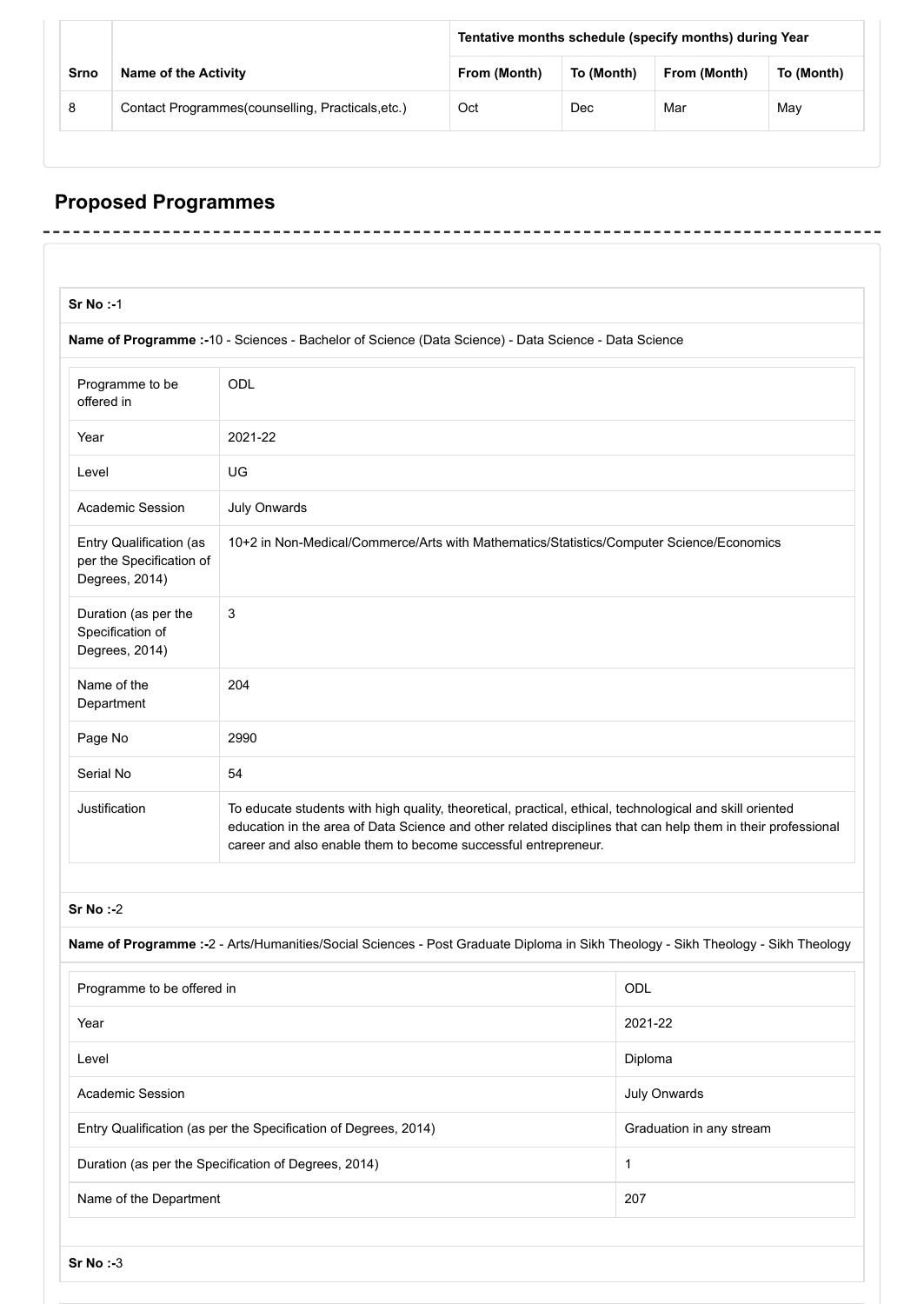**Name of Programme :-**3 - Business Administration/Commerce/ Management/Finance - Bachelor of Commerce (Digital) - Commerce Digital - Commerce Digital

| Programme to be<br>offered in                                                   | ODL                                                                                                                                                                                                                                                                                                                                                                 |
|---------------------------------------------------------------------------------|---------------------------------------------------------------------------------------------------------------------------------------------------------------------------------------------------------------------------------------------------------------------------------------------------------------------------------------------------------------------|
| Year                                                                            | 2021-22                                                                                                                                                                                                                                                                                                                                                             |
| Level                                                                           | UG                                                                                                                                                                                                                                                                                                                                                                  |
| <b>Academic Session</b>                                                         | <b>July Onwards</b>                                                                                                                                                                                                                                                                                                                                                 |
| <b>Entry Qualification</b><br>(as per the<br>Specification of<br>Degrees, 2014) | $10+2$                                                                                                                                                                                                                                                                                                                                                              |
| Duration (as per<br>the Specification<br>of Degrees, 2014)                      | 3                                                                                                                                                                                                                                                                                                                                                                   |
| Name of the<br>Department                                                       | 205                                                                                                                                                                                                                                                                                                                                                                 |
| Page No                                                                         | 2988                                                                                                                                                                                                                                                                                                                                                                |
| Serial No                                                                       | 32                                                                                                                                                                                                                                                                                                                                                                  |
| Justification                                                                   | To educate students with high quality theoretical, practical, ethical, technological and skill- oriented education in<br>the area of commerce and other multi disciplines that can help them in their professional career and also<br>enable them to become successful entrepreneurs. The programme's mission is to help the learners enhance<br>their proficiency. |

#### **Sr No :-**4

#### **Name of Programme :-**2 - Arts/Humanities/Social Sciences - Bachelor of Liberal Arts - Liberal Arts - Liberal Arts

| Programme to be offered in                                         | ODL                                                                                                                                                |
|--------------------------------------------------------------------|----------------------------------------------------------------------------------------------------------------------------------------------------|
| Year                                                               | 2021-22                                                                                                                                            |
| Level                                                              | UG                                                                                                                                                 |
| Academic Session                                                   | <b>July Onwards</b>                                                                                                                                |
| Entry Qualification (as per the<br>Specification of Degrees, 2014) | $10+2$                                                                                                                                             |
| Duration (as per the Specification of<br>Degrees, 2014)            | 3                                                                                                                                                  |
| Name of the Department                                             | 203                                                                                                                                                |
| Page No                                                            | 2988                                                                                                                                               |
| Serial No                                                          | 18                                                                                                                                                 |
| Justification                                                      | To equip the learners with critical thinking, creative minds, employability skills and ethical<br>values to facilitate their holistic development. |

## **Additional Information**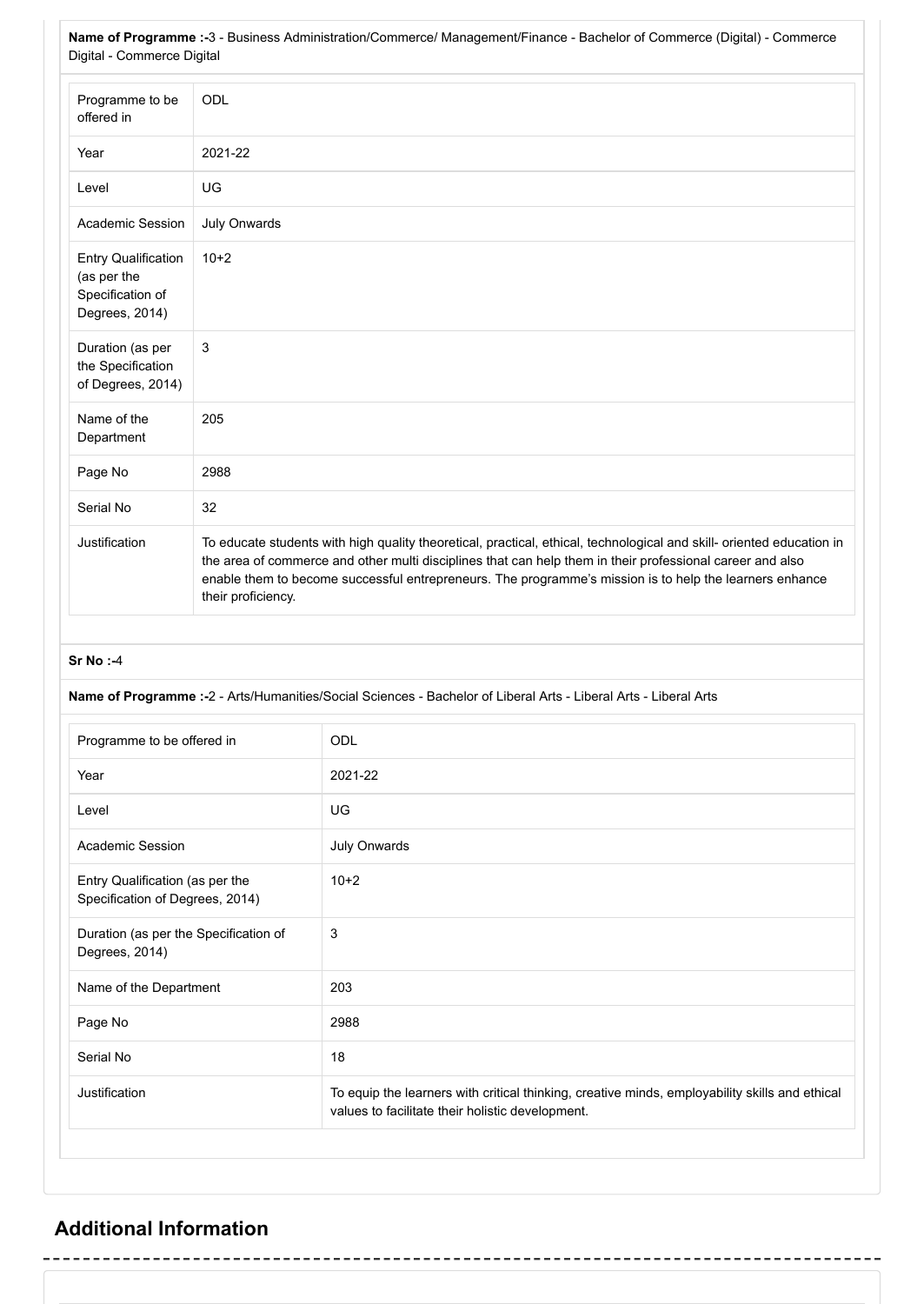#### **Sr No :-** 1

| Name of Programme :- Arts/Humanities/Social Sciences - Post Graduate Diploma in Sikh Theology - Sikh Theology |            |
|---------------------------------------------------------------------------------------------------------------|------------|
| Year                                                                                                          | 2021-22    |
| Academic system followed for proposed programme                                                               | Semester   |
| Number of Credits                                                                                             | 40         |
| Whether Programme requires Practical or laboratory courses as a curricular requirement                        | No         |
| Date of Approval of Statutory Authority (s) (DD-MM-YYYY) of HEI                                               | 17-02-2021 |
| Statutory bodies approval upload                                                                              | View       |
| Whether Regulatory Authority approval is required                                                             | Yes        |
| Date of Approval of Regulatory Authority (s) (DD-MM-YYYY) if applicable                                       | 17-02-2021 |
| Regulatory bodies approval upload                                                                             | View       |
| If Yes, number of years since when being taught in conventional mode                                          |            |
|                                                                                                               |            |

#### **Sr No :-** 2

| Name of Programme :- Sciences - Bachelor of Science (Data Science) - Data Science |  |  |  |
|-----------------------------------------------------------------------------------|--|--|--|
|                                                                                   |  |  |  |

| Year                                                                                   | 2021-22    |
|----------------------------------------------------------------------------------------|------------|
| Academic system followed for proposed programme                                        | Semester   |
| Number of Credits                                                                      | 132        |
| Whether Programme requires Practical or laboratory courses as a curricular requirement | Yes        |
| Date of Approval of Statutory Authority (s) (DD-MM-YYYY) of HEI                        | 17-02-2021 |
| Statutory bodies approval upload                                                       | View       |
| Whether Regulatory Authority approval is required                                      | Yes        |
| Date of Approval of Regulatory Authority (s) (DD-MM-YYYY) if applicable                | 17-02-2021 |
| Regulatory bodies approval upload                                                      | View       |
| If Yes, number of years since when being taught in conventional mode                   |            |

#### **Sr No :-** 3

**Name of Programme :-** Business Administration/Commerce/ Management/Finance - Bachelor of Commerce (Digital) - Commerce Digital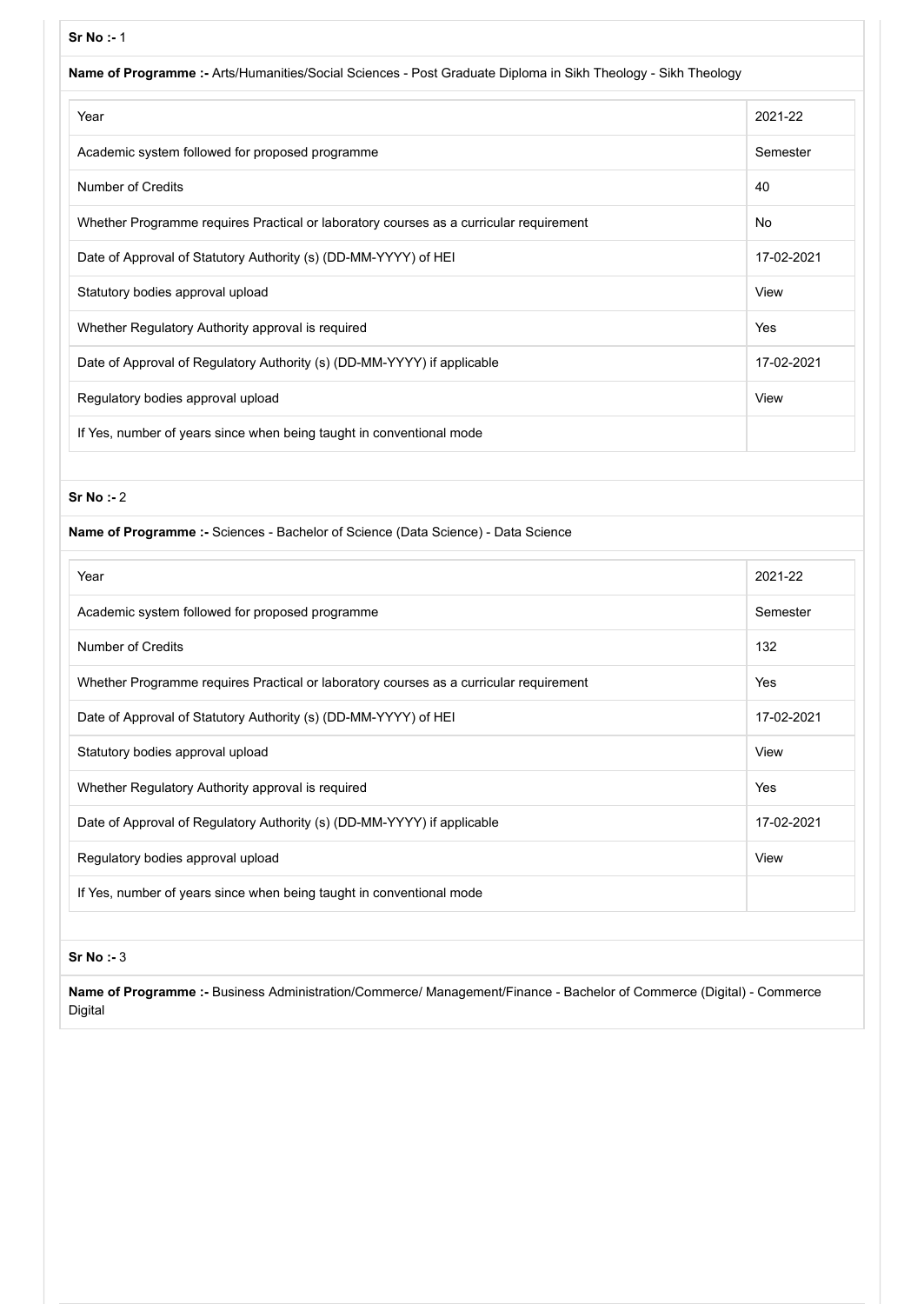| Year                                                                                           | 2021-22    |
|------------------------------------------------------------------------------------------------|------------|
| Academic system followed for proposed programme                                                | Semester   |
| Number of Credits                                                                              | 132        |
| Whether Programme requires Practical or laboratory courses as a curricular requirement         | No         |
| Date of Approval of Statutory Authority (s) (DD-MM-YYYY) of HEI                                | 17-02-2021 |
| Statutory bodies approval upload                                                               | View       |
| Whether Regulatory Authority approval is required                                              | Yes        |
| Date of Approval of Regulatory Authority (s) (DD-MM-YYYY) if applicable                        | 17-02-2021 |
| Regulatory bodies approval upload                                                              | View       |
| If Yes, number of years since when being taught in conventional mode                           |            |
| Sr No : 4                                                                                      |            |
| Name of Programme :- Arts/Humanities/Social Sciences - Bachelor of Liberal Arts - Liberal Arts |            |
|                                                                                                |            |
| Year                                                                                           | 2021-22    |
| Academic system followed for proposed programme                                                | Semester   |
| Number of Credits                                                                              | 132        |
| Whether Programme requires Practical or laboratory courses as a curricular requirement         | No         |
| Date of Approval of Statutory Authority (s) (DD-MM-YYYY) of HEI                                | 17-02-2021 |
| Statutory bodies approval upload                                                               | View       |
| Whether Regulatory Authority approval is required                                              | Yes        |
| Date of Approval of Regulatory Authority (s) (DD-MM-YYYY) if applicable                        | 17-02-2021 |
| Regulatory bodies approval upload                                                              | View       |

## **Programme Compilance**

-------------------------------

**Sr No :-** 1

**Name of Programme :-** Sciences - Bachelor of Science (Data Science) - Data Science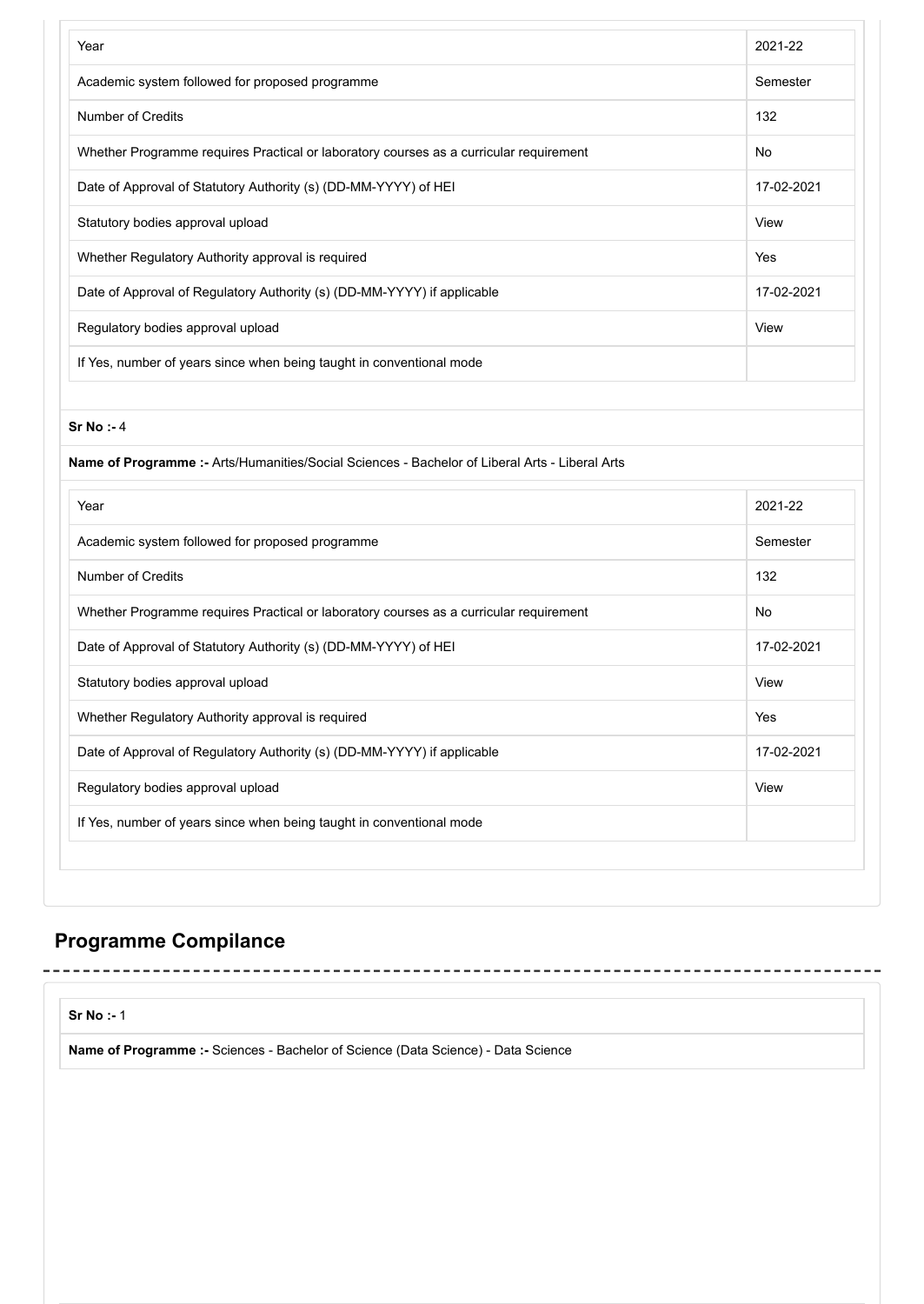| Year                                                                                                                                          | $2021 -$<br>22 |
|-----------------------------------------------------------------------------------------------------------------------------------------------|----------------|
| Whether Compliance to following provision for the proposed programme under Both mode is ensured same as for<br>conventional programme         |                |
| <b>Entry Level Qualifications</b>                                                                                                             | Yes            |
| Curriculum                                                                                                                                    | Yes            |
| Teaching-Learning Scheme                                                                                                                      | Yes            |
| Pattern of Question Papers For End Semester Examination or Term End Examination                                                               | Yes            |
| Pass or Fail Criteria                                                                                                                         | Yes            |
| Whether proposed programme are being offered by the constituent colleges or Departments or Centre for Distance and<br><b>Online Education</b> | No             |
| Whether Choice Based Credit System (CBCS) is being followed for conventional mode                                                             | No             |
| Whether Choice Based Credit System (CBCS) will be followed for Both(ODL & OL)                                                                 | Yes            |
| Whether total Programme fee includes all components as per UGC Norms                                                                          | Yes            |
| Proposed Annual Fee (in Rs)                                                                                                                   | 11700          |
| Whether 75% attendance in Personal Contact Programme will be mandatory for the proposed programme under ODL<br>mode. If Yes, specify in hours | No             |
| Whether any component of the Programme is offered as MOOCs                                                                                    | No             |
| <b>Science Programme</b>                                                                                                                      |                |
| Whether Open University commensurate with the capacity of the Learner Support Centres to provide Lab facilities to the<br>admitted learners * | Yes:           |
| $Sr$ No $: 2$                                                                                                                                 |                |

**Name of Programme :-** Arts/Humanities/Social Sciences - Post Graduate Diploma in Sikh Theology - Sikh Theology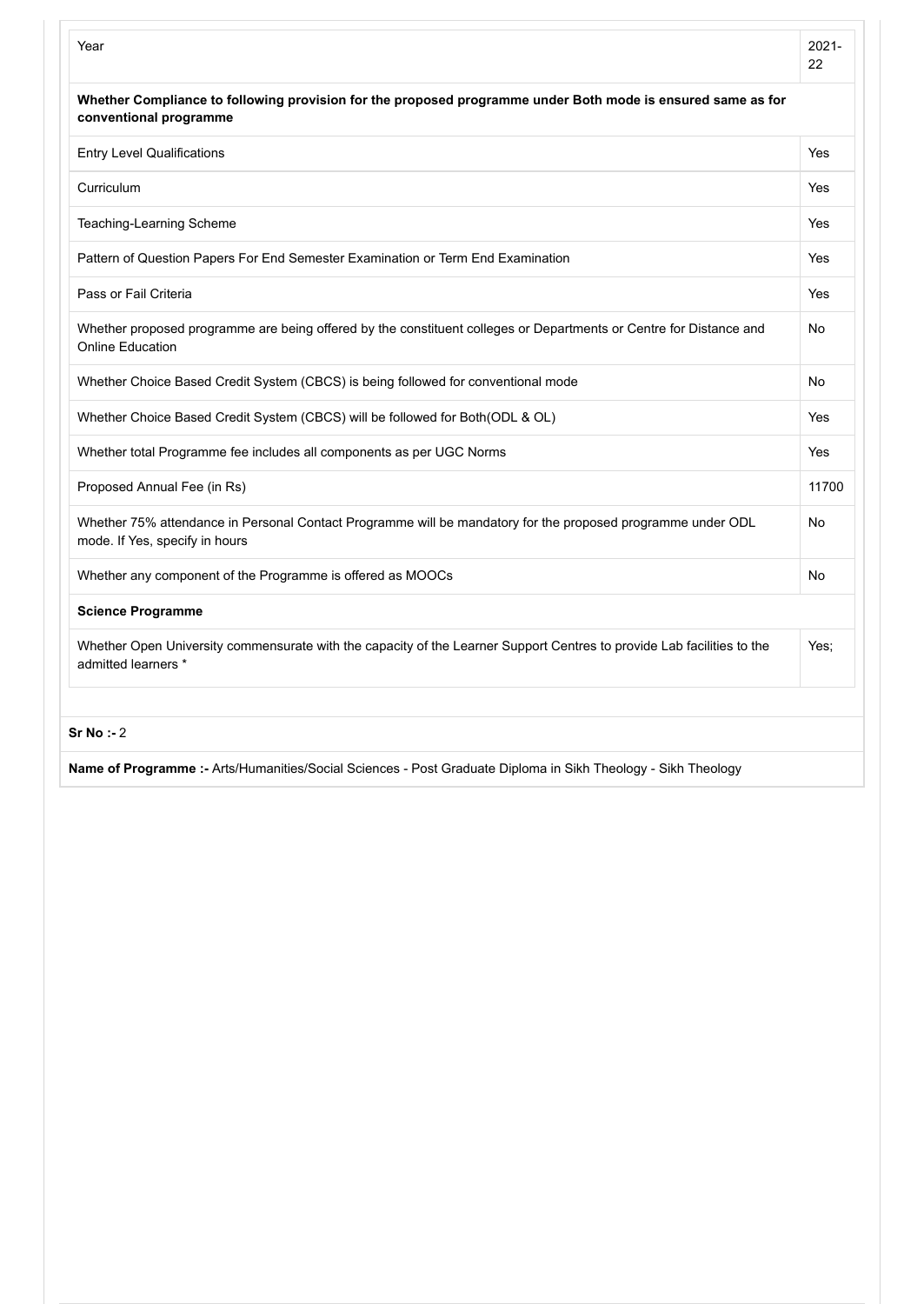| Year                                                                                                                                          | $2021 -$<br>22 |
|-----------------------------------------------------------------------------------------------------------------------------------------------|----------------|
| Whether Compliance to following provision for the proposed programme under Both mode is ensured same as for<br>conventional programme         |                |
| <b>Entry Level Qualifications</b>                                                                                                             | Yes            |
| Curriculum                                                                                                                                    | <b>Yes</b>     |
| Teaching-Learning Scheme                                                                                                                      | <b>Yes</b>     |
| Pattern of Question Papers For End Semester Examination or Term End Examination                                                               | Yes            |
| Pass or Fail Criteria                                                                                                                         | Yes            |
| Whether proposed programme are being offered by the constituent colleges or Departments or Centre for Distance and<br>Online Education        | <b>No</b>      |
| Whether Choice Based Credit System (CBCS) is being followed for conventional mode                                                             | <b>No</b>      |
| Whether Choice Based Credit System (CBCS) will be followed for Both(ODL & OL)                                                                 | <b>Yes</b>     |
| Whether total Programme fee includes all components as per UGC Norms                                                                          | <b>Yes</b>     |
| Proposed Annual Fee (in Rs)                                                                                                                   | 6000           |
| Whether 75% attendance in Personal Contact Programme will be mandatory for the proposed programme under ODL<br>mode. If Yes, specify in hours | No             |
| Whether any component of the Programme is offered as MOOCs                                                                                    | No             |
|                                                                                                                                               |                |

**Sr No :-** 3

**Name of Programme :-** Business Administration/Commerce/ Management/Finance - Bachelor of Commerce (Digital) - Commerce Digital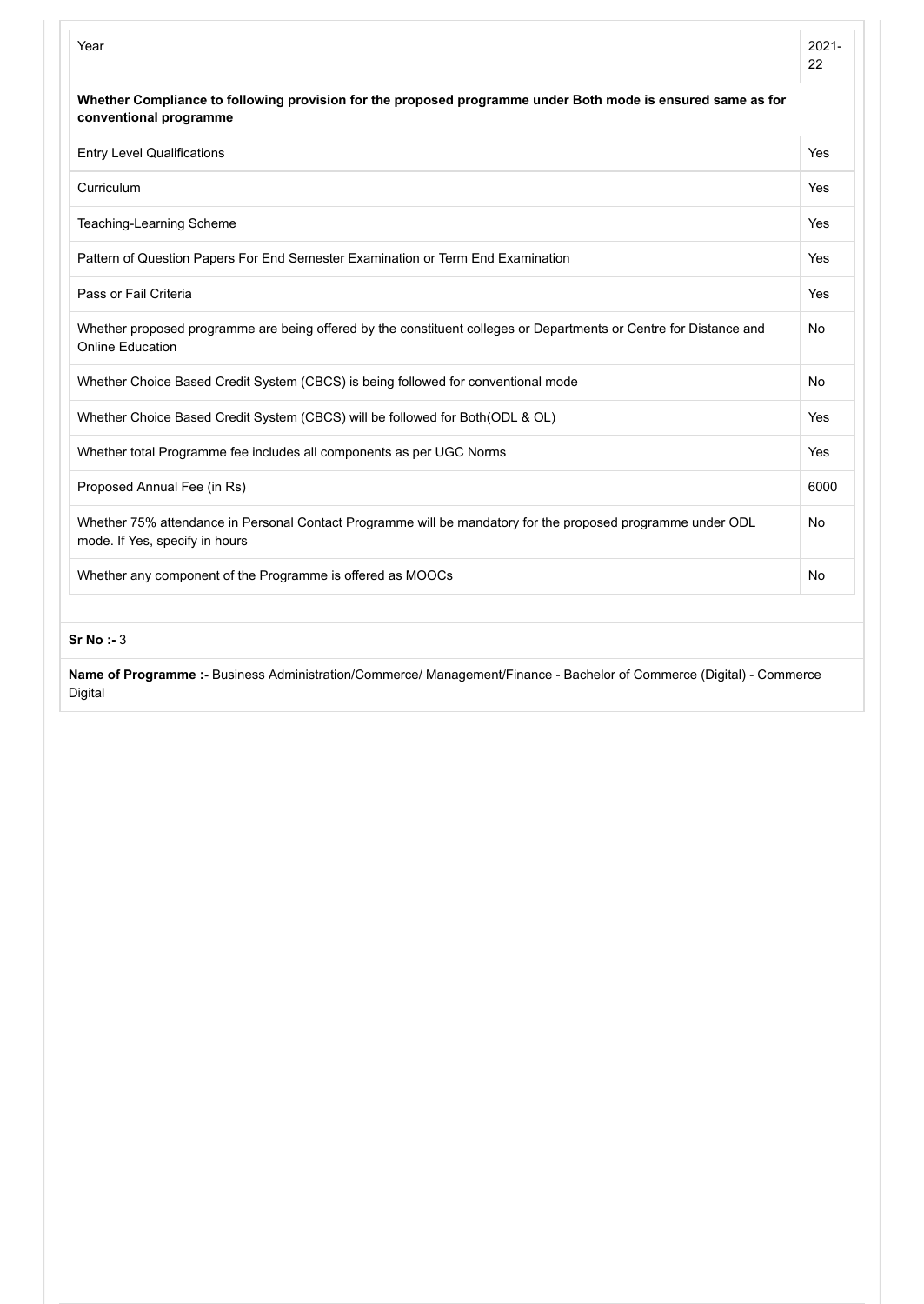|                                                                                                                                               | $2021 -$<br>22 |
|-----------------------------------------------------------------------------------------------------------------------------------------------|----------------|
| Whether Compliance to following provision for the proposed programme under Both mode is ensured same as for<br>conventional programme         |                |
| <b>Entry Level Qualifications</b>                                                                                                             | Yes            |
| Curriculum                                                                                                                                    | Yes            |
| Teaching-Learning Scheme                                                                                                                      | Yes            |
| Pattern of Question Papers For End Semester Examination or Term End Examination                                                               | Yes            |
| Pass or Fail Criteria                                                                                                                         | Yes            |
| Whether proposed programme are being offered by the constituent colleges or Departments or Centre for Distance and<br><b>Online Education</b> | No             |
| Whether Choice Based Credit System (CBCS) is being followed for conventional mode                                                             | No             |
| Whether Choice Based Credit System (CBCS) will be followed for Both(ODL & OL)                                                                 | Yes            |
| Whether total Programme fee includes all components as per UGC Norms                                                                          | Yes            |
| Proposed Annual Fee (in Rs)                                                                                                                   | 9700           |
| Whether 75% attendance in Personal Contact Programme will be mandatory for the proposed programme under ODL<br>mode. If Yes, specify in hours | No             |
| Whether any component of the Programme is offered as MOOCs                                                                                    | No             |
| Name of Programme :- Arts/Humanities/Social Sciences - Bachelor of Liberal Arts - Liberal Arts                                                |                |
| Year                                                                                                                                          | $2021 -$<br>22 |
| Whether Compliance to following provision for the proposed programme under Both mode is ensured same as for<br>conventional programme         |                |
| <b>Entry Level Qualifications</b>                                                                                                             | Yes            |
| Curriculum                                                                                                                                    | Yes            |
| Teaching-Learning Scheme                                                                                                                      | Yes            |
| Pattern of Question Papers For End Semester Examination or Term End Examination                                                               | Yes            |
| Pass or Fail Criteria                                                                                                                         | Yes            |
| Whether proposed programme are being offered by the constituent colleges or Departments or Centre for Distance and<br><b>Online Education</b> | No             |
| Whether Choice Based Credit System (CBCS) is being followed for conventional mode                                                             | No             |
| Whether Choice Based Credit System (CBCS) will be followed for Both(ODL & OL)                                                                 | Yes            |
| Whether total Programme fee includes all components as per UGC Norms                                                                          | Yes            |
| Proposed Annual Fee (in Rs)                                                                                                                   | 8700           |
| Whether 75% attendance in Personal Contact Programme will be mandatory for the proposed programme under ODL<br>mode. If Yes, specify in hours | No             |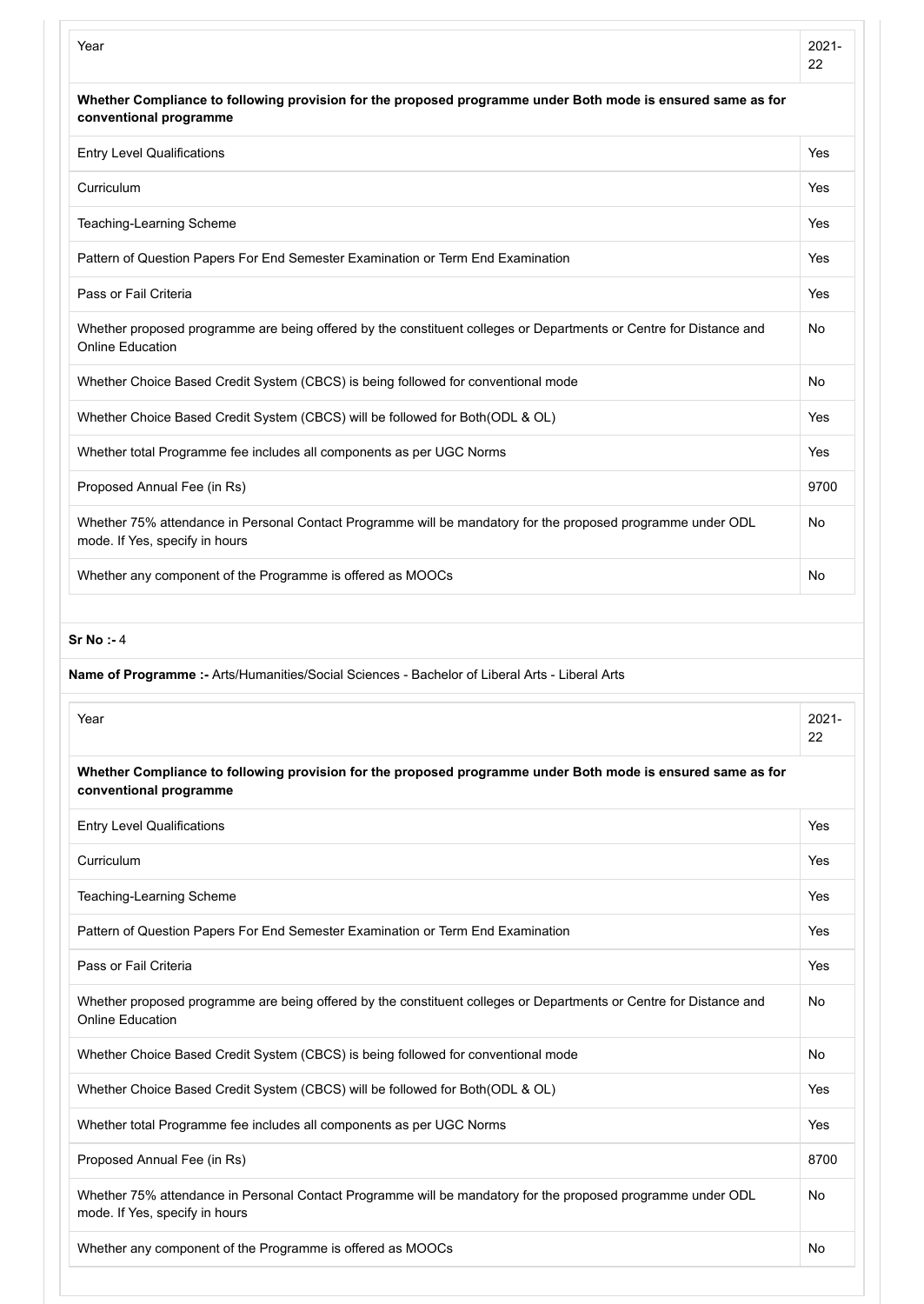## **Mode of Evaluation**

| Sr No : 1                                                                                                                                    |                                 |
|----------------------------------------------------------------------------------------------------------------------------------------------|---------------------------------|
| Name of Programme :- Sciences - Bachelor of Science (Data Science) - Data Science                                                            |                                 |
| Year                                                                                                                                         | 2021-22                         |
| Whether Weightages to continuous assessment and end semester examinations or term end examinations<br>as per clause mentioned in Regulations | Yes                             |
| <b>Examination Scheme</b>                                                                                                                    | Continuous and End-<br>Semester |
| Percentage of Continuous Assessment(%)                                                                                                       | 30%                             |
| Percentage of End-Semester(%)                                                                                                                | 70%                             |
| Pass or Fail Criteria                                                                                                                        | 35%                             |
| Pass/Fail Criteria (% Pass Marks)                                                                                                            | 35%                             |
| <b>Mode of Examination</b>                                                                                                                   |                                 |
| Whether examination through Online(For ODL Programs)                                                                                         | No                              |

#### **Sr No :-** 2

#### **Name of Programme :-** Arts/Humanities/Social Sciences - Post Graduate Diploma in Sikh Theology - Sikh Theology

| Year                                                                                                                                         | 2021-22                         |
|----------------------------------------------------------------------------------------------------------------------------------------------|---------------------------------|
| Whether Weightages to continuous assessment and end semester examinations or term end examinations<br>as per clause mentioned in Regulations | Yes                             |
| <b>Examination Scheme</b>                                                                                                                    | Continuous and End-<br>Semester |
| Percentage of Continuous Assessment(%)                                                                                                       | 30%                             |
| Percentage of End-Semester(%)                                                                                                                | 70%                             |
| Pass or Fail Criteria                                                                                                                        | 35%                             |
| Pass/Fail Criteria (% Pass Marks)                                                                                                            | 35%                             |
| <b>Mode of Examination</b>                                                                                                                   |                                 |
| Whether examination through Online (For ODL Programs)                                                                                        | No                              |
|                                                                                                                                              |                                 |

**Sr No :-** 3

**Name of Programme :-** Business Administration/Commerce/ Management/Finance - Bachelor of Commerce (Digital) - Commerce Digital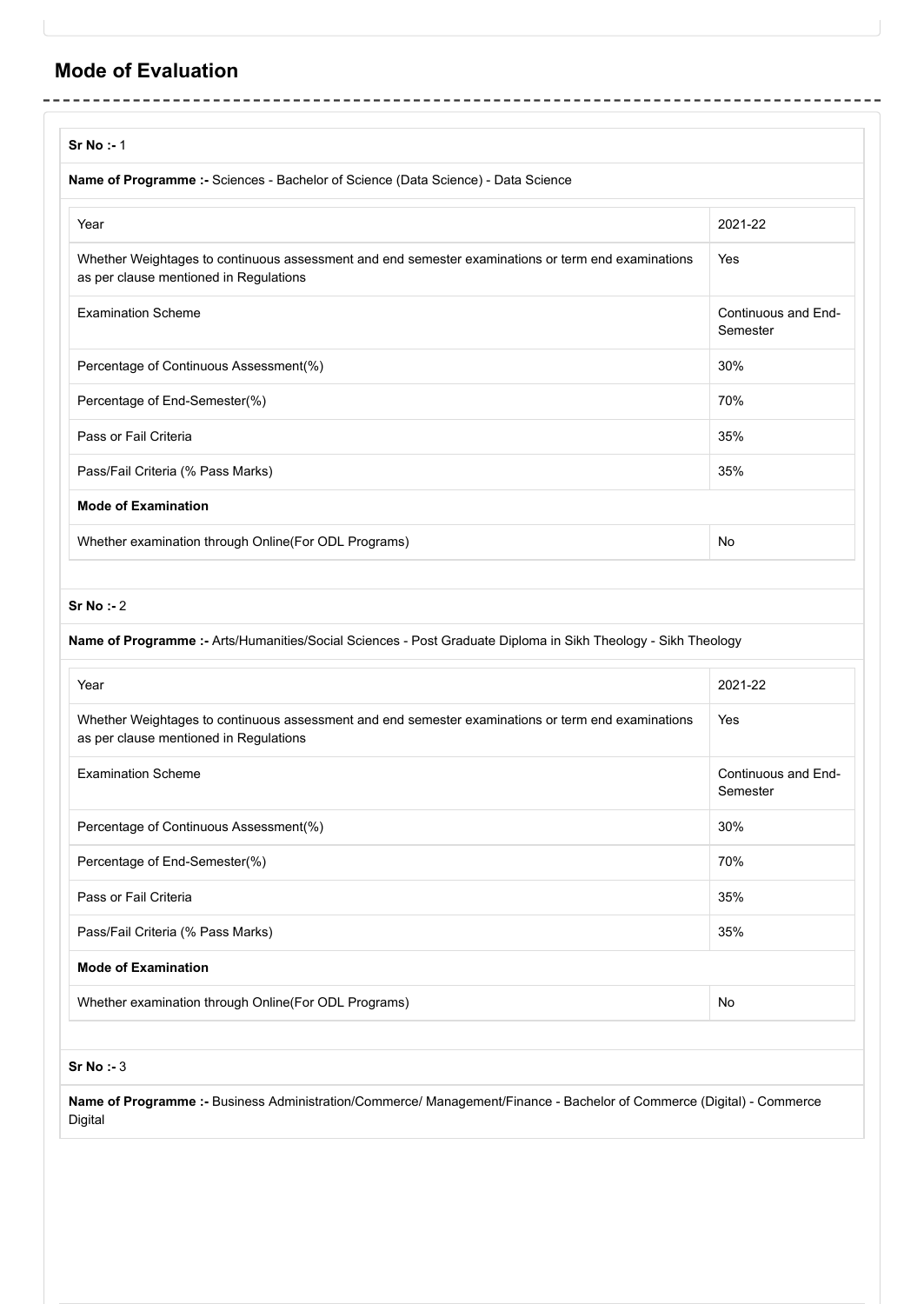| Year                                                                                                                                                                                                                                                                                                                                                           | 2021-22                         |
|----------------------------------------------------------------------------------------------------------------------------------------------------------------------------------------------------------------------------------------------------------------------------------------------------------------------------------------------------------------|---------------------------------|
| Whether Weightages to continuous assessment and end semester examinations or term end examinations<br>as per clause mentioned in Regulations                                                                                                                                                                                                                   | Yes                             |
| <b>Examination Scheme</b>                                                                                                                                                                                                                                                                                                                                      | Continuous and End-<br>Semester |
| Percentage of Continuous Assessment(%)                                                                                                                                                                                                                                                                                                                         | 30%                             |
| Percentage of End-Semester(%)                                                                                                                                                                                                                                                                                                                                  | 70%                             |
| Pass or Fail Criteria                                                                                                                                                                                                                                                                                                                                          | 35%                             |
| Pass/Fail Criteria (% Pass Marks)                                                                                                                                                                                                                                                                                                                              | 35%                             |
| <b>Mode of Examination</b>                                                                                                                                                                                                                                                                                                                                     |                                 |
| Whether examination through Online(For ODL Programs)                                                                                                                                                                                                                                                                                                           | No                              |
|                                                                                                                                                                                                                                                                                                                                                                |                                 |
|                                                                                                                                                                                                                                                                                                                                                                |                                 |
| Sr No : 4                                                                                                                                                                                                                                                                                                                                                      |                                 |
|                                                                                                                                                                                                                                                                                                                                                                |                                 |
|                                                                                                                                                                                                                                                                                                                                                                | 2021-22                         |
|                                                                                                                                                                                                                                                                                                                                                                | Yes                             |
|                                                                                                                                                                                                                                                                                                                                                                | Semester                        |
|                                                                                                                                                                                                                                                                                                                                                                | 30%                             |
| Name of Programme :- Arts/Humanities/Social Sciences - Bachelor of Liberal Arts - Liberal Arts<br>Year<br>Whether Weightages to continuous assessment and end semester examinations or term end examinations<br>as per clause mentioned in Regulations<br><b>Examination Scheme</b><br>Percentage of Continuous Assessment(%)<br>Percentage of End-Semester(%) | 70%                             |
| Pass or Fail Criteria                                                                                                                                                                                                                                                                                                                                          | 35%                             |
| Pass/Fail Criteria (% Pass Marks)                                                                                                                                                                                                                                                                                                                              | 35%                             |
| <b>Mode of Examination</b>                                                                                                                                                                                                                                                                                                                                     | Continuous and End-             |

## **PPR (Programme Project Report)**

 $- - - - -$ 

. \_ \_ \_ \_ \_ \_ \_ \_ \_ \_ \_

| Srno                                        | Name of Progrm                                     | <b>Other Details</b>             |         |
|---------------------------------------------|----------------------------------------------------|----------------------------------|---------|
| 1                                           | Arts/Humanities/Social<br>Sciences - Post Graduate | Year                             | 2021-22 |
| Diploma in Sikh Theology<br>- Sikh Theology | Date of Approval of<br><b>PPR</b>                  | 23-04-2021                       |         |
|                                             |                                                    | Upload of PPR                    | View    |
|                                             |                                                    | Upload Approval of<br><b>PPR</b> | View    |

\_\_\_\_\_\_\_\_\_\_\_\_\_\_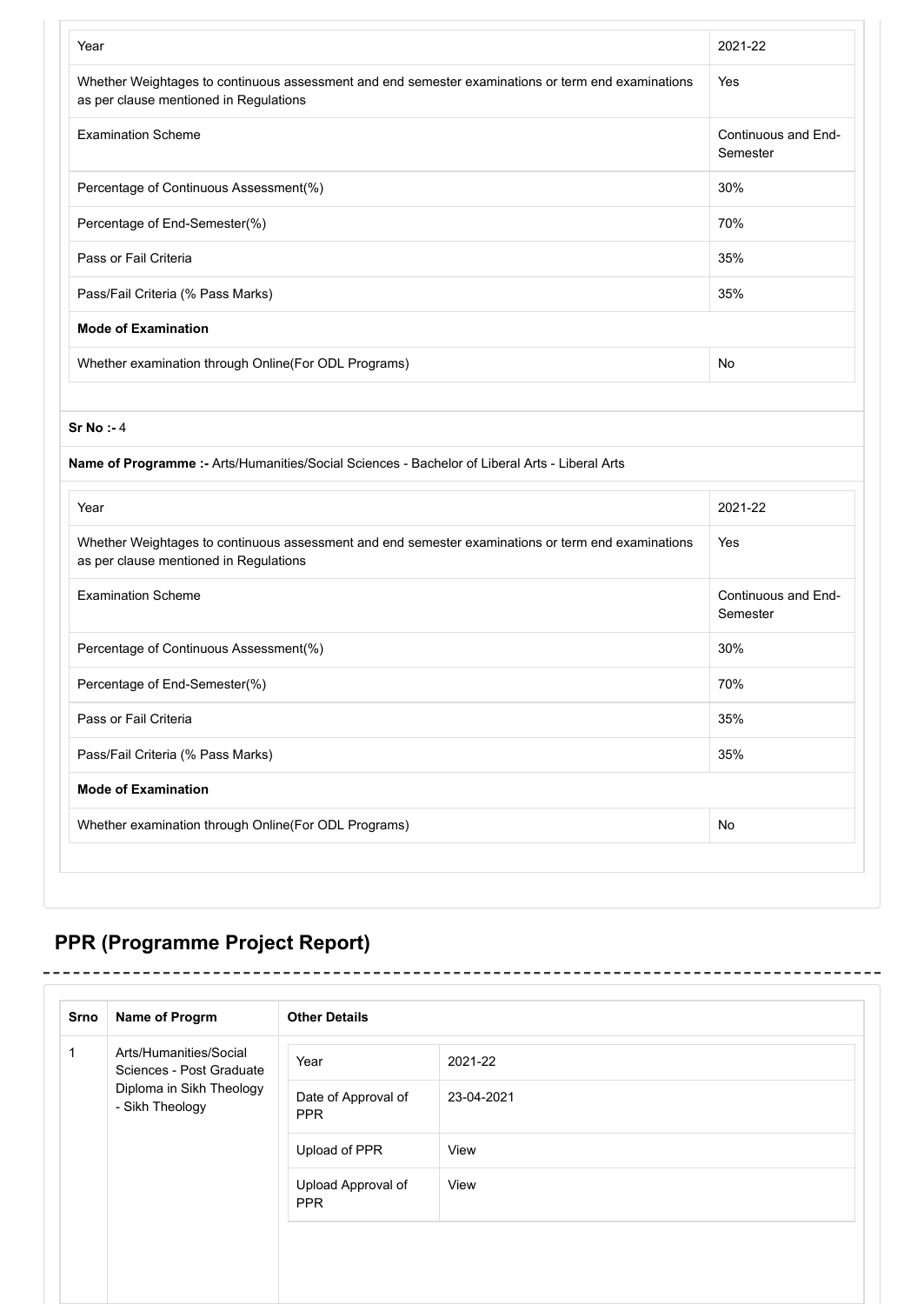| Srno           | Name of Progrm                              | <b>Other Details</b>                                                                                                                                                                                             |  |                                                                                                                                                                                                                                                                                                                                                                                                                                                                                                                                                                                                              |  |  |
|----------------|---------------------------------------------|------------------------------------------------------------------------------------------------------------------------------------------------------------------------------------------------------------------|--|--------------------------------------------------------------------------------------------------------------------------------------------------------------------------------------------------------------------------------------------------------------------------------------------------------------------------------------------------------------------------------------------------------------------------------------------------------------------------------------------------------------------------------------------------------------------------------------------------------------|--|--|
|                |                                             | Expected outcome                                                                                                                                                                                                 |  | . 1. This course/programme will help in visualising various aspects of<br>Sikh Doctrine. 2. This subject will present different points related to<br>the form/nature of theology at the academic level. 3. Through this<br>course, the study of other religions will reveal the unique features of<br>the theological view of Sikhism. 4. Theological perspectives on<br>several characteristics of Sikhism will also be highlighted through<br>this course. 5. Encourage future researchers to research on related<br>topics. 6. This research will bring together all the material related to<br>the topic |  |  |
|                |                                             | Whether Programme<br>Project Report (PPR)<br>prepared for the<br>Programme and<br>approved as per<br>Regulation 13 and<br>Annexure V of UGC<br>(ODL Programmes<br>and Online<br>Programmes)<br>Regulations, 2020 |  | Yes                                                                                                                                                                                                                                                                                                                                                                                                                                                                                                                                                                                                          |  |  |
|                |                                             | Whether HEI compliance to following provision for the Programme Project Report (PPR)<br>as per Annexure V of UGC (ODL Programmes and Online Programmes) Regulations,<br>2020:                                    |  |                                                                                                                                                                                                                                                                                                                                                                                                                                                                                                                                                                                                              |  |  |
|                |                                             | Programme's mission<br>& objectives                                                                                                                                                                              |  | Yes                                                                                                                                                                                                                                                                                                                                                                                                                                                                                                                                                                                                          |  |  |
|                |                                             | Relevance of the<br>program with HEI's<br><b>Mission and Goals</b>                                                                                                                                               |  | Yes                                                                                                                                                                                                                                                                                                                                                                                                                                                                                                                                                                                                          |  |  |
|                |                                             | Nature of prospective<br>target group of<br>learners                                                                                                                                                             |  | Yes                                                                                                                                                                                                                                                                                                                                                                                                                                                                                                                                                                                                          |  |  |
|                |                                             | <b>Instructional Design</b>                                                                                                                                                                                      |  | Yes                                                                                                                                                                                                                                                                                                                                                                                                                                                                                                                                                                                                          |  |  |
|                |                                             | Procedure for<br>admissions, curriculum<br>transaction and<br>evaluation                                                                                                                                         |  | Yes                                                                                                                                                                                                                                                                                                                                                                                                                                                                                                                                                                                                          |  |  |
|                |                                             | Requirement of the<br>laboratory support and<br><b>Library Resources</b>                                                                                                                                         |  | Yes                                                                                                                                                                                                                                                                                                                                                                                                                                                                                                                                                                                                          |  |  |
|                |                                             | Cost estimate of the<br>programme and the<br>provisions                                                                                                                                                          |  | Yes                                                                                                                                                                                                                                                                                                                                                                                                                                                                                                                                                                                                          |  |  |
|                |                                             | Quality assurance<br>mechanism and<br>expected programme<br>outcomes                                                                                                                                             |  | Yes                                                                                                                                                                                                                                                                                                                                                                                                                                                                                                                                                                                                          |  |  |
|                |                                             | Appropriateness of<br>programme to be<br>conducted in Open<br>and Distance Learning<br>mode to acquire<br>specific skills and<br>competence                                                                      |  | Yes                                                                                                                                                                                                                                                                                                                                                                                                                                                                                                                                                                                                          |  |  |
|                |                                             |                                                                                                                                                                                                                  |  |                                                                                                                                                                                                                                                                                                                                                                                                                                                                                                                                                                                                              |  |  |
| $\overline{c}$ | <b>Business</b><br>Administration/Commerce/ | Year                                                                                                                                                                                                             |  | 2021-22                                                                                                                                                                                                                                                                                                                                                                                                                                                                                                                                                                                                      |  |  |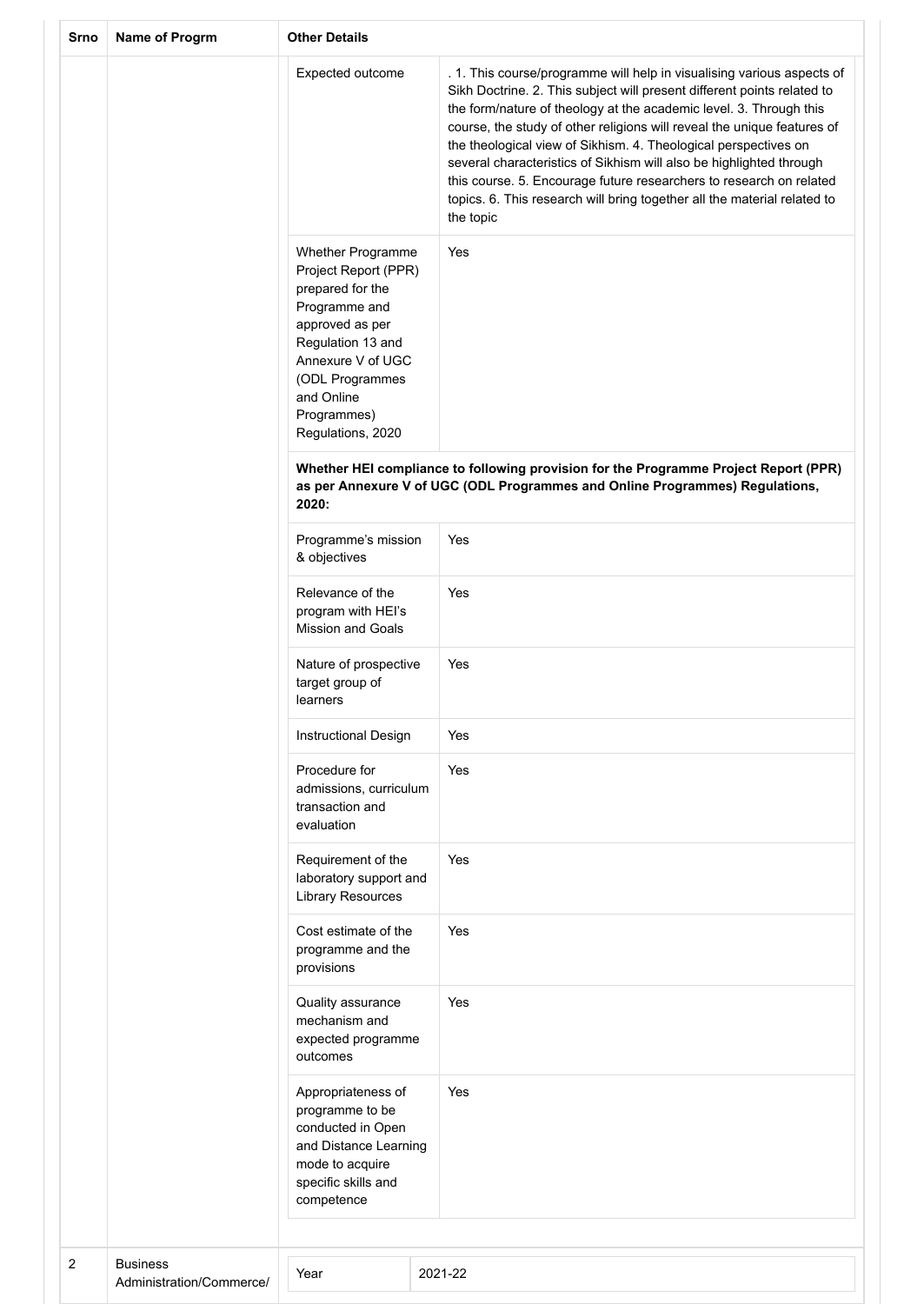| <b>Srno</b> | Management/Finance -<br><b>Name of Progrm</b><br>Bachelor of Commerce | <b>Other Details</b>                                                                                                                                                                                                      |                                                                                                                                                                                                                                                                                                                                                                                                                                                                                                                                                                                                                                                                                                                                                                                           |
|-------------|-----------------------------------------------------------------------|---------------------------------------------------------------------------------------------------------------------------------------------------------------------------------------------------------------------------|-------------------------------------------------------------------------------------------------------------------------------------------------------------------------------------------------------------------------------------------------------------------------------------------------------------------------------------------------------------------------------------------------------------------------------------------------------------------------------------------------------------------------------------------------------------------------------------------------------------------------------------------------------------------------------------------------------------------------------------------------------------------------------------------|
|             | (Digital) - Commerce<br>Digital                                       | Date of Approval<br>of PPR                                                                                                                                                                                                | 23-04-2021                                                                                                                                                                                                                                                                                                                                                                                                                                                                                                                                                                                                                                                                                                                                                                                |
|             |                                                                       | Upload of PPR                                                                                                                                                                                                             | View                                                                                                                                                                                                                                                                                                                                                                                                                                                                                                                                                                                                                                                                                                                                                                                      |
|             |                                                                       | Upload Approval<br>of PPR                                                                                                                                                                                                 | View                                                                                                                                                                                                                                                                                                                                                                                                                                                                                                                                                                                                                                                                                                                                                                                      |
|             |                                                                       | Expected<br>outcome                                                                                                                                                                                                       | By the end of the course, the programme participants will have learnt: •<br>Creative potential, cognitive skills, communication skills, leadership<br>quality, commerce and management skills required to excel in their<br>respective field. • Digital skills without rigid separation between commerce<br>and computer streams. • Competence to achieve success in Professional<br>career or self-enterprise. • Techniques to find and check unethical<br>behaviour, falsification and manipulation of information at any level in the<br>organization. • Deeper understanding of issues and research abilities too.<br>. The knowledge, skills and abilities to address the needs of various<br>financial/commercial/government/industrial houses as per their latest<br>requirements. |
|             |                                                                       | Whether<br>Programme<br>Project Report<br>(PPR) prepared<br>for the<br>Programme and<br>approved as per<br>Regulation 13<br>and Annexure V<br>of UGC (ODL<br>Programmes and<br>Online<br>Programmes)<br>Regulations, 2020 | Yes                                                                                                                                                                                                                                                                                                                                                                                                                                                                                                                                                                                                                                                                                                                                                                                       |
|             |                                                                       | 2020:                                                                                                                                                                                                                     | Whether HEI compliance to following provision for the Programme Project Report (PPR)<br>as per Annexure V of UGC (ODL Programmes and Online Programmes) Regulations,                                                                                                                                                                                                                                                                                                                                                                                                                                                                                                                                                                                                                      |
|             |                                                                       | Programme's<br>mission &<br>objectives                                                                                                                                                                                    | Yes                                                                                                                                                                                                                                                                                                                                                                                                                                                                                                                                                                                                                                                                                                                                                                                       |
|             |                                                                       | Relevance of the<br>program with<br>HEI's Mission and<br>Goals                                                                                                                                                            | Yes                                                                                                                                                                                                                                                                                                                                                                                                                                                                                                                                                                                                                                                                                                                                                                                       |
|             |                                                                       | Nature of<br>prospective target<br>group of learners                                                                                                                                                                      | Yes                                                                                                                                                                                                                                                                                                                                                                                                                                                                                                                                                                                                                                                                                                                                                                                       |
|             |                                                                       | Instructional<br>Design                                                                                                                                                                                                   | Yes                                                                                                                                                                                                                                                                                                                                                                                                                                                                                                                                                                                                                                                                                                                                                                                       |
|             |                                                                       | Procedure for<br>admissions,<br>curriculum<br>transaction and<br>evaluation                                                                                                                                               | Yes                                                                                                                                                                                                                                                                                                                                                                                                                                                                                                                                                                                                                                                                                                                                                                                       |
|             |                                                                       | Requirement of<br>the laboratory<br>support and<br>Library<br><b>Resources</b>                                                                                                                                            | Yes                                                                                                                                                                                                                                                                                                                                                                                                                                                                                                                                                                                                                                                                                                                                                                                       |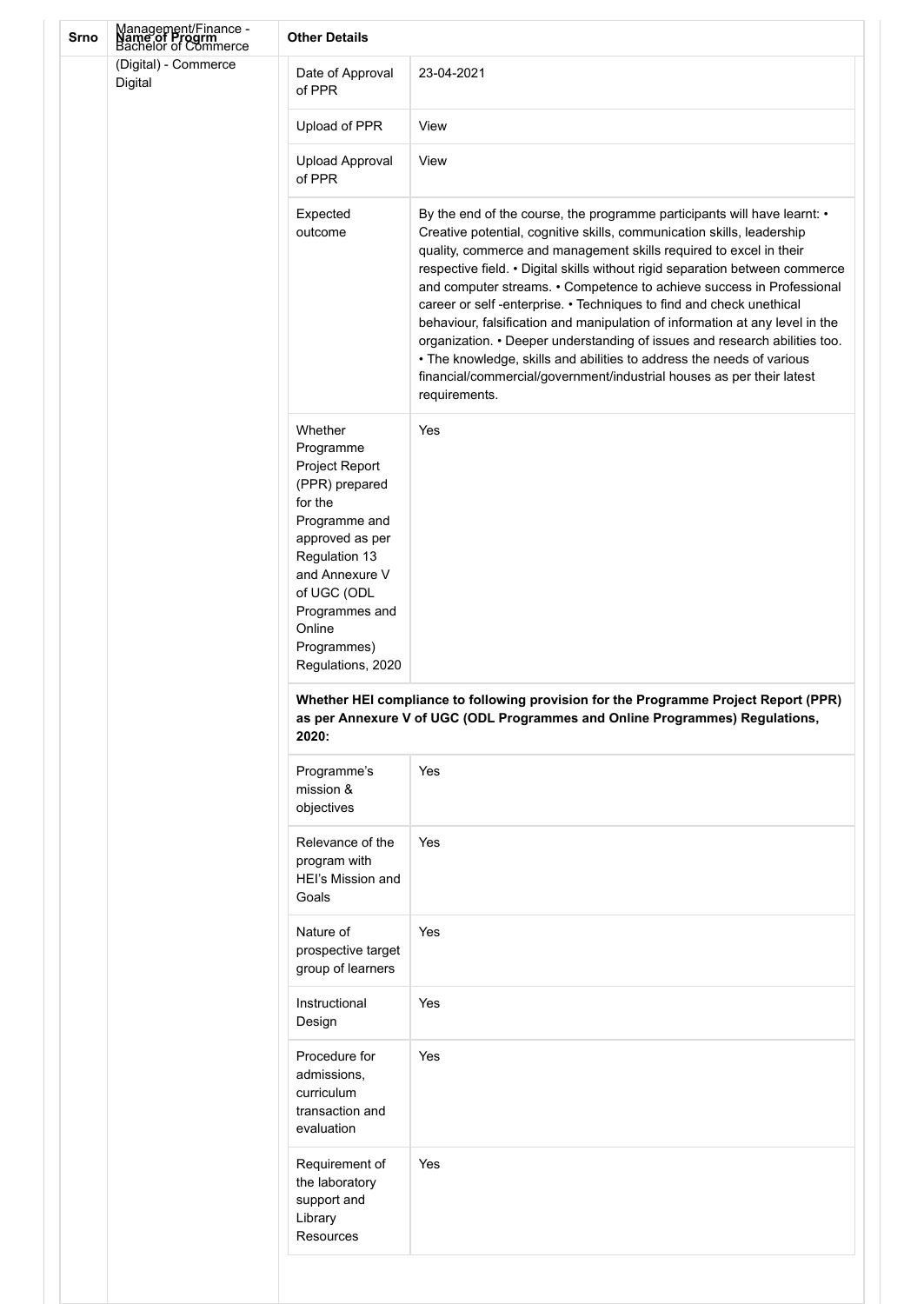| Srno | Name of Progrm                                     | <b>Other Details</b>                                                                                                                                                                                             |                                                                                                                                                                                                                                                                                                                                                                                                                                                                                                                                                                                                                                                             |
|------|----------------------------------------------------|------------------------------------------------------------------------------------------------------------------------------------------------------------------------------------------------------------------|-------------------------------------------------------------------------------------------------------------------------------------------------------------------------------------------------------------------------------------------------------------------------------------------------------------------------------------------------------------------------------------------------------------------------------------------------------------------------------------------------------------------------------------------------------------------------------------------------------------------------------------------------------------|
|      |                                                    | Cost estimate of<br>the programme<br>and the<br>provisions                                                                                                                                                       | Yes                                                                                                                                                                                                                                                                                                                                                                                                                                                                                                                                                                                                                                                         |
|      |                                                    | Quality assurance<br>mechanism and<br>expected<br>programme<br>outcomes                                                                                                                                          | Yes                                                                                                                                                                                                                                                                                                                                                                                                                                                                                                                                                                                                                                                         |
|      |                                                    | Appropriateness<br>of programme to<br>be conducted in<br>Open and<br>Distance Learning<br>mode to acquire<br>specific skills and<br>competence                                                                   | Yes                                                                                                                                                                                                                                                                                                                                                                                                                                                                                                                                                                                                                                                         |
|      |                                                    |                                                                                                                                                                                                                  |                                                                                                                                                                                                                                                                                                                                                                                                                                                                                                                                                                                                                                                             |
| 3    | Sciences - Bachelor of<br>Science (Data Science) - | Year                                                                                                                                                                                                             | 2021-22                                                                                                                                                                                                                                                                                                                                                                                                                                                                                                                                                                                                                                                     |
|      | Data Science                                       | Date of Approval of<br><b>PPR</b>                                                                                                                                                                                | 23-04-2021                                                                                                                                                                                                                                                                                                                                                                                                                                                                                                                                                                                                                                                  |
|      |                                                    | Upload of PPR                                                                                                                                                                                                    | View                                                                                                                                                                                                                                                                                                                                                                                                                                                                                                                                                                                                                                                        |
|      |                                                    | Upload Approval of<br><b>PPR</b>                                                                                                                                                                                 | View                                                                                                                                                                                                                                                                                                                                                                                                                                                                                                                                                                                                                                                        |
|      |                                                    | Expected outcome                                                                                                                                                                                                 | By the end of the course, the programme participants will : $\square$ Enhance<br>their knowledge and skills in both computer science and statistical<br>modeling for data-intensive problem solving and scientific discovery. 0<br>Equip with software engineering and machine learning skills to design<br>and implement efficient, data-driven solutions to real-world problems.<br>□ train students for careers and advanced studies in a wide range of<br>applied computer science, engineering, business, and biotechnology<br>disciplines □ will have a broad foundation of knowledge and skills and<br>cultivate a commitment to life-long learning. |
|      |                                                    | Whether Programme<br>Project Report (PPR)<br>prepared for the<br>Programme and<br>approved as per<br>Regulation 13 and<br>Annexure V of UGC<br>(ODL Programmes<br>and Online<br>Programmes)<br>Regulations, 2020 | Yes                                                                                                                                                                                                                                                                                                                                                                                                                                                                                                                                                                                                                                                         |
|      |                                                    | 2020:                                                                                                                                                                                                            | Whether HEI compliance to following provision for the Programme Project Report (PPR)<br>as per Annexure V of UGC (ODL Programmes and Online Programmes) Regulations,                                                                                                                                                                                                                                                                                                                                                                                                                                                                                        |
|      |                                                    | Programme's<br>mission & objectives                                                                                                                                                                              | Yes                                                                                                                                                                                                                                                                                                                                                                                                                                                                                                                                                                                                                                                         |
|      |                                                    | Relevance of the<br>program with HEI's<br><b>Mission and Goals</b>                                                                                                                                               | Yes                                                                                                                                                                                                                                                                                                                                                                                                                                                                                                                                                                                                                                                         |
|      |                                                    | Nature of<br>prospective target<br>group of learners                                                                                                                                                             | Yes                                                                                                                                                                                                                                                                                                                                                                                                                                                                                                                                                                                                                                                         |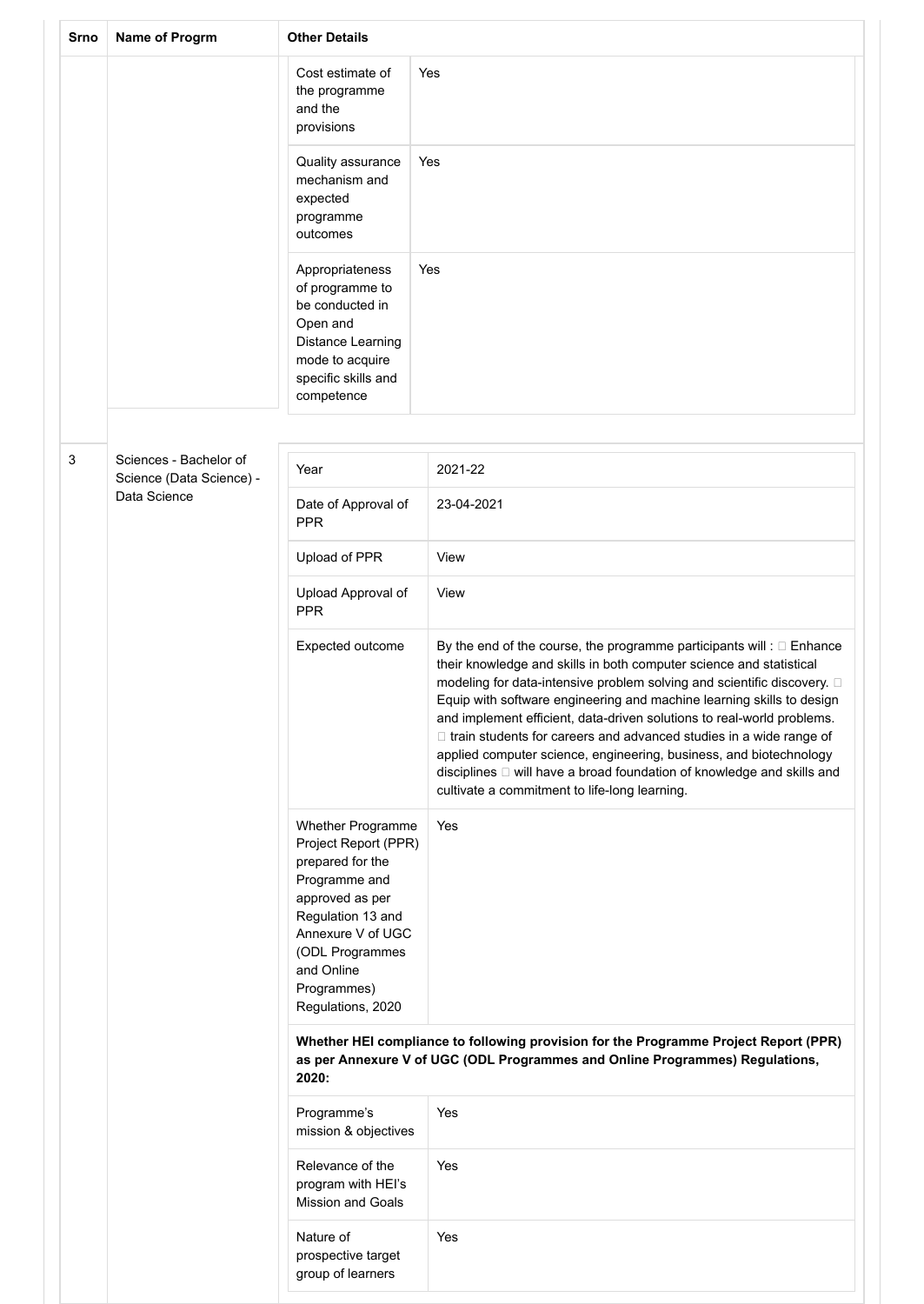| Srno | Name of Progrm                                   | <b>Other Details</b>                                                                                                                                                                                                |                                                                                                                                                                                                                                                                                                                                                                                                                                                                                                                                                                                                                                                                                                                   |  |
|------|--------------------------------------------------|---------------------------------------------------------------------------------------------------------------------------------------------------------------------------------------------------------------------|-------------------------------------------------------------------------------------------------------------------------------------------------------------------------------------------------------------------------------------------------------------------------------------------------------------------------------------------------------------------------------------------------------------------------------------------------------------------------------------------------------------------------------------------------------------------------------------------------------------------------------------------------------------------------------------------------------------------|--|
|      |                                                  | Instructional Design                                                                                                                                                                                                | Yes                                                                                                                                                                                                                                                                                                                                                                                                                                                                                                                                                                                                                                                                                                               |  |
|      |                                                  | Procedure for<br>admissions,<br>curriculum<br>transaction and<br>evaluation                                                                                                                                         | Yes                                                                                                                                                                                                                                                                                                                                                                                                                                                                                                                                                                                                                                                                                                               |  |
|      |                                                  | Requirement of the<br>laboratory support<br>and Library<br>Resources                                                                                                                                                | Yes                                                                                                                                                                                                                                                                                                                                                                                                                                                                                                                                                                                                                                                                                                               |  |
|      |                                                  | Cost estimate of the<br>programme and the<br>provisions                                                                                                                                                             | Yes                                                                                                                                                                                                                                                                                                                                                                                                                                                                                                                                                                                                                                                                                                               |  |
|      |                                                  | Quality assurance<br>mechanism and<br>expected programme<br>outcomes                                                                                                                                                | Yes                                                                                                                                                                                                                                                                                                                                                                                                                                                                                                                                                                                                                                                                                                               |  |
|      |                                                  | Appropriateness of<br>programme to be<br>conducted in Open<br>and Distance<br>Learning mode to<br>acquire specific skills<br>and competence                                                                         | Yes                                                                                                                                                                                                                                                                                                                                                                                                                                                                                                                                                                                                                                                                                                               |  |
|      |                                                  |                                                                                                                                                                                                                     |                                                                                                                                                                                                                                                                                                                                                                                                                                                                                                                                                                                                                                                                                                                   |  |
| 4    | Arts/Humanities/Social<br>Sciences - Bachelor of | Year                                                                                                                                                                                                                | 2021-22                                                                                                                                                                                                                                                                                                                                                                                                                                                                                                                                                                                                                                                                                                           |  |
|      | Liberal Arts - Liberal Arts                      | Date of Approval of<br><b>PPR</b>                                                                                                                                                                                   | 23-04-2021                                                                                                                                                                                                                                                                                                                                                                                                                                                                                                                                                                                                                                                                                                        |  |
|      |                                                  | Upload of PPR                                                                                                                                                                                                       | View                                                                                                                                                                                                                                                                                                                                                                                                                                                                                                                                                                                                                                                                                                              |  |
|      |                                                  | Upload Approval of<br><b>PPR</b>                                                                                                                                                                                    | View                                                                                                                                                                                                                                                                                                                                                                                                                                                                                                                                                                                                                                                                                                              |  |
|      |                                                  | Expected outcome                                                                                                                                                                                                    | By the end of the course, the programme participants should be able to:<br>Examine ideas from multiple points of view and use interdisciplinary<br>approach to learning. Think outside a narrow focus and come up with<br>offbeat solutions. Use critical and innovative thinking skills in dealing<br>with issues of local, national and international importance. Equip<br>themselves with the skills that employers value most Make creative use<br>of information and ideas. Become aware of their cultural ethos and<br>social responsibilities. Take intellectual risks and to think laterally.<br>Understand the symbiotic relationship of humanities, arts and sciences<br>in leading a progressive life. |  |
|      |                                                  | Whether<br>Programme Project<br>Report (PPR)<br>prepared for the<br>Programme and<br>approved as per<br>Regulation 13 and<br>Annexure V of UGC<br>(ODL Programmes<br>and Online<br>Programmes)<br>Regulations, 2020 | Yes                                                                                                                                                                                                                                                                                                                                                                                                                                                                                                                                                                                                                                                                                                               |  |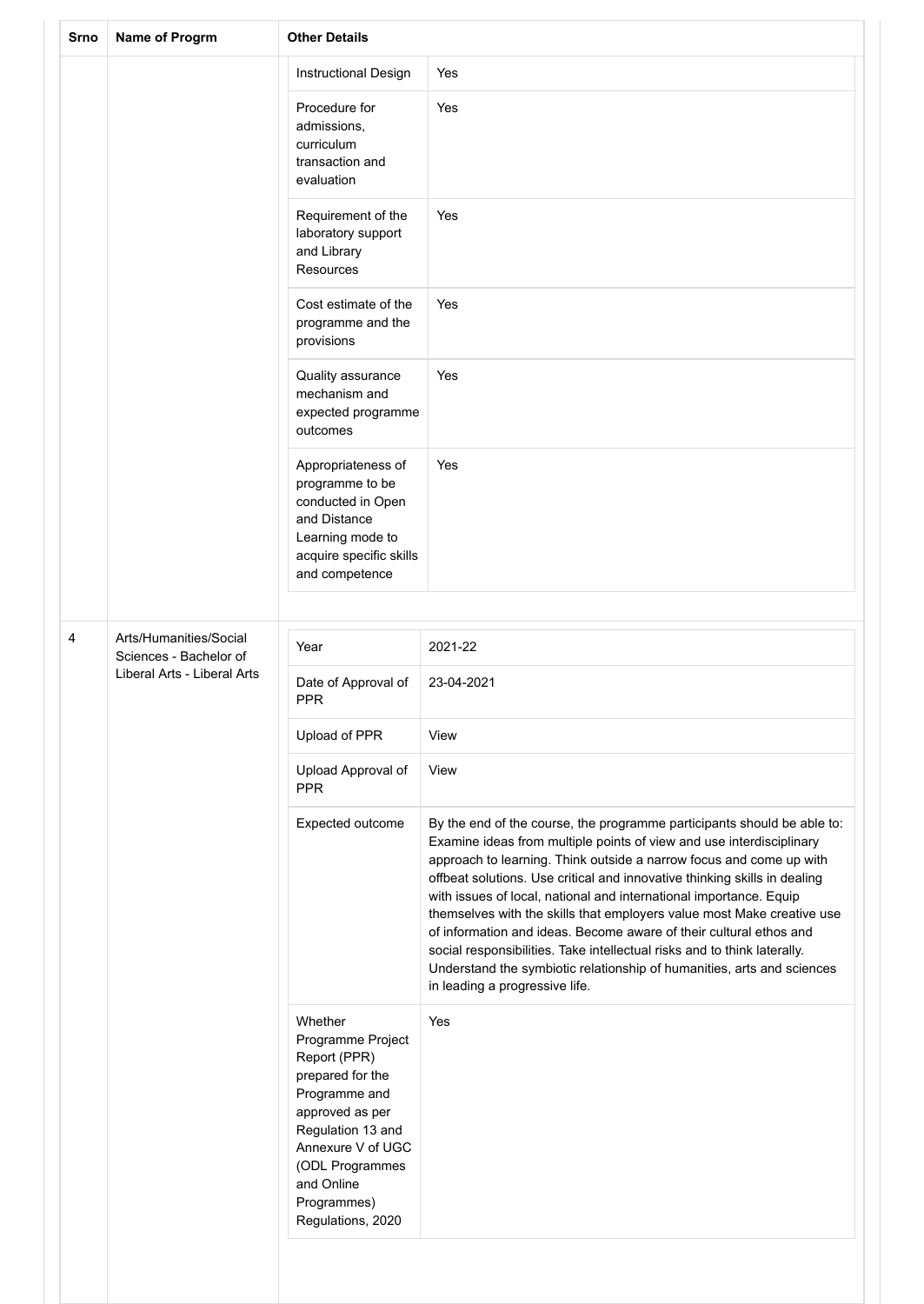| Srno | Name of Progrm | <b>Other Details</b>                                                                                                                           |                                                                                                                                                                      |  |  |  |
|------|----------------|------------------------------------------------------------------------------------------------------------------------------------------------|----------------------------------------------------------------------------------------------------------------------------------------------------------------------|--|--|--|
|      |                | 2020:                                                                                                                                          | Whether HEI compliance to following provision for the Programme Project Report (PPR)<br>as per Annexure V of UGC (ODL Programmes and Online Programmes) Regulations, |  |  |  |
|      |                | Programme's<br>mission &<br>objectives                                                                                                         | Yes                                                                                                                                                                  |  |  |  |
|      |                | Relevance of the<br>program with HEI's<br><b>Mission and Goals</b>                                                                             | Yes                                                                                                                                                                  |  |  |  |
|      |                | Nature of<br>prospective target<br>group of learners                                                                                           | Yes                                                                                                                                                                  |  |  |  |
|      |                | Instructional Design                                                                                                                           | Yes                                                                                                                                                                  |  |  |  |
|      |                | Procedure for<br>admissions,<br>curriculum<br>transaction and<br>evaluation                                                                    | Yes                                                                                                                                                                  |  |  |  |
|      |                | Requirement of the<br>laboratory support<br>and Library<br>Resources                                                                           | Yes                                                                                                                                                                  |  |  |  |
|      |                | Cost estimate of<br>the programme and<br>the provisions                                                                                        | Yes                                                                                                                                                                  |  |  |  |
|      |                | Quality assurance<br>mechanism and<br>expected<br>programme<br>outcomes                                                                        | Yes                                                                                                                                                                  |  |  |  |
|      |                | Appropriateness of<br>programme to be<br>conducted in Open<br>and Distance<br>Learning mode to<br>acquire specific<br>skills and<br>competence | Yes                                                                                                                                                                  |  |  |  |
|      |                |                                                                                                                                                |                                                                                                                                                                      |  |  |  |

## **SLM (Self Learning Material)**

| Srno | Name of Progrm                                                                 | <b>Other Details</b> |         | Annexure | <b>Details of Developments of</b><br><b>SLM</b> |                                       |
|------|--------------------------------------------------------------------------------|----------------------|---------|----------|-------------------------------------------------|---------------------------------------|
| 1    | Arts/Humanities/Social<br>Sciences - Post Graduate<br>Diploma in Sikh Theology | Year                 | 2021-22 |          | Development<br>of SLM                           | In House<br>Faculty and<br>Outsourced |
|      | - Sikh Theology                                                                |                      |         |          |                                                 |                                       |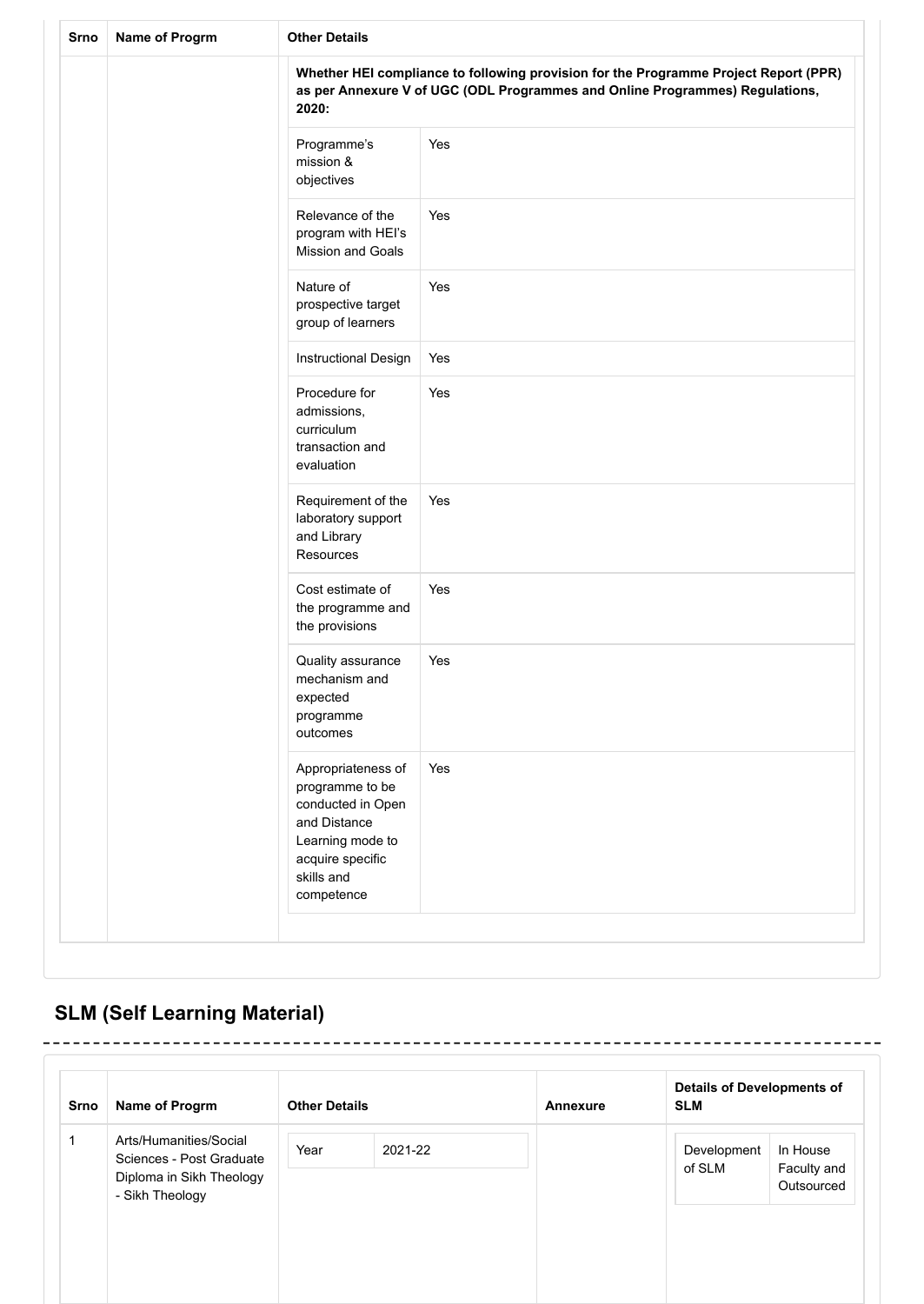| Srno | Name of Progrm                            | <b>Other Details</b>                         |                                                                                                                                                                                                      | Annexure                                                                                                                                                                   | <b>Details of Developments of</b><br><b>SLM</b>                                                        |          |
|------|-------------------------------------------|----------------------------------------------|------------------------------------------------------------------------------------------------------------------------------------------------------------------------------------------------------|----------------------------------------------------------------------------------------------------------------------------------------------------------------------------|--------------------------------------------------------------------------------------------------------|----------|
|      |                                           | Outline of<br>the<br>Syllabus                | The PG Diploma in<br>Sikh Theology has 40<br>credits consisting 7<br>papers and 1 project<br>report to be completed<br>within the period of one<br>year which can be<br>extendable to three<br>years | <b>Whether HEI</b><br>adheres to the<br>compliance of<br>provisions<br>mentioned in<br>Annexure VI of<br><b>UGC (ODL</b><br><b>Programmes</b><br>and Online<br>Programmes) | Percentage<br>of SLM<br>developed<br>by In-House<br>Faculty<br>Total<br>Percentage<br>of<br>Outsourced | 60<br>40 |
|      |                                           | Whether<br><b>SLM</b><br>approved            | Yes                                                                                                                                                                                                  | Regulations,<br>2020:                                                                                                                                                      | <b>ELM</b><br>Document of                                                                              | View     |
|      |                                           | by<br>Statutory<br>Authority of              |                                                                                                                                                                                                      | Curriculum and<br>Pedagogy:-Yes                                                                                                                                            | proof for<br>Outsourced<br>material                                                                    |          |
|      |                                           | <b>HEI</b>                                   |                                                                                                                                                                                                      | Print Material :-<br>Yes                                                                                                                                                   | Approval of                                                                                            | View     |
|      | Statutory<br>bodies<br>approval<br>upload |                                              | View                                                                                                                                                                                                 | Audio-Video<br>Material :-No                                                                                                                                               | statutory<br>authorities<br>for<br>outsourced                                                          |          |
|      |                                           | When was<br>it prepared                      | 17-06-2021                                                                                                                                                                                           | Online<br>Material:-Yes                                                                                                                                                    | material                                                                                               |          |
|      |                                           | Last<br>Updated                              | 22-07-2021                                                                                                                                                                                           | Computer-<br>based material:-<br>Yes                                                                                                                                       |                                                                                                        |          |
|      |                                           | Name of<br>the faculty<br>who                | Dr Lakhwinder Singh<br>Bedi (Course<br>Coordinator)                                                                                                                                                  | Computer<br>Disks:-No                                                                                                                                                      |                                                                                                        |          |
|      |                                           | prepared<br><b>SLM</b>                       |                                                                                                                                                                                                      | <b>Whether HEI</b><br>adheres to the<br>compliance of                                                                                                                      |                                                                                                        |          |
|      |                                           | Designation                                  | Professor                                                                                                                                                                                            | provisions<br>mentioned in                                                                                                                                                 |                                                                                                        |          |
|      |                                           | Department                                   | School of Religious<br><b>Studies</b>                                                                                                                                                                | <b>Annexure VII</b><br>of UGC (ODL<br>Programmes                                                                                                                           |                                                                                                        |          |
|      |                                           | Reference<br>of Self<br>Learning<br>Material | Expert Committee in<br>lieu of Board of Studies                                                                                                                                                      | and Online<br>Programmes)<br>Regulations,<br>2020:                                                                                                                         |                                                                                                        |          |
|      |                                           | Upload<br>Sample<br>SLM (Only<br>Content     | View                                                                                                                                                                                                 | Preparation of<br>Learning<br>Material:-Yes                                                                                                                                |                                                                                                        |          |
|      |                                           | Pages)                                       |                                                                                                                                                                                                      | Preparedness<br>of Learning                                                                                                                                                |                                                                                                        |          |
|      |                                           | <b>SLM Url</b>                               | www.ilms.psou.ac.in                                                                                                                                                                                  | Material :-Yes                                                                                                                                                             |                                                                                                        |          |
|      |                                           |                                              |                                                                                                                                                                                                      | <b>Preparedness</b><br>of SLM as per<br><b>Annexure VII</b><br>of UGC(ODL<br>Programmes<br>and Online<br>Programmes)<br>Regulations,<br>2020                               |                                                                                                        |          |
|      |                                           |                                              |                                                                                                                                                                                                      | 1 Year:-Yes                                                                                                                                                                |                                                                                                        |          |
|      |                                           |                                              |                                                                                                                                                                                                      | 2 Year:-Not<br>Applicable                                                                                                                                                  |                                                                                                        |          |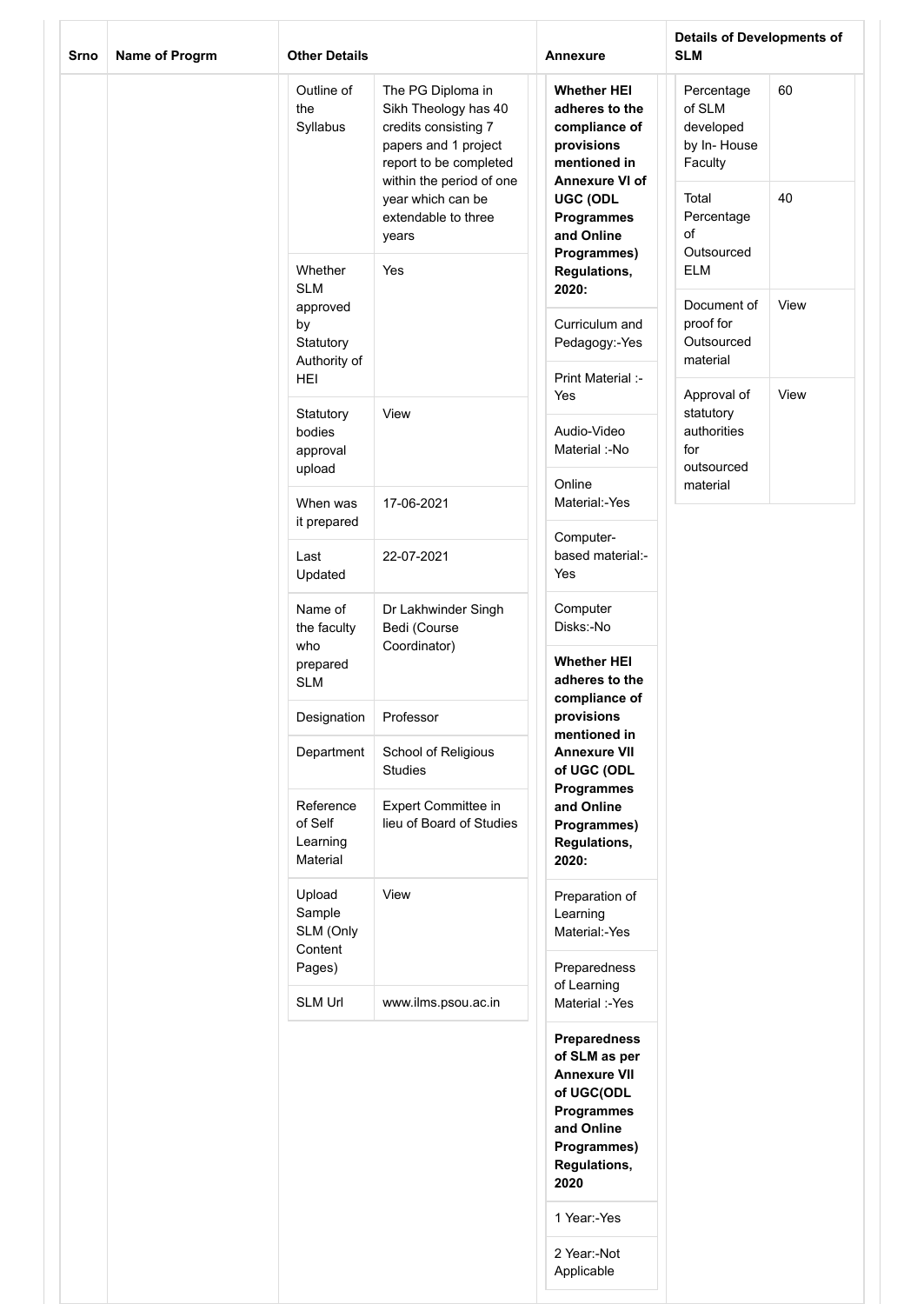| Srno | Name of Progrm                                                     |                                                         | <b>Other Details</b>                                                                                               |                                                                                                       | <b>Details of Developments of</b><br><b>SLM</b> |                                             |
|------|--------------------------------------------------------------------|---------------------------------------------------------|--------------------------------------------------------------------------------------------------------------------|-------------------------------------------------------------------------------------------------------|-------------------------------------------------|---------------------------------------------|
|      |                                                                    |                                                         |                                                                                                                    | 3 Year:-Not<br>Applicable                                                                             |                                                 |                                             |
| 2    | Sciences - Bachelor of<br>Science (Data Science) -<br>Data Science | Year<br>Outline of<br>the<br>Syllabus                   | 2021-22<br>The Bachelor of<br>Science (Data Science)<br>has 132 credits                                            | <b>Whether HEI</b><br>adheres to the<br>compliance of<br>provisions<br>mentioned in                   | Development<br>of SLM<br>Percentage             | In House<br>Faculty and<br>Outsourced<br>60 |
|      |                                                                    |                                                         | consisting 6 categories<br>namely Core Courses,<br>Discipline Specific<br>Electives, Generic<br>Electives, Ability | <b>Annexure VI of</b><br>UGC (ODL<br><b>Programmes</b><br>and Online<br>Programmes)                   | of SLM<br>developed<br>by In-House<br>Faculty   |                                             |
|      |                                                                    |                                                         | Enhancement<br>Compulsory Course,<br><b>Skill Enhancement</b>                                                      | Regulations,<br>2020:                                                                                 | Total<br>Percentage<br>of                       | 40                                          |
|      |                                                                    |                                                         | Course, Practical<br>Courses and<br><b>Compulsory Non Credit</b>                                                   | Curriculum and<br>Pedagogy:-Yes                                                                       | Outsourced<br><b>ELM</b>                        |                                             |
|      |                                                                    | Whether                                                 | Qualifying Course.<br>Yes                                                                                          | Print Material :-<br>Yes                                                                              | Document of<br>proof for<br>Outsourced          | View                                        |
|      |                                                                    | <b>SLM</b><br>approved<br>by                            |                                                                                                                    | Audio-Video<br>Material :-Yes                                                                         | material<br>Approval of                         | View                                        |
|      | Statutory<br>Authority of<br>HEI                                   |                                                         | Online<br>Material:-Yes<br>Computer-                                                                               | statutory<br>authorities<br>for<br>outsourced                                                         |                                                 |                                             |
|      |                                                                    | Statutory<br>bodies<br>approval                         | View                                                                                                               | based material:-<br>Yes                                                                               | material                                        |                                             |
|      |                                                                    | upload                                                  |                                                                                                                    | Computer<br>Disks:-No                                                                                 |                                                 |                                             |
|      |                                                                    | When was<br>it prepared                                 | 17-06-2021                                                                                                         | <b>Whether HEI</b><br>adheres to the                                                                  |                                                 |                                             |
|      |                                                                    | Last<br>Updated                                         | 22-07-2021                                                                                                         | compliance of<br>provisions<br>mentioned in                                                           |                                                 |                                             |
|      |                                                                    | Name of<br>the faculty<br>who<br>prepared<br><b>SLM</b> | Dr Amitoj Singh<br>(Course Coordinator)                                                                            | <b>Annexure VII</b><br>of UGC (ODL<br><b>Programmes</b><br>and Online<br>Programmes)<br>Regulations,  |                                                 |                                             |
|      |                                                                    | Designation                                             | <b>Assistant Professor</b>                                                                                         | 2020:                                                                                                 |                                                 |                                             |
|      |                                                                    | Department                                              | School of Sciences and<br><b>Emerging Technologies</b>                                                             | Preparation of<br>Learning<br>Material:-Yes                                                           |                                                 |                                             |
|      |                                                                    | Reference<br>of Self<br>Learning<br>Material            | Expert Committee in<br>lieu of Board of Studies                                                                    | Preparedness<br>of Learning<br>Material :-Yes                                                         |                                                 |                                             |
|      |                                                                    | Upload<br>Sample<br>SLM (Only<br>Content<br>Pages)      | View                                                                                                               | <b>Preparedness</b><br>of SLM as per<br><b>Annexure VII</b><br>of UGC(ODL<br>Programmes<br>and Online |                                                 |                                             |
|      |                                                                    | SLM Url                                                 | www.ilms.psou.ac.in                                                                                                | Programmes)<br>Regulations,<br>2020                                                                   |                                                 |                                             |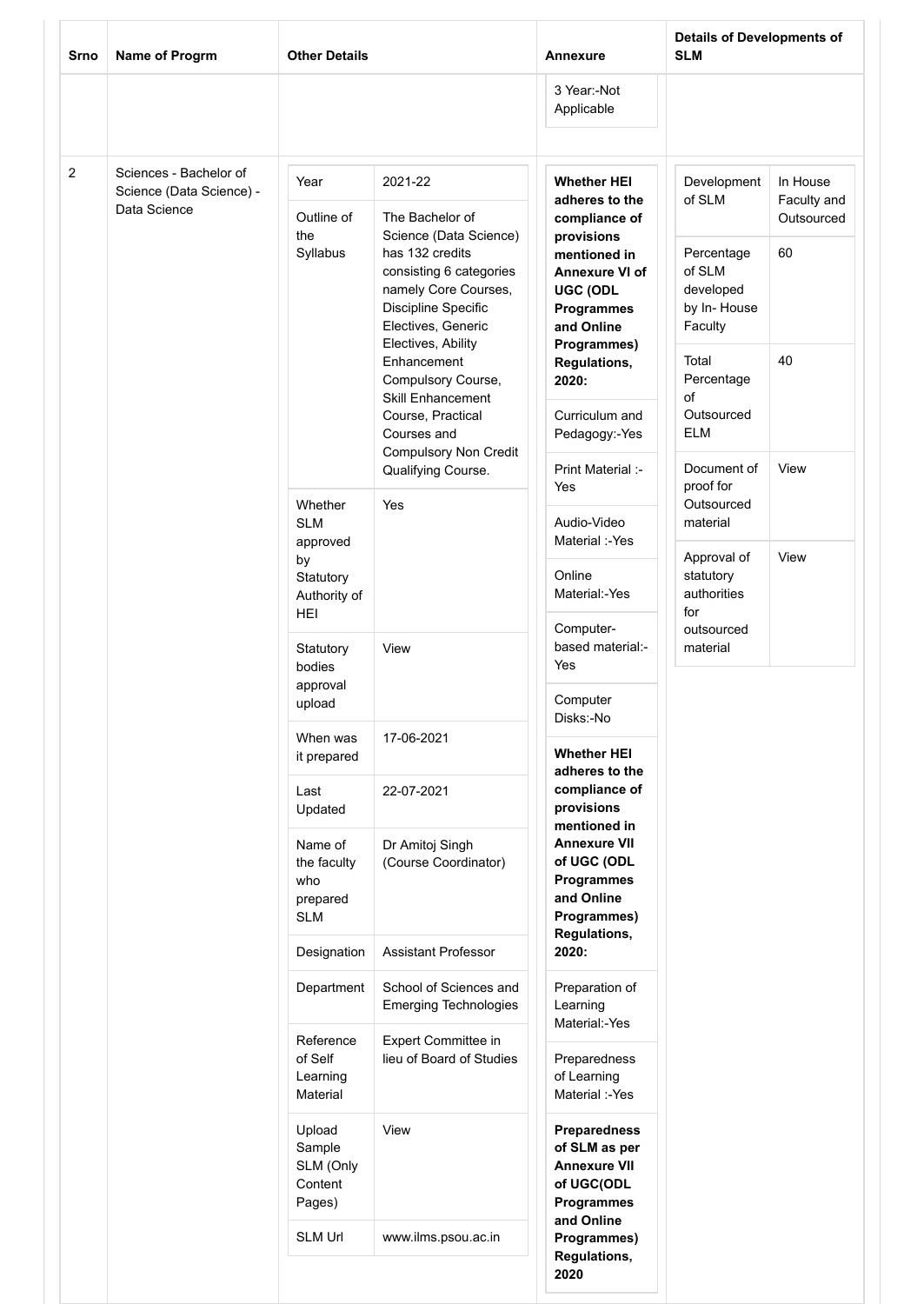| 1 Year:-Yes<br>2 Year:-No<br>3 Year:-No<br>3<br>Arts/Humanities/Social<br><b>Whether HEI</b><br>Development<br>In House<br>Year<br>2021-22<br>Sciences - Bachelor of<br>of SLM<br>adheres to the<br>Faculty and<br>Liberal Arts - Liberal Arts<br>Outline of<br>The Bachelor of Liberal<br>compliance of<br>Outsourced<br>Arts has 132 credits<br>the<br>provisions<br>Syllabus<br>Percentage<br>60<br>consisting 6 categories<br>mentioned in<br>of SLM<br>namely Core Courses,<br><b>Annexure VI of</b><br>Discipline Specific<br>developed<br>UGC (ODL<br>Electives, Generic<br>by In-House<br>Programmes<br>Electives, Ability<br>Faculty<br>and Online<br>Enhancement<br>Programmes)<br>40<br>Compulsory Course,<br>Total<br>Regulations,<br><b>Skill Enhancement</b><br>Percentage<br>2020:<br>of<br>Course and<br>Outsourced<br><b>Compulsory Non Credit</b><br>Curriculum and<br><b>ELM</b><br>Qualifying Course.<br>Pedagogy:-Yes<br>View<br>Document of<br>Whether<br>Yes<br>Print Material :-<br>proof for<br><b>SLM</b><br>Yes<br>Outsourced<br>approved<br>Audio-Video<br>material<br>by<br>Material :-No<br>Statutory<br>View<br>Approval of<br>Authority of<br>Online<br>statutory<br>HEI<br>Material:-Yes<br>authorities<br>for<br>View<br>Statutory<br>Computer-<br>outsourced<br>bodies<br>based material:-<br>material<br>approval<br>Yes<br>upload<br>Computer<br>When was<br>15-06-2021<br>Disks:-No<br>it prepared<br><b>Whether HEI</b><br>Last<br>16-07-2021<br>adheres to the<br>Updated<br>compliance of<br>provisions<br>Name of<br>Dr Gurleen Ahluwalia<br>mentioned in<br>(Course Coordinator)<br>the faculty<br><b>Annexure VII</b><br>who<br>of UGC (ODL<br>prepared<br>Programmes<br><b>SLM</b><br>and Online<br>Designation<br><b>Assistant Professor</b><br>Programmes)<br>Regulations,<br>Department<br>School of Social<br>2020:<br>Science & Liberal Arts<br>Preparation of<br>Reference<br>Expert Committee in<br>Learning<br>of Self<br>lieu of Board of Studies<br>Material:-Yes<br>Learning<br>Material<br>Preparedness<br>of Learning<br>View<br>Upload<br>Material :-Yes<br>Sample<br>SLM (Only<br>Content<br>Pages)<br>SLM Url<br>www.ilms.psou.ac.in | Srno | Name of Progrm | <b>Other Details</b> | <b>Annexure</b> | <b>Details of Developments of</b><br><b>SLM</b> |  |
|---------------------------------------------------------------------------------------------------------------------------------------------------------------------------------------------------------------------------------------------------------------------------------------------------------------------------------------------------------------------------------------------------------------------------------------------------------------------------------------------------------------------------------------------------------------------------------------------------------------------------------------------------------------------------------------------------------------------------------------------------------------------------------------------------------------------------------------------------------------------------------------------------------------------------------------------------------------------------------------------------------------------------------------------------------------------------------------------------------------------------------------------------------------------------------------------------------------------------------------------------------------------------------------------------------------------------------------------------------------------------------------------------------------------------------------------------------------------------------------------------------------------------------------------------------------------------------------------------------------------------------------------------------------------------------------------------------------------------------------------------------------------------------------------------------------------------------------------------------------------------------------------------------------------------------------------------------------------------------------------------------------------------------------------------------------------------------------------------------------------------------------------------------------------------------------------------|------|----------------|----------------------|-----------------|-------------------------------------------------|--|
|                                                                                                                                                                                                                                                                                                                                                                                                                                                                                                                                                                                                                                                                                                                                                                                                                                                                                                                                                                                                                                                                                                                                                                                                                                                                                                                                                                                                                                                                                                                                                                                                                                                                                                                                                                                                                                                                                                                                                                                                                                                                                                                                                                                                   |      |                |                      |                 |                                                 |  |
|                                                                                                                                                                                                                                                                                                                                                                                                                                                                                                                                                                                                                                                                                                                                                                                                                                                                                                                                                                                                                                                                                                                                                                                                                                                                                                                                                                                                                                                                                                                                                                                                                                                                                                                                                                                                                                                                                                                                                                                                                                                                                                                                                                                                   |      |                |                      |                 |                                                 |  |
|                                                                                                                                                                                                                                                                                                                                                                                                                                                                                                                                                                                                                                                                                                                                                                                                                                                                                                                                                                                                                                                                                                                                                                                                                                                                                                                                                                                                                                                                                                                                                                                                                                                                                                                                                                                                                                                                                                                                                                                                                                                                                                                                                                                                   |      |                |                      |                 |                                                 |  |
|                                                                                                                                                                                                                                                                                                                                                                                                                                                                                                                                                                                                                                                                                                                                                                                                                                                                                                                                                                                                                                                                                                                                                                                                                                                                                                                                                                                                                                                                                                                                                                                                                                                                                                                                                                                                                                                                                                                                                                                                                                                                                                                                                                                                   |      |                |                      |                 |                                                 |  |
|                                                                                                                                                                                                                                                                                                                                                                                                                                                                                                                                                                                                                                                                                                                                                                                                                                                                                                                                                                                                                                                                                                                                                                                                                                                                                                                                                                                                                                                                                                                                                                                                                                                                                                                                                                                                                                                                                                                                                                                                                                                                                                                                                                                                   |      |                |                      |                 |                                                 |  |
|                                                                                                                                                                                                                                                                                                                                                                                                                                                                                                                                                                                                                                                                                                                                                                                                                                                                                                                                                                                                                                                                                                                                                                                                                                                                                                                                                                                                                                                                                                                                                                                                                                                                                                                                                                                                                                                                                                                                                                                                                                                                                                                                                                                                   |      |                |                      |                 |                                                 |  |
|                                                                                                                                                                                                                                                                                                                                                                                                                                                                                                                                                                                                                                                                                                                                                                                                                                                                                                                                                                                                                                                                                                                                                                                                                                                                                                                                                                                                                                                                                                                                                                                                                                                                                                                                                                                                                                                                                                                                                                                                                                                                                                                                                                                                   |      |                |                      |                 |                                                 |  |
|                                                                                                                                                                                                                                                                                                                                                                                                                                                                                                                                                                                                                                                                                                                                                                                                                                                                                                                                                                                                                                                                                                                                                                                                                                                                                                                                                                                                                                                                                                                                                                                                                                                                                                                                                                                                                                                                                                                                                                                                                                                                                                                                                                                                   |      |                |                      |                 |                                                 |  |
|                                                                                                                                                                                                                                                                                                                                                                                                                                                                                                                                                                                                                                                                                                                                                                                                                                                                                                                                                                                                                                                                                                                                                                                                                                                                                                                                                                                                                                                                                                                                                                                                                                                                                                                                                                                                                                                                                                                                                                                                                                                                                                                                                                                                   |      |                |                      |                 |                                                 |  |
|                                                                                                                                                                                                                                                                                                                                                                                                                                                                                                                                                                                                                                                                                                                                                                                                                                                                                                                                                                                                                                                                                                                                                                                                                                                                                                                                                                                                                                                                                                                                                                                                                                                                                                                                                                                                                                                                                                                                                                                                                                                                                                                                                                                                   |      |                |                      |                 |                                                 |  |
|                                                                                                                                                                                                                                                                                                                                                                                                                                                                                                                                                                                                                                                                                                                                                                                                                                                                                                                                                                                                                                                                                                                                                                                                                                                                                                                                                                                                                                                                                                                                                                                                                                                                                                                                                                                                                                                                                                                                                                                                                                                                                                                                                                                                   |      |                |                      |                 |                                                 |  |
|                                                                                                                                                                                                                                                                                                                                                                                                                                                                                                                                                                                                                                                                                                                                                                                                                                                                                                                                                                                                                                                                                                                                                                                                                                                                                                                                                                                                                                                                                                                                                                                                                                                                                                                                                                                                                                                                                                                                                                                                                                                                                                                                                                                                   |      |                |                      |                 |                                                 |  |
|                                                                                                                                                                                                                                                                                                                                                                                                                                                                                                                                                                                                                                                                                                                                                                                                                                                                                                                                                                                                                                                                                                                                                                                                                                                                                                                                                                                                                                                                                                                                                                                                                                                                                                                                                                                                                                                                                                                                                                                                                                                                                                                                                                                                   |      |                |                      |                 |                                                 |  |
|                                                                                                                                                                                                                                                                                                                                                                                                                                                                                                                                                                                                                                                                                                                                                                                                                                                                                                                                                                                                                                                                                                                                                                                                                                                                                                                                                                                                                                                                                                                                                                                                                                                                                                                                                                                                                                                                                                                                                                                                                                                                                                                                                                                                   |      |                |                      |                 |                                                 |  |
|                                                                                                                                                                                                                                                                                                                                                                                                                                                                                                                                                                                                                                                                                                                                                                                                                                                                                                                                                                                                                                                                                                                                                                                                                                                                                                                                                                                                                                                                                                                                                                                                                                                                                                                                                                                                                                                                                                                                                                                                                                                                                                                                                                                                   |      |                |                      |                 |                                                 |  |
|                                                                                                                                                                                                                                                                                                                                                                                                                                                                                                                                                                                                                                                                                                                                                                                                                                                                                                                                                                                                                                                                                                                                                                                                                                                                                                                                                                                                                                                                                                                                                                                                                                                                                                                                                                                                                                                                                                                                                                                                                                                                                                                                                                                                   |      |                |                      |                 |                                                 |  |
|                                                                                                                                                                                                                                                                                                                                                                                                                                                                                                                                                                                                                                                                                                                                                                                                                                                                                                                                                                                                                                                                                                                                                                                                                                                                                                                                                                                                                                                                                                                                                                                                                                                                                                                                                                                                                                                                                                                                                                                                                                                                                                                                                                                                   |      |                |                      |                 |                                                 |  |
|                                                                                                                                                                                                                                                                                                                                                                                                                                                                                                                                                                                                                                                                                                                                                                                                                                                                                                                                                                                                                                                                                                                                                                                                                                                                                                                                                                                                                                                                                                                                                                                                                                                                                                                                                                                                                                                                                                                                                                                                                                                                                                                                                                                                   |      |                |                      |                 |                                                 |  |
|                                                                                                                                                                                                                                                                                                                                                                                                                                                                                                                                                                                                                                                                                                                                                                                                                                                                                                                                                                                                                                                                                                                                                                                                                                                                                                                                                                                                                                                                                                                                                                                                                                                                                                                                                                                                                                                                                                                                                                                                                                                                                                                                                                                                   |      |                |                      |                 |                                                 |  |
|                                                                                                                                                                                                                                                                                                                                                                                                                                                                                                                                                                                                                                                                                                                                                                                                                                                                                                                                                                                                                                                                                                                                                                                                                                                                                                                                                                                                                                                                                                                                                                                                                                                                                                                                                                                                                                                                                                                                                                                                                                                                                                                                                                                                   |      |                |                      |                 |                                                 |  |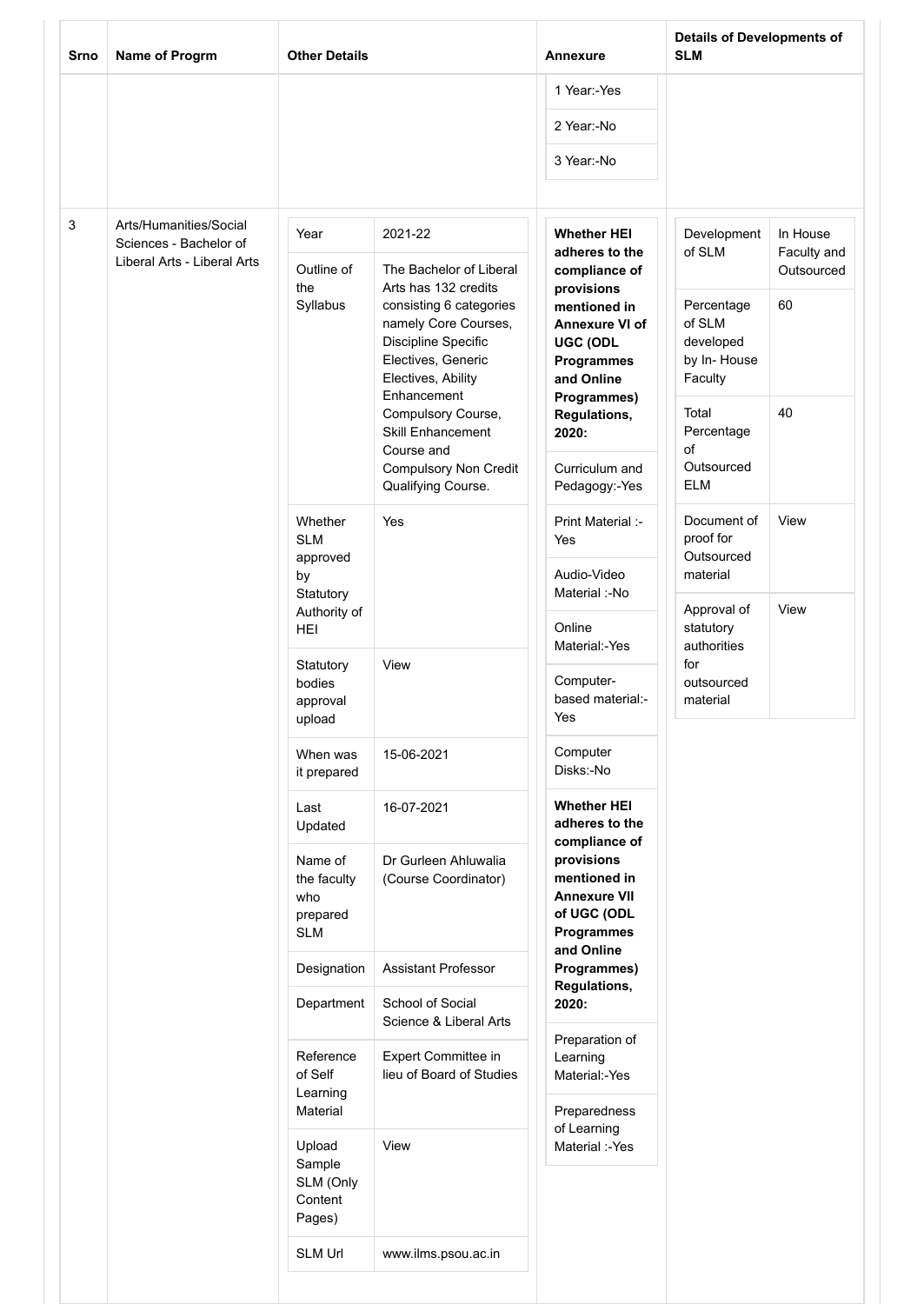| Srno | Name of Progrm                                                                                                                        | <b>Other Details</b>                                                        |                                                                                                                                                                                | Annexure                                                                                                                                     | <b>Details of Developments of</b><br><b>SLM</b>             |                         |
|------|---------------------------------------------------------------------------------------------------------------------------------------|-----------------------------------------------------------------------------|--------------------------------------------------------------------------------------------------------------------------------------------------------------------------------|----------------------------------------------------------------------------------------------------------------------------------------------|-------------------------------------------------------------|-------------------------|
|      |                                                                                                                                       |                                                                             |                                                                                                                                                                                | <b>Preparedness</b><br>of SLM as per<br><b>Annexure VII</b><br>of UGC(ODL<br>Programmes<br>and Online<br>Programmes)<br>Regulations,<br>2020 |                                                             |                         |
|      |                                                                                                                                       |                                                                             |                                                                                                                                                                                | 1 Year:-Yes                                                                                                                                  |                                                             |                         |
|      |                                                                                                                                       |                                                                             |                                                                                                                                                                                | 2 Year:-No                                                                                                                                   |                                                             |                         |
|      |                                                                                                                                       |                                                                             |                                                                                                                                                                                | 3 Year:-No                                                                                                                                   |                                                             |                         |
| 4    | <b>Business</b><br>Administration/Commerce/<br>Management/Finance -<br><b>Bachelor of Commerce</b><br>(Digital) - Commerce<br>Digital | Year                                                                        | 2021-22                                                                                                                                                                        | <b>Whether HEI</b><br>adheres to the                                                                                                         | Development<br>of SLM                                       | In House<br>Faculty and |
|      |                                                                                                                                       | Outline of<br>the<br>Syllabus                                               | The Bachelor of<br>Commerce (Digital)<br>has 132 credits<br>consisting 6 categories<br>namely Core Courses,<br>Discipline Specific<br>Electives, Generic<br>Electives, Ability | compliance of<br>provisions<br>mentioned in<br>Annexure VI of<br><b>UGC (ODL</b><br>Programmes<br>and Online<br>Programmes)                  | Percentage<br>of SLM<br>developed<br>by In-House<br>Faculty | Outsourced<br>60        |
|      |                                                                                                                                       |                                                                             | Enhancement<br>Compulsory Course,<br><b>Skill Enhancement</b>                                                                                                                  | Regulations,<br>2020:                                                                                                                        | Total<br>Percentage<br>of                                   | 40                      |
|      |                                                                                                                                       |                                                                             | Course and<br><b>Compulsory Non Credit</b><br>Qualifying Course.                                                                                                               | Curriculum and<br>Pedagogy:-Yes                                                                                                              | Outsourced<br><b>ELM</b>                                    |                         |
|      |                                                                                                                                       | Whether<br><b>SLM</b><br>approved<br>by<br>Statutory<br>Authority of<br>HEI | Yes                                                                                                                                                                            | Print Material :-<br>Yes<br>Audio-Video                                                                                                      | Document of<br>proof for<br>Outsourced<br>material          | View                    |
|      |                                                                                                                                       |                                                                             |                                                                                                                                                                                | Material :-No<br>Online<br>Material:-Yes                                                                                                     | Approval of<br>statutory<br>authorities                     | View                    |
|      |                                                                                                                                       | Statutory<br>bodies<br>approval<br>upload                                   | View                                                                                                                                                                           | Computer-<br>based material:-<br>Yes                                                                                                         | for<br>outsourced<br>material                               |                         |
|      |                                                                                                                                       | When was<br>it prepared                                                     | 18-06-2021                                                                                                                                                                     | Computer<br>Disks:-No                                                                                                                        |                                                             |                         |
|      |                                                                                                                                       | Last<br>Updated                                                             | 15-07-2021                                                                                                                                                                     | <b>Whether HEI</b><br>adheres to the<br>compliance of<br>provisions                                                                          |                                                             |                         |
|      |                                                                                                                                       | Name of<br>the faculty<br>who<br>prepared<br><b>SLM</b>                     | Dr Rohit Kumar<br>(Course Coordinator)                                                                                                                                         | mentioned in<br><b>Annexure VII</b><br>of UGC (ODL<br>Programmes<br>and Online                                                               |                                                             |                         |
|      |                                                                                                                                       | Designation                                                                 | Assistant Professor                                                                                                                                                            | Programmes)<br>Regulations,                                                                                                                  |                                                             |                         |
|      |                                                                                                                                       | Department                                                                  | <b>School of Business</b><br>Management &<br>Commerce                                                                                                                          | 2020:<br>Preparation of<br>Learning<br>Material:-Yes                                                                                         |                                                             |                         |
|      |                                                                                                                                       |                                                                             |                                                                                                                                                                                |                                                                                                                                              |                                                             |                         |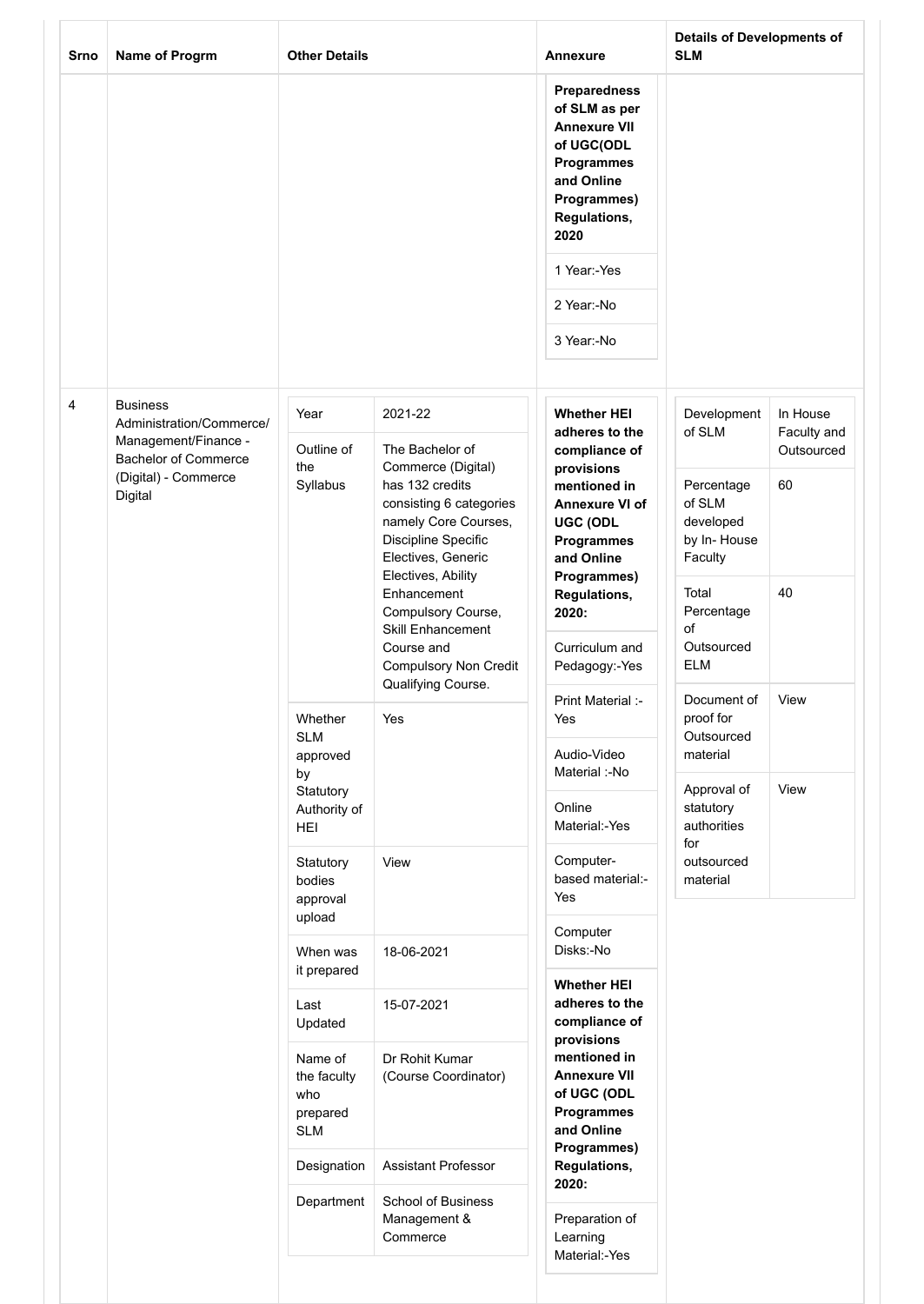| <b>Srno</b> | Name of Progrm | <b>Other Details</b>                                                 |                                                 | Annexure                                                                                                                              | <b>Details of Developments of</b><br><b>SLM</b> |
|-------------|----------------|----------------------------------------------------------------------|-------------------------------------------------|---------------------------------------------------------------------------------------------------------------------------------------|-------------------------------------------------|
|             |                | Reference<br>of Self<br>Learning<br>Material                         | Expert Committee in<br>lieu of Board of Studies | Preparedness<br>of Learning<br>Material :-Yes                                                                                         |                                                 |
|             |                | Upload<br>Sample<br>SLM (Only<br>Content<br>Pages)<br><b>SLM Url</b> | View<br>www.ilms.psou.ac.in                     | Preparedness<br>of SLM as per<br><b>Annexure VII</b><br>of UGC(ODL<br>Programmes<br>and Online<br>Programmes)<br>Regulations,<br>2020 |                                                 |
|             |                |                                                                      |                                                 | 1 Year:-Yes                                                                                                                           |                                                 |
|             |                |                                                                      |                                                 | 2 Year:-No                                                                                                                            |                                                 |
|             |                |                                                                      |                                                 | 3 Year:-No                                                                                                                            |                                                 |

## **Examination Centre**

|      | It is<br>certified<br>that all<br>the |               | <b>Address of</b><br>Centre / City/ | Briefly write on the methods<br>and steps to be adopted for<br>conduct of examination to | Whether<br><b>Examination</b><br>centre<br>fulfills all<br>the<br>requirement<br>mentioned | A) Proposed<br><b>Examination Centre for</b><br>term end examinatino<br>for ODL programme for |
|------|---------------------------------------|---------------|-------------------------------------|------------------------------------------------------------------------------------------|--------------------------------------------------------------------------------------------|-----------------------------------------------------------------------------------------------|
|      | activities                            | Name of       | Pin Code/                           | ensure security, transparency                                                            | in Annexure                                                                                | <b>Upcoming Academic</b>                                                                      |
| Srno |                                       | <b>Centre</b> | <b>State</b>                        | & credibility of examination                                                             | Ш                                                                                          | Years                                                                                         |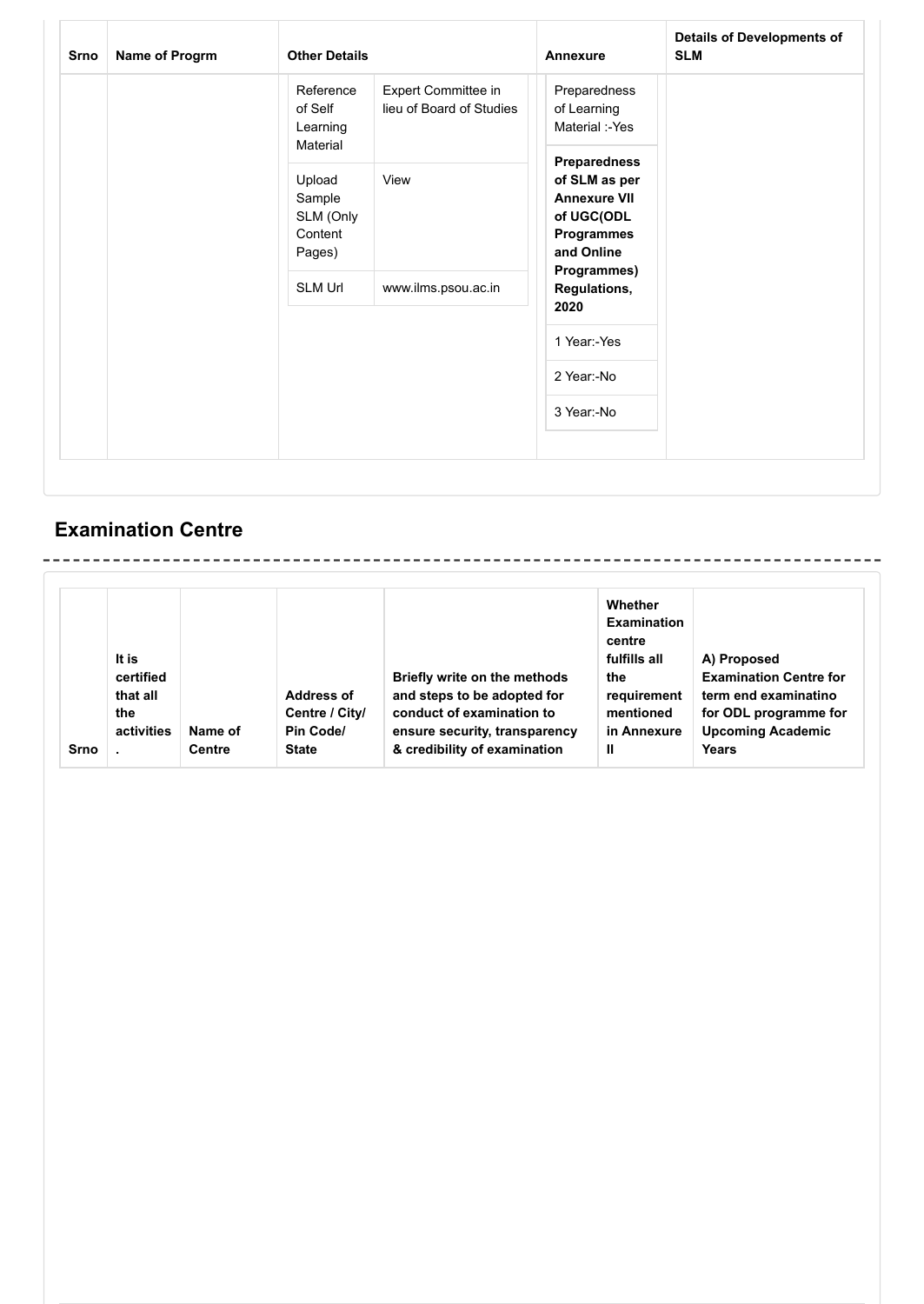| Srno         | It is<br>certified<br>that all<br>the<br>activities<br>ä. | Name of<br><b>Centre</b> | <b>Address of</b><br>Centre / City/<br>Pin Code/<br><b>State</b> | Briefly write on the methods<br>and steps to be adopted for<br>conduct of examination to<br>ensure security, transparency<br>& credibility of examination                                                                                                                                                                                                                                                                                                                                | Whether<br><b>Examination</b><br>centre<br>fulfills all<br>the<br>requirement<br>mentioned<br>in Annexure<br>Ш | Years             | A) Proposed<br><b>Examination Centre for</b><br>term end examinatino<br>for ODL programme for<br><b>Upcoming Academic</b>                                       |            |
|--------------|-----------------------------------------------------------|--------------------------|------------------------------------------------------------------|------------------------------------------------------------------------------------------------------------------------------------------------------------------------------------------------------------------------------------------------------------------------------------------------------------------------------------------------------------------------------------------------------------------------------------------------------------------------------------------|----------------------------------------------------------------------------------------------------------------|-------------------|-----------------------------------------------------------------------------------------------------------------------------------------------------------------|------------|
| $\mathbf{1}$ | Yes                                                       | Government<br>College    | Trimmo Road-<br>Gurdaspur-<br>143521-Punjab                      | 1. Good connectivity form railway<br>station or bus stand, for the<br>convenience of the students, 2.<br>Have an examination hall with<br>adequate seating capacity and<br>basic amenities. 3. Fire<br>extinguishers must be in working<br>order. 4. The examination Center<br>shall have adequate and<br>comfortable seating capacity and<br>amenities including adequate<br>lighting, ventilation and clean<br>drinking water facilities. 5. Safety<br>and security of the examination | Yes                                                                                                            | $\mathbf{1}$<br>2 | Whether<br>examination<br>centre is<br>within the<br>territorial<br>jurisdiction<br>of the HEI<br>as per<br>Annexure<br>IV of ODL<br>Regulations<br>Whether the | Yes<br>Yes |
|              |                                                           |                          |                                                                  | centre has been ensured. 6.<br>Restrooms must be located in the<br>same building as the examination<br>centre. 7. Provision of drinking<br>water. 8. Adequate parking. 9.<br>Facilities for persons with<br>Disabilities should be available.                                                                                                                                                                                                                                            |                                                                                                                |                   | examination<br>centre is<br>located as<br>per clause<br>13 (7) of<br>Part IV of<br>Regulations                                                                  |            |
|              |                                                           |                          |                                                                  | 10. SOPs for Covid-19 will be<br>followed.                                                                                                                                                                                                                                                                                                                                                                                                                                               |                                                                                                                | 3                 | Provision of<br><b>CCTV</b><br>Cameras                                                                                                                          | No         |
|              |                                                           |                          |                                                                  |                                                                                                                                                                                                                                                                                                                                                                                                                                                                                          |                                                                                                                | 4                 | Provision of<br>Bio-metric<br>attendance                                                                                                                        | No         |
|              |                                                           |                          |                                                                  |                                                                                                                                                                                                                                                                                                                                                                                                                                                                                          |                                                                                                                | 5                 | Provision of<br>Video<br>recording                                                                                                                              | <b>No</b>  |
|              |                                                           |                          |                                                                  |                                                                                                                                                                                                                                                                                                                                                                                                                                                                                          |                                                                                                                |                   |                                                                                                                                                                 |            |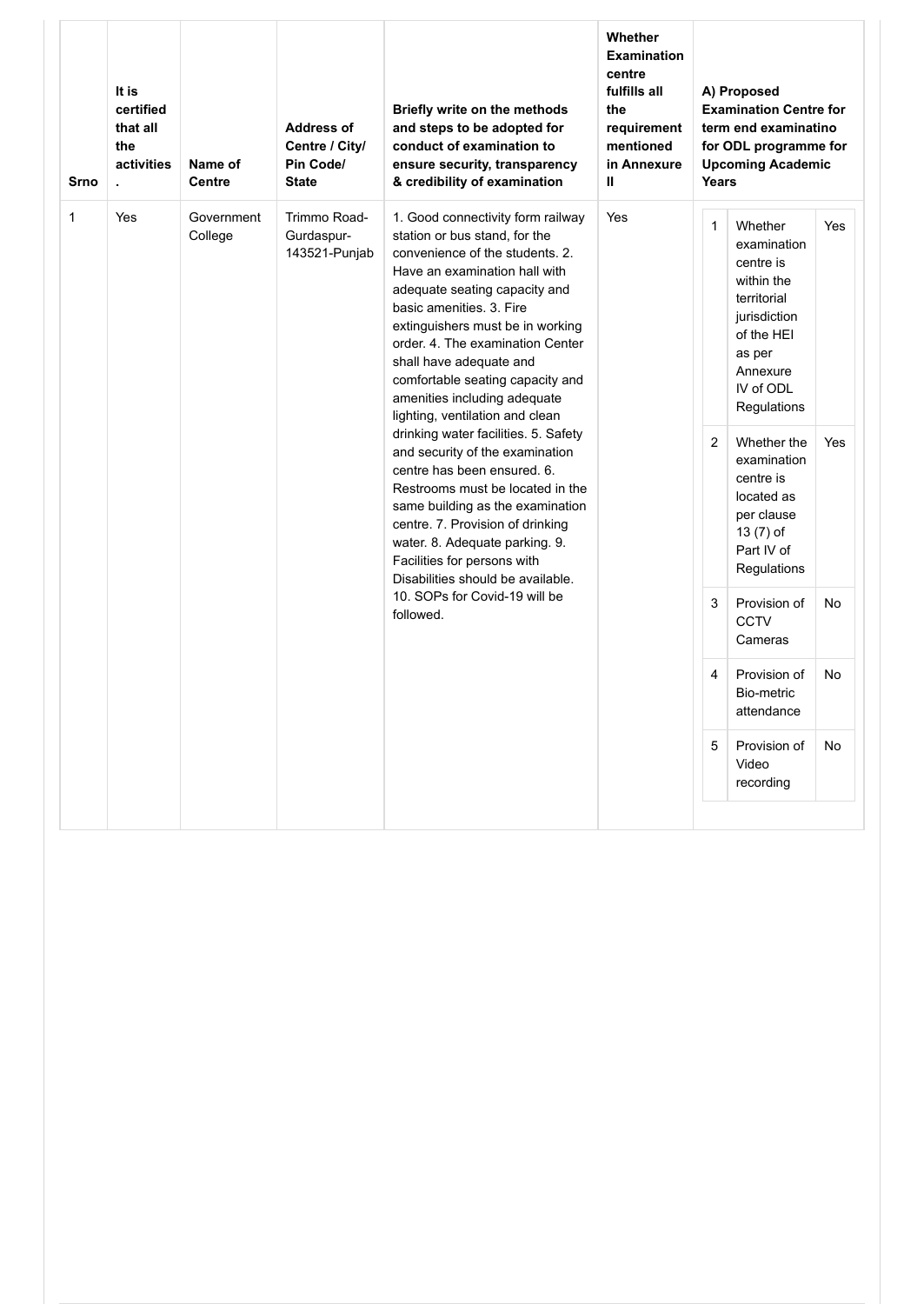| <b>Srno</b>    | It is<br>certified<br>that all<br>the<br>activities<br>t, | Name of<br><b>Centre</b>             | <b>Address of</b><br>Centre / City/<br>Pin Code/<br><b>State</b>           | Briefly write on the methods<br>and steps to be adopted for<br>conduct of examination to<br>ensure security, transparency<br>& credibility of examination                                                                                                                                                                                                                                                     | Whether<br><b>Examination</b><br>centre<br>fulfills all<br>the<br>requirement<br>mentioned<br>in Annexure<br>$\mathbf{H}$ | Years          | A) Proposed<br><b>Examination Centre for</b><br>term end examinatino<br>for ODL programme for<br><b>Upcoming Academic</b>                        |            |
|----------------|-----------------------------------------------------------|--------------------------------------|----------------------------------------------------------------------------|---------------------------------------------------------------------------------------------------------------------------------------------------------------------------------------------------------------------------------------------------------------------------------------------------------------------------------------------------------------------------------------------------------------|---------------------------------------------------------------------------------------------------------------------------|----------------|--------------------------------------------------------------------------------------------------------------------------------------------------|------------|
| $\overline{2}$ | Yes                                                       | Saroop Rani<br>Government<br>College | Mcleod Road,<br>Rani Ka Bagh,<br>Cantonment-<br>Amritsar-<br>143001-Punjab | 1. Good connectivity form railway<br>station or bus stand, for the<br>convenience of the students. 2.<br>Have an examination hall with<br>adequate seating capacity and<br>basic amenities. 3. Fire<br>extinguishers must be in working<br>order. 4. The examination Center<br>shall have adequate and<br>comfortable seating capacity and<br>amenities including adequate<br>lighting, ventilation and clean | Yes                                                                                                                       | $\mathbf{1}$   | Whether<br>examination<br>centre is<br>within the<br>territorial<br>jurisdiction<br>of the HEI<br>as per<br>Annexure<br>IV of ODL<br>Regulations | <b>Yes</b> |
|                |                                                           |                                      |                                                                            | drinking water facilities. 5. Safety<br>and security of the examination<br>centre must been sured. 6.<br>Restrooms must be located in the<br>same building as the examination<br>centre. 7. Provision of drinking<br>water. 8. Adequate parking. 9.<br>Facilities for persons with<br>Disabilities should be available.                                                                                       |                                                                                                                           | $\overline{2}$ | Whether the<br>examination<br>centre is<br>located as<br>per clause<br>13 (7) of<br>Part IV of<br>Regulations                                    | Yes        |
|                |                                                           |                                      |                                                                            |                                                                                                                                                                                                                                                                                                                                                                                                               |                                                                                                                           | 3              | Provision of<br><b>CCTV</b><br>Cameras                                                                                                           | No         |
|                |                                                           |                                      |                                                                            |                                                                                                                                                                                                                                                                                                                                                                                                               |                                                                                                                           | 4              | Provision of<br>Bio-metric<br>attendance                                                                                                         | No         |
|                |                                                           |                                      |                                                                            |                                                                                                                                                                                                                                                                                                                                                                                                               |                                                                                                                           | 5              | Provision of<br>Video<br>recording                                                                                                               | No         |
|                |                                                           |                                      |                                                                            |                                                                                                                                                                                                                                                                                                                                                                                                               |                                                                                                                           |                |                                                                                                                                                  |            |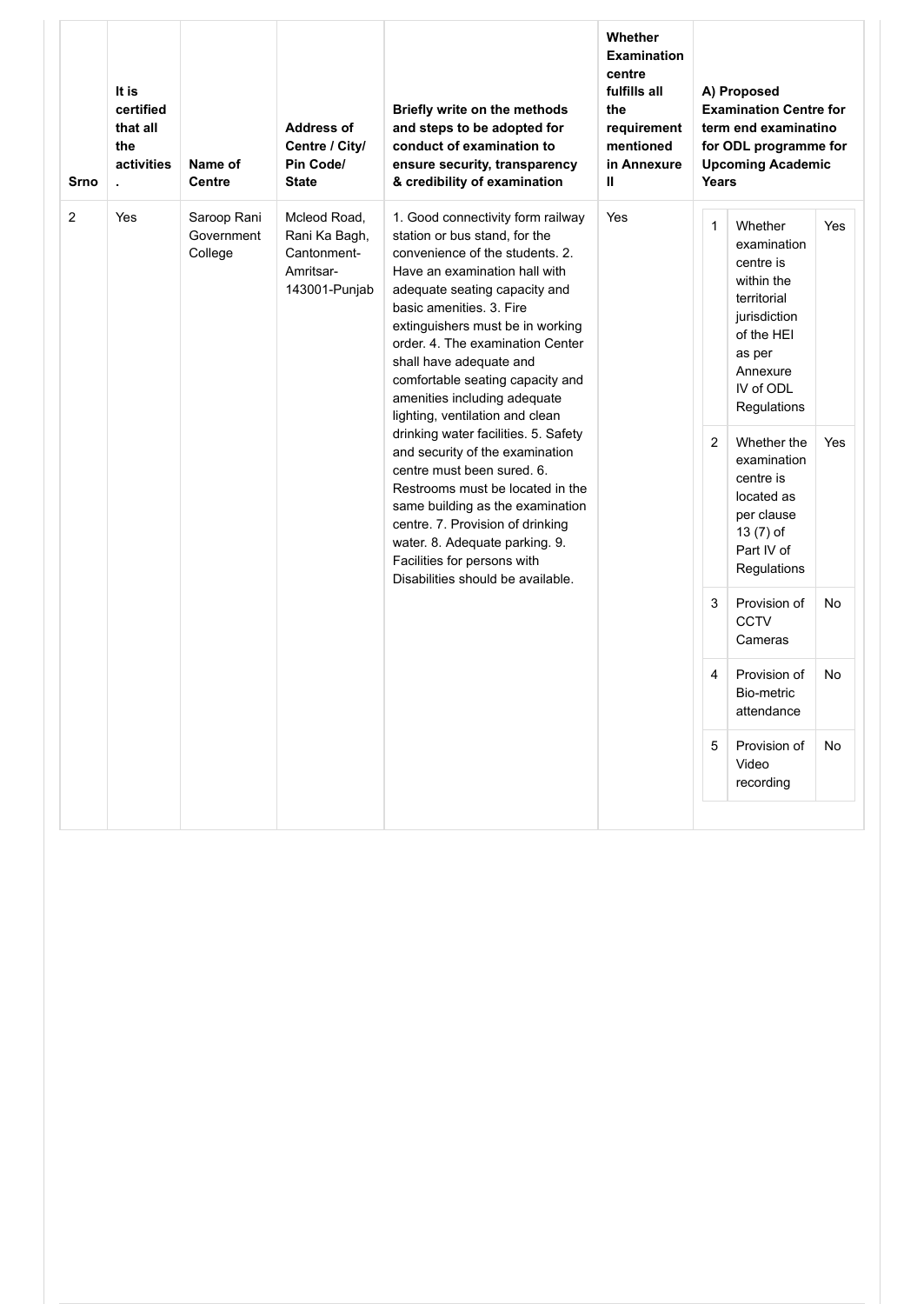| <b>Srno</b> | It is<br>certified<br>that all<br>the<br>activities<br>ä, | Name of<br><b>Centre</b>          | <b>Address of</b><br>Centre / City/<br>Pin Code/<br><b>State</b> | Briefly write on the methods<br>and steps to be adopted for<br>conduct of examination to<br>ensure security, transparency<br>& credibility of examination                                                                                                                                                                                                                                                                                                                                                                                                                                                                                                                                           | <b>Whether</b><br><b>Examination</b><br>centre<br>fulfills all<br>the<br>requirement<br>mentioned<br>in Annexure<br>$\mathbf{u}$ | Years             | A) Proposed<br><b>Examination Centre for</b><br>term end examinatino<br>for ODL programme for<br><b>Upcoming Academic</b>                                                                                                                                          |            |
|-------------|-----------------------------------------------------------|-----------------------------------|------------------------------------------------------------------|-----------------------------------------------------------------------------------------------------------------------------------------------------------------------------------------------------------------------------------------------------------------------------------------------------------------------------------------------------------------------------------------------------------------------------------------------------------------------------------------------------------------------------------------------------------------------------------------------------------------------------------------------------------------------------------------------------|----------------------------------------------------------------------------------------------------------------------------------|-------------------|--------------------------------------------------------------------------------------------------------------------------------------------------------------------------------------------------------------------------------------------------------------------|------------|
| 3           | Yes                                                       | Government<br>Rajindra<br>College | National<br>Highway 64-<br>Bathinda-<br>151001-Punjab            | 1. Good connectivity form railway<br>station or bus stand, for the<br>convenience of the students, 2.<br>Have an examination hall with<br>adequate seating capacity and<br>basic amenities. 3. Fire<br>extinguishers must be in working<br>order. 4. The examination Center<br>shall have adequate and<br>comfortable seating capacity and<br>amenities including adequate<br>lighting, ventilation and clean<br>drinking water facilities. 5. Safety<br>and security of the examination<br>centre must been sured. 6.<br>Restrooms must be located in the<br>same building as the examination<br>centre. 7. Provision of drinking<br>water. 8. Adequate parking. 9.<br>Facilities for persons with | Yes                                                                                                                              | $\mathbf{1}$<br>2 | Whether<br>examination<br>centre is<br>within the<br>territorial<br>jurisdiction<br>of the HEI<br>as per<br>Annexure<br>IV of ODL<br>Regulations<br>Whether the<br>examination<br>centre is<br>located as<br>per clause<br>$13(7)$ of<br>Part IV of<br>Regulations | Yes<br>Yes |
|             |                                                           |                                   |                                                                  | Disabilities should be available.                                                                                                                                                                                                                                                                                                                                                                                                                                                                                                                                                                                                                                                                   |                                                                                                                                  | 3                 | Provision of<br><b>CCTV</b><br>Cameras                                                                                                                                                                                                                             | No         |
|             |                                                           |                                   |                                                                  |                                                                                                                                                                                                                                                                                                                                                                                                                                                                                                                                                                                                                                                                                                     |                                                                                                                                  | 4                 | Provision of<br>Bio-metric<br>attendance                                                                                                                                                                                                                           | No         |
|             |                                                           |                                   |                                                                  |                                                                                                                                                                                                                                                                                                                                                                                                                                                                                                                                                                                                                                                                                                     |                                                                                                                                  | 5                 | Provision of<br>Video<br>recording                                                                                                                                                                                                                                 | No         |
|             |                                                           |                                   |                                                                  |                                                                                                                                                                                                                                                                                                                                                                                                                                                                                                                                                                                                                                                                                                     |                                                                                                                                  |                   |                                                                                                                                                                                                                                                                    |            |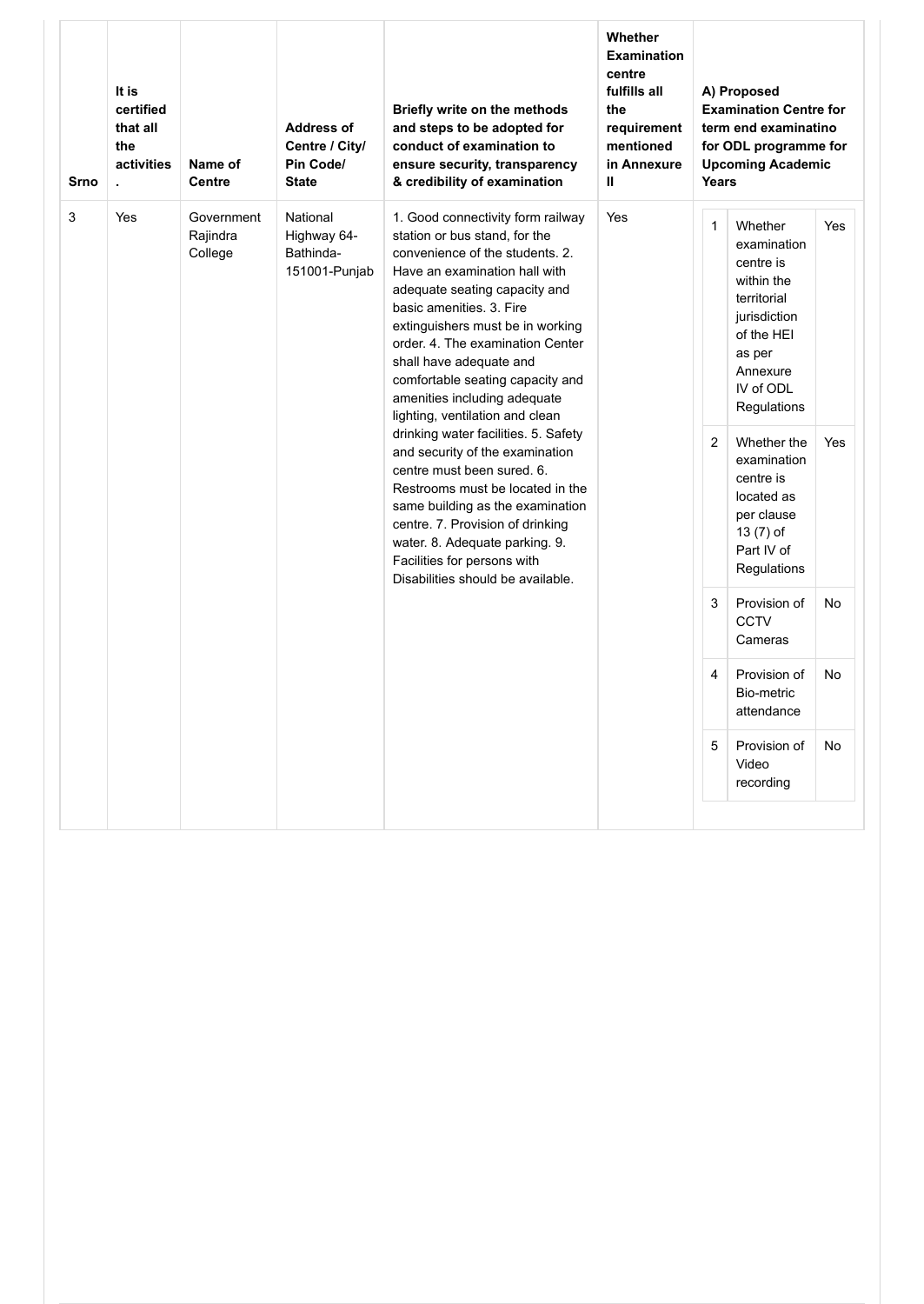| Srno           | It is<br>certified<br>that all<br>the<br>activities<br>t, | Name of<br>Centre                   | <b>Address of</b><br>Centre / City/<br>Pin Code/<br><b>State</b>           | Briefly write on the methods<br>and steps to be adopted for<br>conduct of examination to<br>ensure security, transparency<br>& credibility of examination                                                                                                                                                                                                                                                                                                                                | Whether<br><b>Examination</b><br>centre<br>fulfills all<br>the<br>requirement<br>mentioned<br>in Annexure<br>$\mathbf{u}$ | Years                          | A) Proposed<br><b>Examination Centre for</b><br>term end examinatino<br>for ODL programme for<br><b>Upcoming Academic</b>                                       |            |
|----------------|-----------------------------------------------------------|-------------------------------------|----------------------------------------------------------------------------|------------------------------------------------------------------------------------------------------------------------------------------------------------------------------------------------------------------------------------------------------------------------------------------------------------------------------------------------------------------------------------------------------------------------------------------------------------------------------------------|---------------------------------------------------------------------------------------------------------------------------|--------------------------------|-----------------------------------------------------------------------------------------------------------------------------------------------------------------|------------|
| $\overline{4}$ | Yes                                                       | Government<br>College<br>Hoshiarpur | Jalandhar Rd,<br>Tulsi Nagar,<br>Kamalpur-<br>Hoshiarpur-<br>146001-Punjab | 1. Good connectivity form railway<br>station or bus stand, for the<br>convenience of the students, 2.<br>Have an examination hall with<br>adequate seating capacity and<br>basic amenities. 3. Fire<br>extinguishers must be in working<br>order, 4. The examination Center<br>shall have adequate and<br>comfortable seating capacity and<br>amenities including adequate<br>lighting, ventilation and clean<br>drinking water facilities. 5. Safety<br>and security of the examination | Yes                                                                                                                       | $\mathbf{1}$<br>$\overline{2}$ | Whether<br>examination<br>centre is<br>within the<br>territorial<br>jurisdiction<br>of the HEI<br>as per<br>Annexure<br>IV of ODL<br>Regulations<br>Whether the | Yes<br>Yes |
|                |                                                           |                                     |                                                                            | centre must been sured, 6.<br>Restrooms must be located in the<br>same building as the examination<br>centre. 7. Provision of drinking<br>water. 8. Adequate parking. 9.<br>Facilities for persons with<br>Disabilities should be available.                                                                                                                                                                                                                                             |                                                                                                                           |                                | examination<br>centre is<br>located as<br>per clause<br>13 (7) of<br>Part IV of<br>Regulations                                                                  |            |
|                |                                                           |                                     |                                                                            |                                                                                                                                                                                                                                                                                                                                                                                                                                                                                          |                                                                                                                           | 3                              | Provision of<br><b>CCTV</b><br>Cameras                                                                                                                          | No         |
|                |                                                           |                                     |                                                                            |                                                                                                                                                                                                                                                                                                                                                                                                                                                                                          |                                                                                                                           | 4                              | Provision of<br>Bio-metric<br>attendance                                                                                                                        | No         |
|                |                                                           |                                     |                                                                            |                                                                                                                                                                                                                                                                                                                                                                                                                                                                                          |                                                                                                                           | 5                              | Provision of<br>Video<br>recording                                                                                                                              | No         |
|                |                                                           |                                     |                                                                            |                                                                                                                                                                                                                                                                                                                                                                                                                                                                                          |                                                                                                                           |                                |                                                                                                                                                                 |            |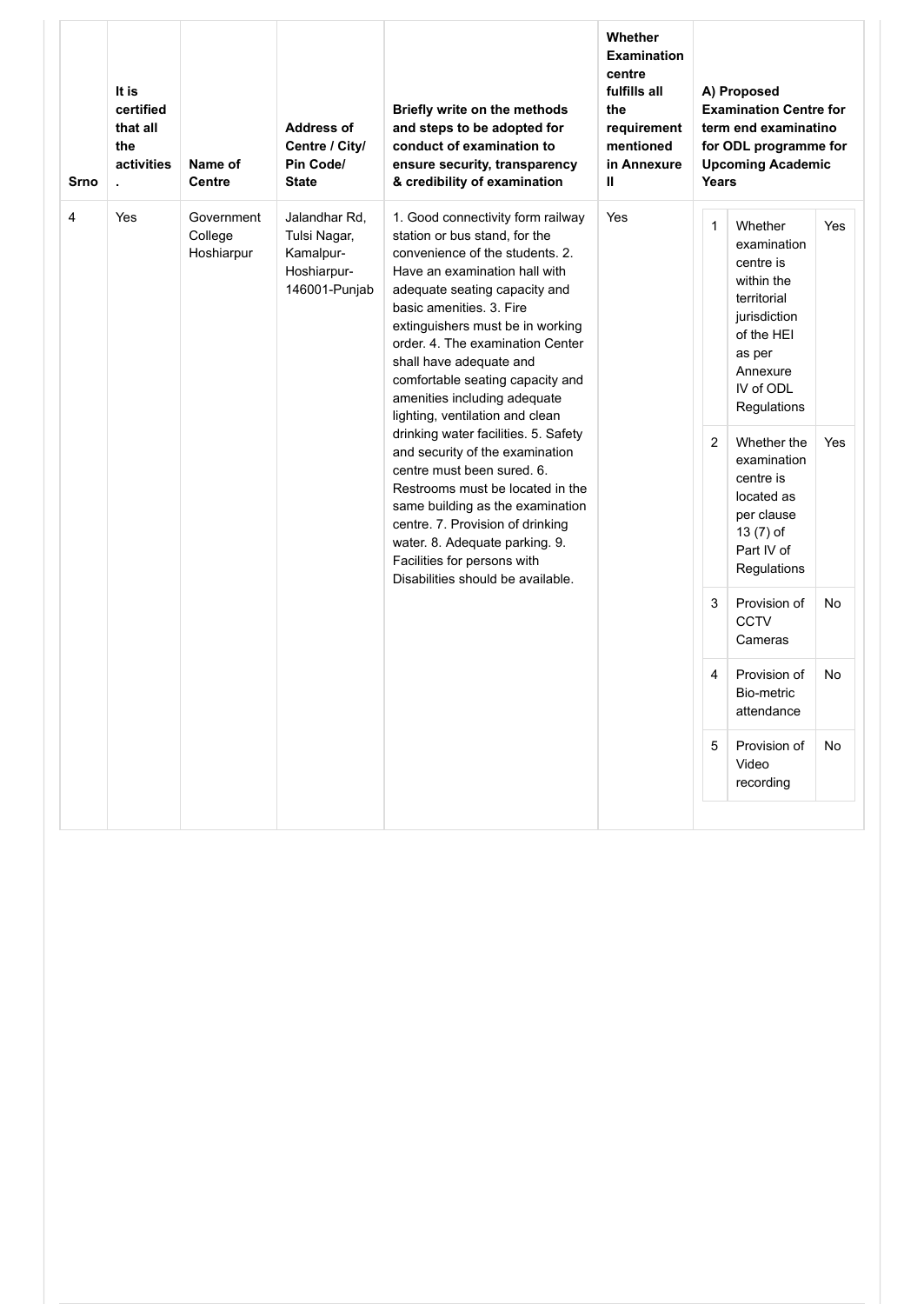| <b>Srno</b> | It is<br>certified<br>that all<br>the<br>activities<br>t, | Name of<br>Centre                          | <b>Address of</b><br>Centre / City/<br>Pin Code/<br><b>State</b>                           | Briefly write on the methods<br>and steps to be adopted for<br>conduct of examination to<br>ensure security, transparency<br>& credibility of examination                                                                                                                                                                                                                                                                                                                                                                                                                                                                                                                                           | Whether<br><b>Examination</b><br>centre<br>fulfills all<br>the<br>requirement<br>mentioned<br>in Annexure<br>Ш | Years                          | A) Proposed<br><b>Examination Centre for</b><br>term end examinatino<br>for ODL programme for<br><b>Upcoming Academic</b>                                                                                                                                         |                   |
|-------------|-----------------------------------------------------------|--------------------------------------------|--------------------------------------------------------------------------------------------|-----------------------------------------------------------------------------------------------------------------------------------------------------------------------------------------------------------------------------------------------------------------------------------------------------------------------------------------------------------------------------------------------------------------------------------------------------------------------------------------------------------------------------------------------------------------------------------------------------------------------------------------------------------------------------------------------------|----------------------------------------------------------------------------------------------------------------|--------------------------------|-------------------------------------------------------------------------------------------------------------------------------------------------------------------------------------------------------------------------------------------------------------------|-------------------|
| 5           | Yes                                                       | Lyallpur<br>Khalsa<br>College<br>Jalandhar | no.42, near<br>Khalsa college,<br>Hargobindpura,<br>Mohyal-<br>Jalandhar-<br>144001-Punjab | 1. Good connectivity form railway<br>station or bus stand, for the<br>convenience of the students, 2.<br>Have an examination hall with<br>adequate seating capacity and<br>basic amenities. 3. Fire<br>extinguishers must be in working<br>order. 4. The examination Center<br>shall have adequate and<br>comfortable seating capacity and<br>amenities including adequate<br>lighting, ventilation and clean<br>drinking water facilities. 5. Safety<br>and security of the examination<br>centre must been sured, 6.<br>Restrooms must be located in the<br>same building as the examination<br>centre. 7. Provision of drinking<br>water. 8. Adequate parking. 9.<br>Facilities for persons with | Yes                                                                                                            | $\mathbf{1}$<br>$\overline{2}$ | Whether<br>examination<br>centre is<br>within the<br>territorial<br>jurisdiction<br>of the HEI<br>as per<br>Annexure<br>IV of ODL<br>Regulations<br>Whether the<br>examination<br>centre is<br>located as<br>per clause<br>13 (7) of<br>Part IV of<br>Regulations | <b>Yes</b><br>Yes |
|             |                                                           |                                            |                                                                                            | Disabilities should be available.                                                                                                                                                                                                                                                                                                                                                                                                                                                                                                                                                                                                                                                                   |                                                                                                                | 3                              | Provision of<br><b>CCTV</b><br>Cameras                                                                                                                                                                                                                            | No                |
|             |                                                           |                                            |                                                                                            |                                                                                                                                                                                                                                                                                                                                                                                                                                                                                                                                                                                                                                                                                                     |                                                                                                                | 4                              | Provision of<br>Bio-metric<br>attendance                                                                                                                                                                                                                          | <b>No</b>         |
|             |                                                           |                                            |                                                                                            |                                                                                                                                                                                                                                                                                                                                                                                                                                                                                                                                                                                                                                                                                                     |                                                                                                                | 5                              | Provision of<br>Video<br>recording                                                                                                                                                                                                                                | No                |
|             |                                                           |                                            |                                                                                            |                                                                                                                                                                                                                                                                                                                                                                                                                                                                                                                                                                                                                                                                                                     |                                                                                                                |                                |                                                                                                                                                                                                                                                                   |                   |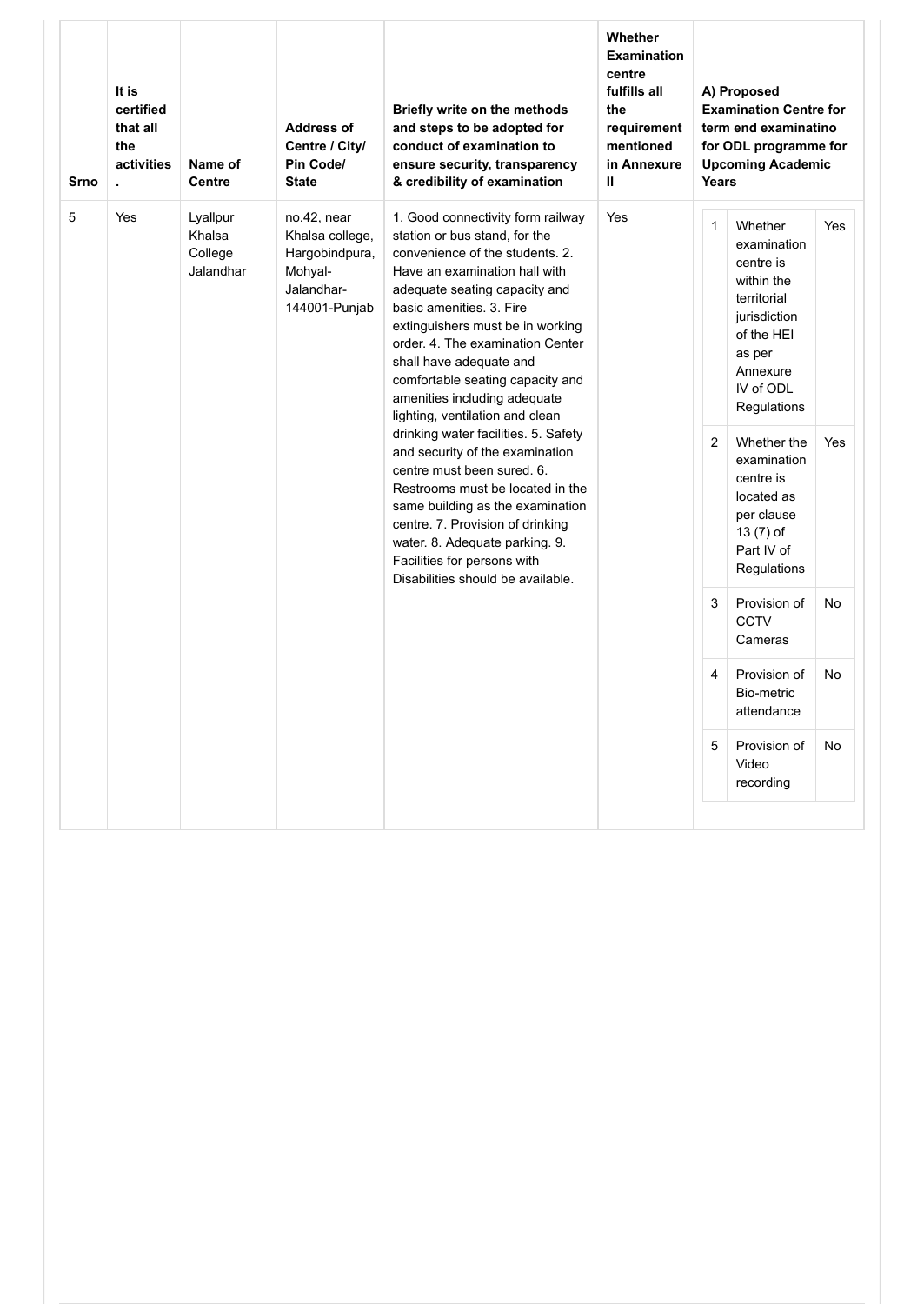| <b>Srno</b> | It is<br>certified<br>that all<br>the<br>activities<br>t, | Name of<br><b>Centre</b>        | <b>Address of</b><br>Centre / City/<br>Pin Code/<br><b>State</b>                   | Briefly write on the methods<br>and steps to be adopted for<br>conduct of examination to<br>ensure security, transparency<br>& credibility of examination                                                                                                                                                                                                                                                                                                                                                                                                                                      | Whether<br><b>Examination</b><br>centre<br>fulfills all<br>the<br>requirement<br>mentioned<br>in Annexure<br>$\mathbf{u}$ | Years                          | A) Proposed<br><b>Examination Centre for</b><br>term end examinatino<br>for ODL programme for<br><b>Upcoming Academic</b>                                                                                               |                   |
|-------------|-----------------------------------------------------------|---------------------------------|------------------------------------------------------------------------------------|------------------------------------------------------------------------------------------------------------------------------------------------------------------------------------------------------------------------------------------------------------------------------------------------------------------------------------------------------------------------------------------------------------------------------------------------------------------------------------------------------------------------------------------------------------------------------------------------|---------------------------------------------------------------------------------------------------------------------------|--------------------------------|-------------------------------------------------------------------------------------------------------------------------------------------------------------------------------------------------------------------------|-------------------|
| 6           | Yes                                                       | S.C.D.<br>Government<br>College | near Rose<br>Garden, Rose<br>garden, Civil<br>Lines-<br>Ludhiana-<br>141001-Punjab | 1. Good connectivity form railway<br>station or bus stand, for the<br>convenience of the students, 2.<br>Have an examination hall with<br>adequate seating capacity and<br>basic amenities. 3. Fire<br>extinguishers must be in working<br>order. 4. The examination Center<br>shall have adequate and<br>comfortable seating capacity and<br>amenities including adequate<br>lighting, ventilation and clean<br>drinking water facilities. 5. Safety<br>and security of the examination<br>centre must been sured, 6.<br>Restrooms must be located in the<br>same building as the examination | Yes                                                                                                                       | $\mathbf{1}$<br>$\overline{2}$ | Whether<br>examination<br>centre is<br>within the<br>territorial<br>jurisdiction<br>of the HEI<br>as per<br>Annexure<br>IV of ODL<br>Regulations<br>Whether the<br>examination<br>centre is<br>located as<br>per clause | <b>Yes</b><br>Yes |
|             |                                                           |                                 |                                                                                    | centre. 7. Provision of drinking<br>water. 8. Adequate parking. 9.<br>Facilities for persons with<br>Disabilities should be available.                                                                                                                                                                                                                                                                                                                                                                                                                                                         |                                                                                                                           | 3                              | 13 (7) of<br>Part IV of<br>Regulations<br>Provision of<br><b>CCTV</b><br>Cameras                                                                                                                                        | No                |
|             |                                                           |                                 |                                                                                    |                                                                                                                                                                                                                                                                                                                                                                                                                                                                                                                                                                                                |                                                                                                                           | 4                              | Provision of<br>Bio-metric<br>attendance                                                                                                                                                                                | <b>No</b>         |
|             |                                                           |                                 |                                                                                    |                                                                                                                                                                                                                                                                                                                                                                                                                                                                                                                                                                                                |                                                                                                                           | 5                              | Provision of<br>Video<br>recording                                                                                                                                                                                      | No                |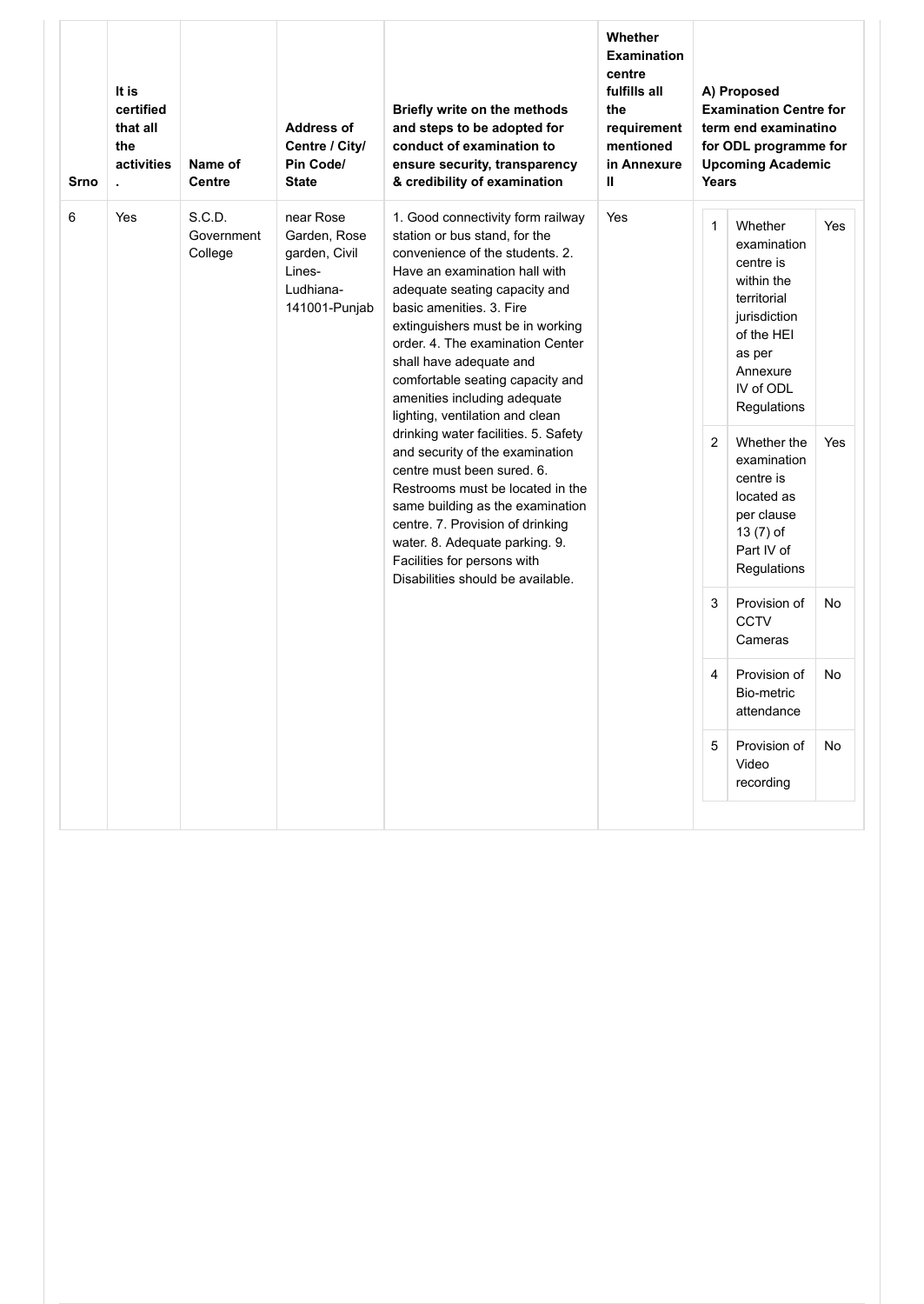| Srno           | It is<br>certified<br>that all<br>the<br>activities<br>t, | Name of<br>Centre                                                | <b>Address of</b><br>Centre / City/<br>Pin Code/<br><b>State</b> | Briefly write on the methods<br>and steps to be adopted for<br>conduct of examination to<br>ensure security, transparency<br>& credibility of examination                                                                                                                                                                                                                                                     | Whether<br><b>Examination</b><br>centre<br>fulfills all<br>the<br>requirement<br>mentioned<br>in Annexure<br>$\mathbf{u}$ | Years          | A) Proposed<br><b>Examination Centre for</b><br>term end examinatino<br>for ODL programme for<br><b>Upcoming Academic</b>                        |     |
|----------------|-----------------------------------------------------------|------------------------------------------------------------------|------------------------------------------------------------------|---------------------------------------------------------------------------------------------------------------------------------------------------------------------------------------------------------------------------------------------------------------------------------------------------------------------------------------------------------------------------------------------------------------|---------------------------------------------------------------------------------------------------------------------------|----------------|--------------------------------------------------------------------------------------------------------------------------------------------------|-----|
| $\overline{7}$ | Yes                                                       | Shaheed<br>Major<br>Harminderpal<br>Singh<br>(Shaurya<br>Chakra) | Phase 6, SAS<br>Nagar-Mohali-<br>160055-Punjab                   | 1. Good connectivity form railway<br>station or bus stand, for the<br>convenience of the students, 2.<br>Have an examination hall with<br>adequate seating capacity and<br>basic amenities. 3. Fire<br>extinguishers must be in working<br>order, 4. The examination Center<br>shall have adequate and<br>comfortable seating capacity and<br>amenities including adequate<br>lighting, ventilation and clean | Yes                                                                                                                       | $\mathbf{1}$   | Whether<br>examination<br>centre is<br>within the<br>territorial<br>jurisdiction<br>of the HEI<br>as per<br>Annexure<br>IV of ODL<br>Regulations | Yes |
|                |                                                           |                                                                  |                                                                  | drinking water facilities. 5. Safety<br>and security of the examination<br>centre must been sured, 6.<br>Restrooms must be located in the<br>same building as the examination<br>centre. 7. Provision of drinking<br>water. 8. Adequate parking. 9.<br>Facilities for persons with<br>Disabilities should be available.                                                                                       |                                                                                                                           | $\overline{2}$ | Whether the<br>examination<br>centre is<br>located as<br>per clause<br>13 (7) of<br>Part IV of<br>Regulations                                    | Yes |
|                |                                                           |                                                                  |                                                                  |                                                                                                                                                                                                                                                                                                                                                                                                               |                                                                                                                           | 3              | Provision of<br><b>CCTV</b><br>Cameras                                                                                                           | No  |
|                |                                                           |                                                                  |                                                                  |                                                                                                                                                                                                                                                                                                                                                                                                               |                                                                                                                           | 4              | Provision of<br>Bio-metric<br>attendance                                                                                                         | No  |
|                |                                                           |                                                                  |                                                                  |                                                                                                                                                                                                                                                                                                                                                                                                               |                                                                                                                           | 5              | Provision of<br>Video<br>recording                                                                                                               | No  |
|                |                                                           |                                                                  |                                                                  |                                                                                                                                                                                                                                                                                                                                                                                                               |                                                                                                                           |                |                                                                                                                                                  |     |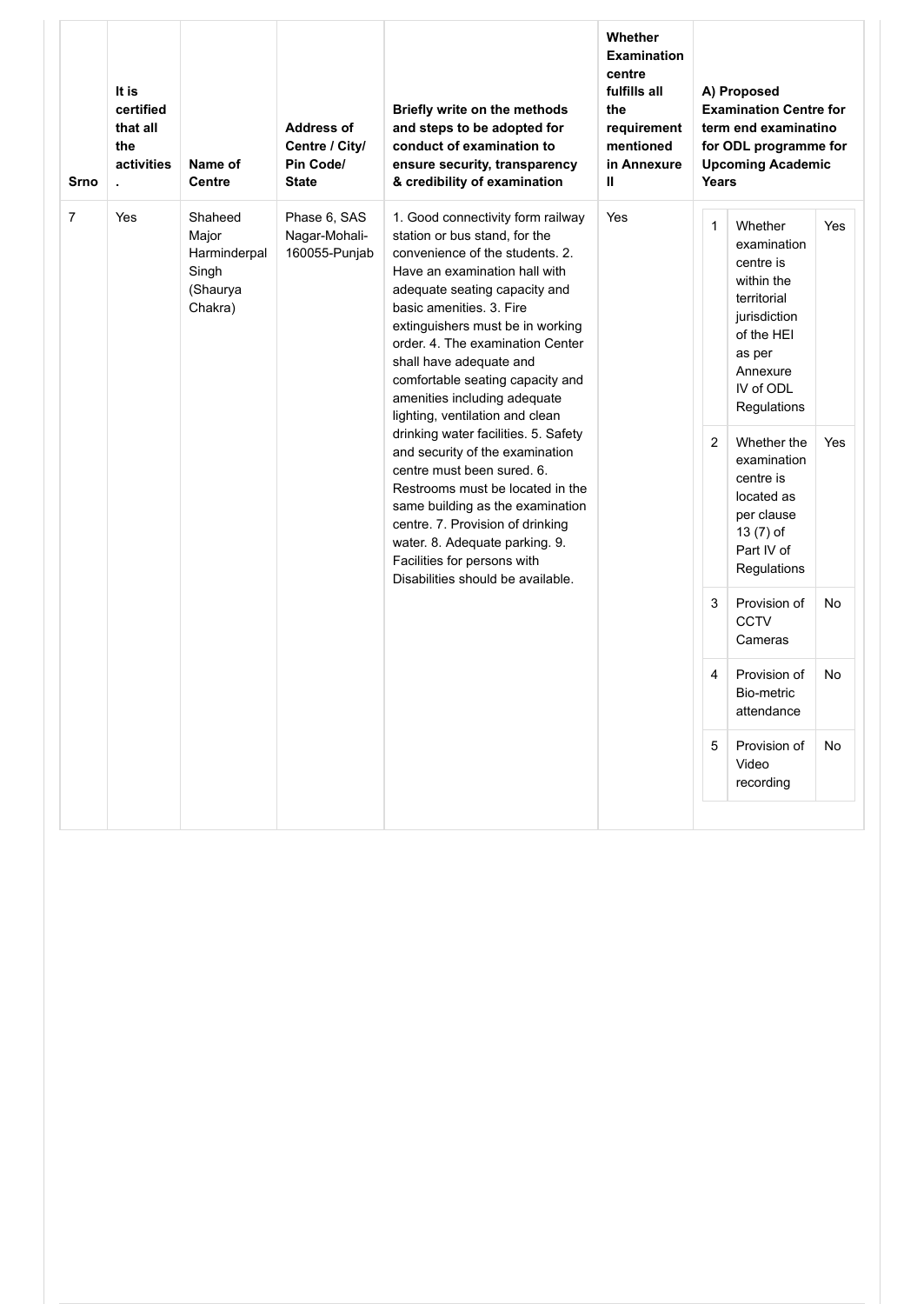| <b>Srno</b> | It is<br>certified<br>that all<br>the<br>activities<br>÷. | Name of<br>Centre                         | <b>Address of</b><br>Centre / City/<br>Pin Code/<br><b>State</b> | Briefly write on the methods<br>and steps to be adopted for<br>conduct of examination to<br>ensure security, transparency<br>& credibility of examination                                                                                                                                                                                                                                                                                                                                                              | Whether<br><b>Examination</b><br>centre<br>fulfills all<br>the<br>requirement<br>mentioned<br>in Annexure<br>Ш | Years             | A) Proposed<br><b>Examination Centre for</b><br>term end examinatino<br>for ODL programme for<br><b>Upcoming Academic</b>                                                      |            |
|-------------|-----------------------------------------------------------|-------------------------------------------|------------------------------------------------------------------|------------------------------------------------------------------------------------------------------------------------------------------------------------------------------------------------------------------------------------------------------------------------------------------------------------------------------------------------------------------------------------------------------------------------------------------------------------------------------------------------------------------------|----------------------------------------------------------------------------------------------------------------|-------------------|--------------------------------------------------------------------------------------------------------------------------------------------------------------------------------|------------|
| 8           | Yes                                                       | Government<br><b>Brijindra</b><br>College | <b>Balbir Basti-</b><br>Faridkot-<br>151203-Punjab               | 1. Good connectivity form railway<br>station or bus stand, for the<br>convenience of the students, 2.<br>Have an examination hall with<br>adequate seating capacity and<br>basic amenities. 3. Fire<br>extinguishers must be in working<br>order. 4. The examination Center<br>shall have adequate and<br>comfortable seating capacity and<br>amenities including adequate<br>lighting, ventilation and clean<br>drinking water facilities. 5. Safety<br>and security of the examination<br>centre must been sured, 6. | Yes                                                                                                            | $\mathbf{1}$<br>2 | Whether<br>examination<br>centre is<br>within the<br>territorial<br>jurisdiction<br>of the HEI<br>as per<br>Annexure<br>IV of ODL<br>Regulations<br>Whether the<br>examination | Yes<br>Yes |
|             |                                                           |                                           |                                                                  | Restrooms must be located in the<br>same building as the examination<br>centre. 7. Provision of drinking<br>water. 8. Adequate parking. 9.<br>Facilities for persons with<br>Disabilities should be available.                                                                                                                                                                                                                                                                                                         |                                                                                                                |                   | centre is<br>located as<br>per clause<br>13 (7) of<br>Part IV of<br>Regulations                                                                                                |            |
|             |                                                           |                                           |                                                                  |                                                                                                                                                                                                                                                                                                                                                                                                                                                                                                                        |                                                                                                                | 3                 | Provision of<br><b>CCTV</b><br>Cameras                                                                                                                                         | No         |
|             |                                                           |                                           |                                                                  |                                                                                                                                                                                                                                                                                                                                                                                                                                                                                                                        |                                                                                                                | 4                 | Provision of<br>Bio-metric<br>attendance                                                                                                                                       | No         |
|             |                                                           |                                           |                                                                  |                                                                                                                                                                                                                                                                                                                                                                                                                                                                                                                        |                                                                                                                | 5                 | Provision of<br>Video<br>recording                                                                                                                                             | No         |
|             |                                                           |                                           |                                                                  |                                                                                                                                                                                                                                                                                                                                                                                                                                                                                                                        |                                                                                                                |                   |                                                                                                                                                                                |            |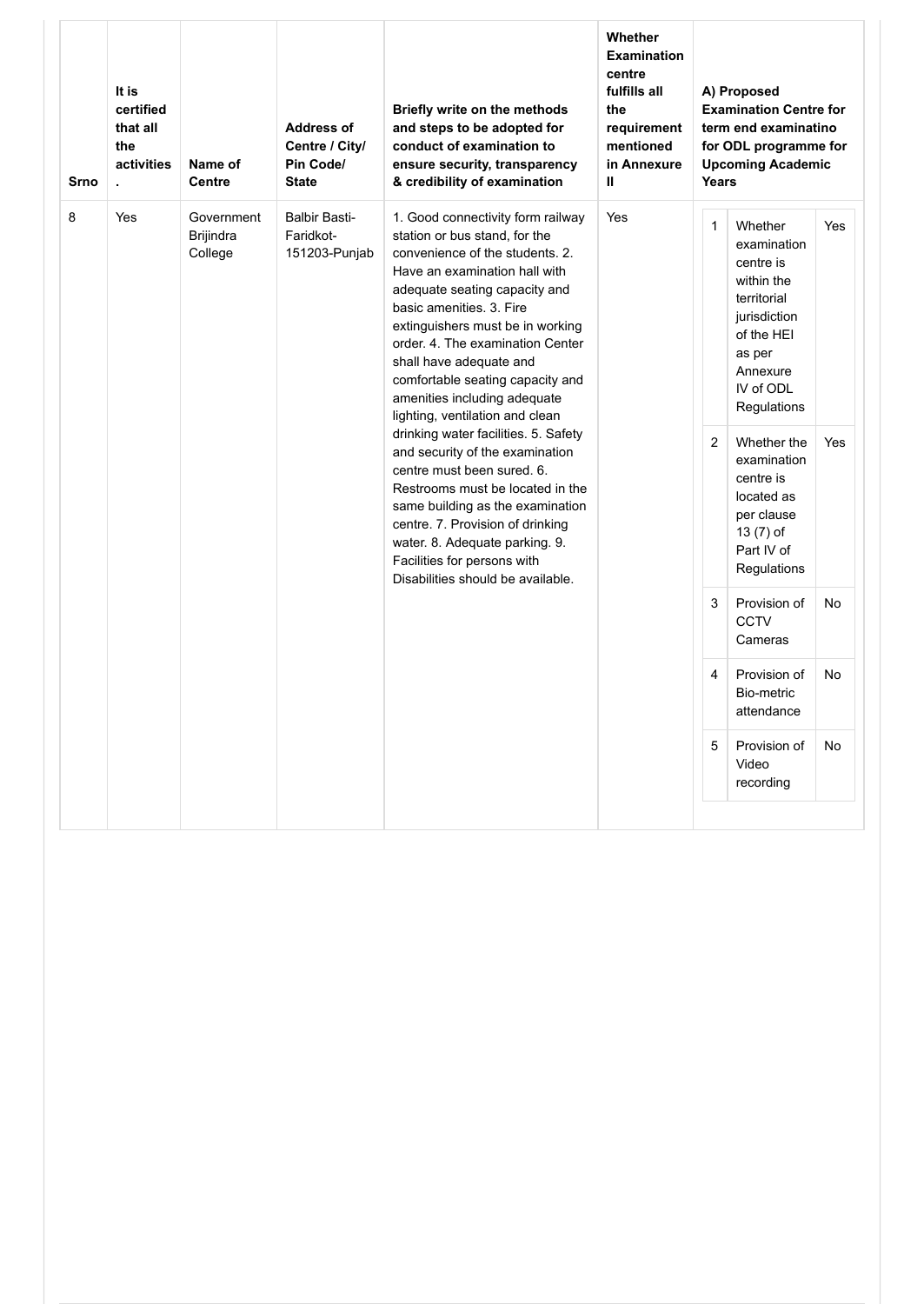| Srno | It is<br>certified<br>that all<br>the<br>activities<br>$\blacksquare$ | Name of<br>Centre               | <b>Address of</b><br>Centre / City/<br>Pin Code/<br><b>State</b> | Briefly write on the methods<br>and steps to be adopted for<br>conduct of examination to<br>ensure security, transparency<br>& credibility of examination                                                                                                                                                                                                                                                                                                                                                                                                  | Whether<br><b>Examination</b><br>centre<br>fulfills all<br>the<br>requirement<br>mentioned<br>in Annexure<br>Ш | Years             | A) Proposed<br><b>Examination Centre for</b><br>term end examinatino<br>for ODL programme for<br><b>Upcoming Academic</b>                                                                   |            |
|------|-----------------------------------------------------------------------|---------------------------------|------------------------------------------------------------------|------------------------------------------------------------------------------------------------------------------------------------------------------------------------------------------------------------------------------------------------------------------------------------------------------------------------------------------------------------------------------------------------------------------------------------------------------------------------------------------------------------------------------------------------------------|----------------------------------------------------------------------------------------------------------------|-------------------|---------------------------------------------------------------------------------------------------------------------------------------------------------------------------------------------|------------|
| 9    | Yes                                                                   | Government<br>Ranbir<br>College | Patiala Gate-<br>Sangrur-<br>148001-Punjab                       | 1. Good connectivity form railway<br>station or bus stand, for the<br>convenience of the students, 2.<br>Have an examination hall with<br>adequate seating capacity and<br>basic amenities. 3. Fire<br>extinguishers must be in working<br>order. 4. The examination Center<br>shall have adequate and<br>comfortable seating capacity and<br>amenities including adequate<br>lighting, ventilation and clean<br>drinking water facilities. 5. Safety<br>and security of the examination<br>centre must been sured, 6.<br>Restrooms must be located in the | Yes                                                                                                            | $\mathbf{1}$<br>2 | Whether<br>examination<br>centre is<br>within the<br>territorial<br>jurisdiction<br>of the HEI<br>as per<br>Annexure<br>IV of ODL<br>Regulations<br>Whether the<br>examination<br>centre is | Yes<br>Yes |
|      |                                                                       |                                 |                                                                  | same building as the examination<br>centre. 7. Provision of drinking<br>water. 8. Adequate parking. 9.<br>Facilities for persons with<br>Disabilities should be available.                                                                                                                                                                                                                                                                                                                                                                                 |                                                                                                                | 3                 | located as<br>per clause<br>13 (7) of<br>Part IV of<br>Regulations<br>Provision of<br><b>CCTV</b><br>Cameras                                                                                | No         |
|      |                                                                       |                                 |                                                                  |                                                                                                                                                                                                                                                                                                                                                                                                                                                                                                                                                            |                                                                                                                | 4                 | Provision of<br>Bio-metric<br>attendance                                                                                                                                                    | No         |
|      |                                                                       |                                 |                                                                  |                                                                                                                                                                                                                                                                                                                                                                                                                                                                                                                                                            |                                                                                                                | 5                 | Provision of<br>Video<br>recording                                                                                                                                                          | No         |

# **Regional Centre**

| Srno | Name of<br>Regional<br><b>Centre</b> | <b>Address</b><br>of<br>Regional<br><b>Centre</b> | City     | <b>Pin</b><br>Code | <b>State</b> | Name of the<br>Coordinator/<br><b>Counselor</b> | Contact<br>Details of<br>the<br>Coordinator/<br><b>Counselor</b> | <b>Email Details of the</b><br><b>Coordinator/ Counselor</b> | Q<br>O.<br>C<br>C |
|------|--------------------------------------|---------------------------------------------------|----------|--------------------|--------------|-------------------------------------------------|------------------------------------------------------------------|--------------------------------------------------------------|-------------------|
| 1    | Govt.<br>College for<br>Girls        | Near<br>Rakh<br>Bagh,                             | Ludhiana | 141001             | Punjab       | Dr. Jaspreet<br>Kaur                            | 9501305566                                                       | jaspreetgcg@gmail.com                                        | P                 |
| 2    | Government<br>Mohindra<br>College    | Lower<br>Mall<br>Road                             | Patiala  | 147001             | Punjab       | Loveleen<br>Parmar                              | 9872732727                                                       | gcmohindrapatiala@gmail.com                                  | M<br>(l           |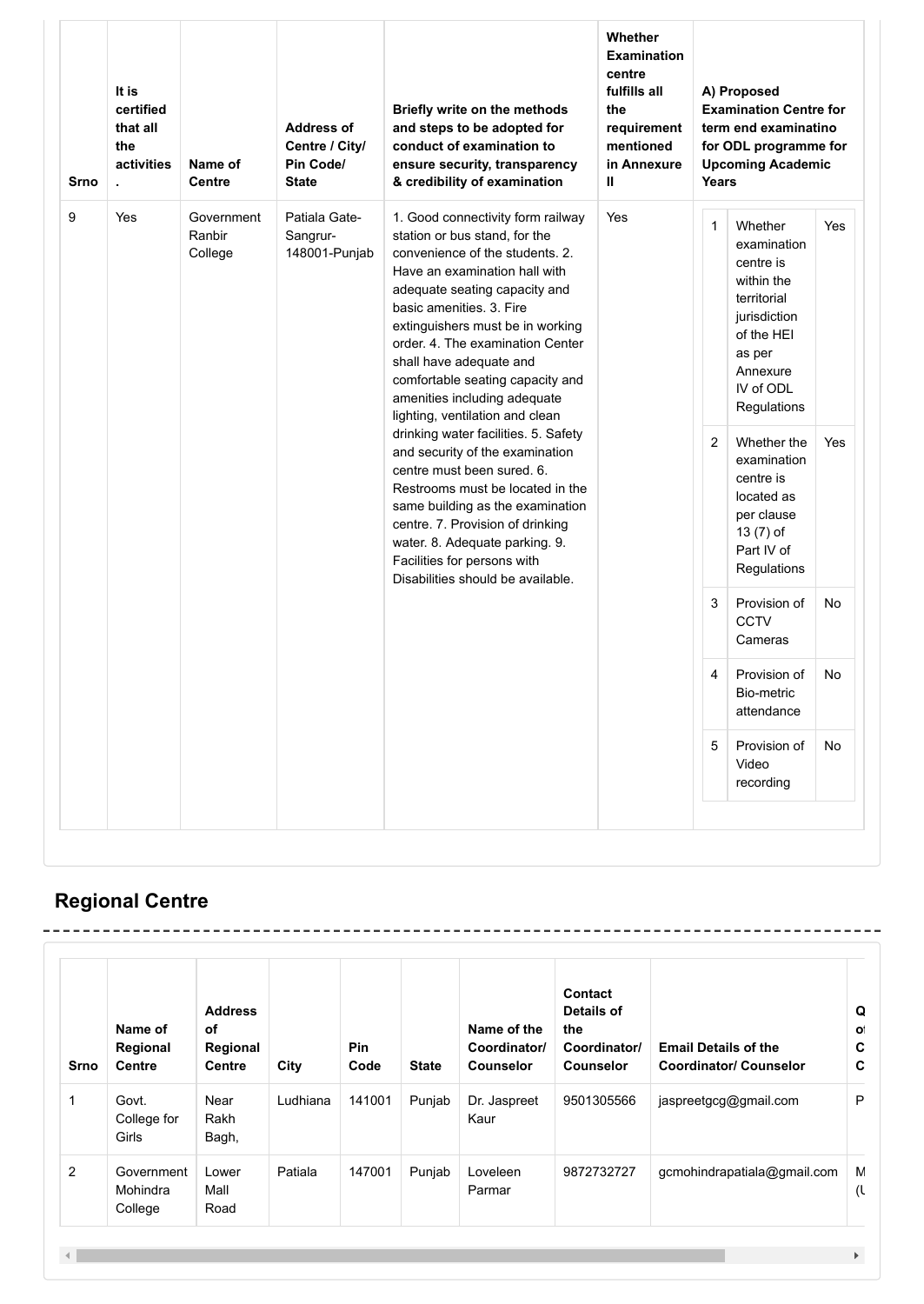## **Learner Support Centre (LSC) details**

-------------------------------

 $\overline{a}$ 

| <b>Srno</b>      | Name of<br>College &<br><b>Address</b>                                          | City       | Pin<br>Code | <b>State</b> | Whether<br>the College<br>/ institute<br>is Private<br>or Govt | Name of<br><b>Affiliating</b><br><b>University</b><br>/ HEI | Name of<br>Co-<br>ordinator            | Contact<br><b>Details of</b><br>Co-<br>ordinator | <b>Qualifications</b> |
|------------------|---------------------------------------------------------------------------------|------------|-------------|--------------|----------------------------------------------------------------|-------------------------------------------------------------|----------------------------------------|--------------------------------------------------|-----------------------|
| 1                | Government<br>Ranbir<br>College,<br>Patiala Gate                                | Sangrur    | 148001      | Punjab       | Government                                                     | Punjabi<br>University,<br>Patiala                           | Mr. Jagsir<br>Singh                    | 9815250133                                       | MPhill.               |
| $\boldsymbol{2}$ | Govt.<br>Brijindra<br>College,<br><b>CHAHAL</b><br><b>ROAD</b>                  | Faridkot   | 151203      | Punjab       | Government                                                     | Punjabi<br>University,<br>Patiala                           | Dr. N.K.<br>Sandhu                     | 9463095450                                       | PhD                   |
| 3                | Shaheed<br>Major<br>Harminderpal<br>Singh<br>Government<br>College,<br>Phase 6, | Mohali     | 160055      | Punjab       | Government                                                     | Punjabi<br>University,<br>Patiala                           | Mr.<br>Sukhwinder<br>Singh             | 9855525613                                       | MPhill.               |
| 4                | Lyallpur<br>Khalsa<br>College,<br>Mohyal<br>Nagar                               | Jalandhar  | 144001      | Punjab       | Private                                                        | Guru<br>Nanak Dev<br>University,<br>Amritsar                | Dr. Dinker<br>Sharma                   | 7009369437                                       | PhD                   |
| 5                | Government<br>Rajindra<br>College,<br>Guru Kashi<br>Road,                       | Bathinda   | 151001      | Punjab       | Government                                                     | Punjabi<br>University,<br>Patiala                           | Dr.<br>Jaskaran<br>Singh               | 9463020780                                       | PhD                   |
| 6                | SCD<br>Government<br>College,<br>Near Rose<br>Garden                            | Ludhiana   | 141001      | Punjab       | Government                                                     | Panjab<br>University,<br>Chandigarh                         | DR.<br>Gursharanjit<br>Singh<br>Sandhu | 9417189230                                       | PhD                   |
| $\overline{7}$   | Government<br>College,<br>Jalandhar<br>Road                                     | Hoshiarpur | 146001      | Punjab       | Government                                                     | Panjab<br>University,<br>Chandigarh                         | Dr.<br>Harjinderpal<br>Singh           | 9464615037                                       | Post-Graduate         |
| 8                | Saroop Rani<br>Govt. College<br>, Mcleod<br>Road,<br>Amritsar<br>Cantonment     | Amritsar   | 143001      | Punjab       | Government                                                     | GNDU,<br>Amritsar                                           | Dr. Surinder<br>Kaur                   | 9501033384                                       | PhD                   |
| 9                | Government<br>College,<br>Trimmu Road                                           | Gurdaspur  | 143521      | Punjab       | Government                                                     | GNDU,<br>Amritsar                                           | DR.<br>Sarabjeet<br>Singh              | 7986825743                                       | PhD                   |

-----------------------------------

------------

## **Programme Wise Information**

---------------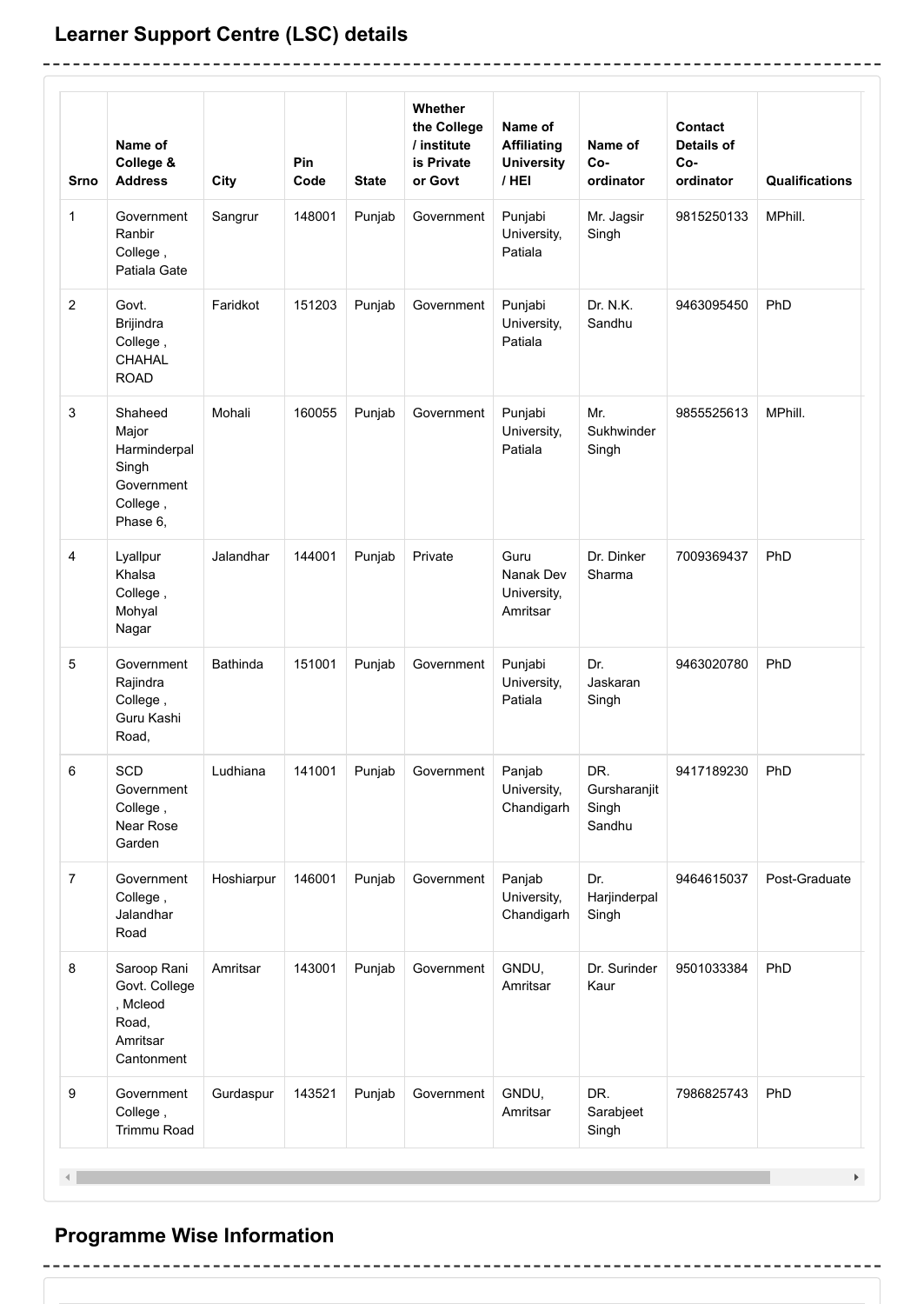| <b>Srno</b> | Name of<br><b>College/Institute</b> |                                                                                                                          |                                                                                |                                                                          |                          |
|-------------|-------------------------------------|--------------------------------------------------------------------------------------------------------------------------|--------------------------------------------------------------------------------|--------------------------------------------------------------------------|--------------------------|
| 1           | Government<br>College               | <b>Proposed Programme</b>                                                                                                | <b>Whether LSC is</b><br>offering same<br>programme under<br>conventional mode | If Yes, than years<br>since when being<br>taught in<br>conventional mode | No.<br>of<br>years       |
|             |                                     | Arts/Humanities/Social Sciences -<br>Bachelor of Liberal Arts - Liberal Arts                                             | No                                                                             | ٠                                                                        | ٠                        |
|             |                                     | <b>Business Administration/Commerce/</b><br>Management/Finance - Bachelor of<br>Commerce (Digital) - Commerce<br>Digital | No                                                                             | $\overline{\phantom{a}}$                                                 | ÷,                       |
|             |                                     | Arts/Humanities/Social Sciences -<br>Post Graduate Diploma in Sikh<br>Theology - Sikh Theology                           | <b>No</b>                                                                      | ٠                                                                        | ٠                        |
|             |                                     | Sciences - Bachelor of Science (Data<br>Science) - Data Science                                                          | No                                                                             | $\overline{\phantom{a}}$                                                 | -                        |
|             |                                     |                                                                                                                          |                                                                                |                                                                          |                          |
| 2           | Saroop Rani Govt.<br>College        | <b>Proposed Programme</b>                                                                                                | <b>Whether LSC is</b><br>offering same<br>programme under<br>conventional mode | If Yes, than years<br>since when being<br>taught in<br>conventional mode | No.<br>of<br>years       |
|             |                                     | Arts/Humanities/Social Sciences -<br>Bachelor of Liberal Arts - Liberal Arts                                             | No                                                                             | $\qquad \qquad \blacksquare$                                             | $\overline{\phantom{a}}$ |
|             |                                     | <b>Business Administration/Commerce/</b><br>Management/Finance - Bachelor of<br>Commerce (Digital) - Commerce<br>Digital | No                                                                             |                                                                          | ٠                        |
|             |                                     | Arts/Humanities/Social Sciences -<br>Post Graduate Diploma in Sikh<br>Theology - Sikh Theology                           | No                                                                             |                                                                          |                          |
|             |                                     | Sciences - Bachelor of Science (Data<br>Science) - Data Science                                                          | No                                                                             | ÷                                                                        | ٠                        |
|             |                                     |                                                                                                                          |                                                                                |                                                                          |                          |
| 3           | <b>Government Ranbir</b><br>College | <b>Proposed Programme</b>                                                                                                | <b>Whether LSC is</b><br>offering same<br>programme under<br>conventional mode | If Yes, than years<br>since when being<br>taught in<br>conventional mode | No.<br>of<br>years       |
|             |                                     | Arts/Humanities/Social Sciences -<br>Bachelor of Liberal Arts - Liberal Arts                                             | No                                                                             |                                                                          | ٠                        |
|             |                                     | <b>Business Administration/Commerce/</b><br>Management/Finance - Bachelor of<br>Commerce (Digital) - Commerce<br>Digital | No                                                                             | ٠                                                                        | $\overline{\phantom{m}}$ |
|             |                                     | Arts/Humanities/Social Sciences -<br>Post Graduate Diploma in Sikh<br>Theology - Sikh Theology                           | No                                                                             |                                                                          |                          |
|             |                                     | Sciences - Bachelor of Science (Data<br>Science) - Data Science                                                          | No                                                                             | ٠                                                                        | ٠                        |
|             |                                     |                                                                                                                          |                                                                                |                                                                          |                          |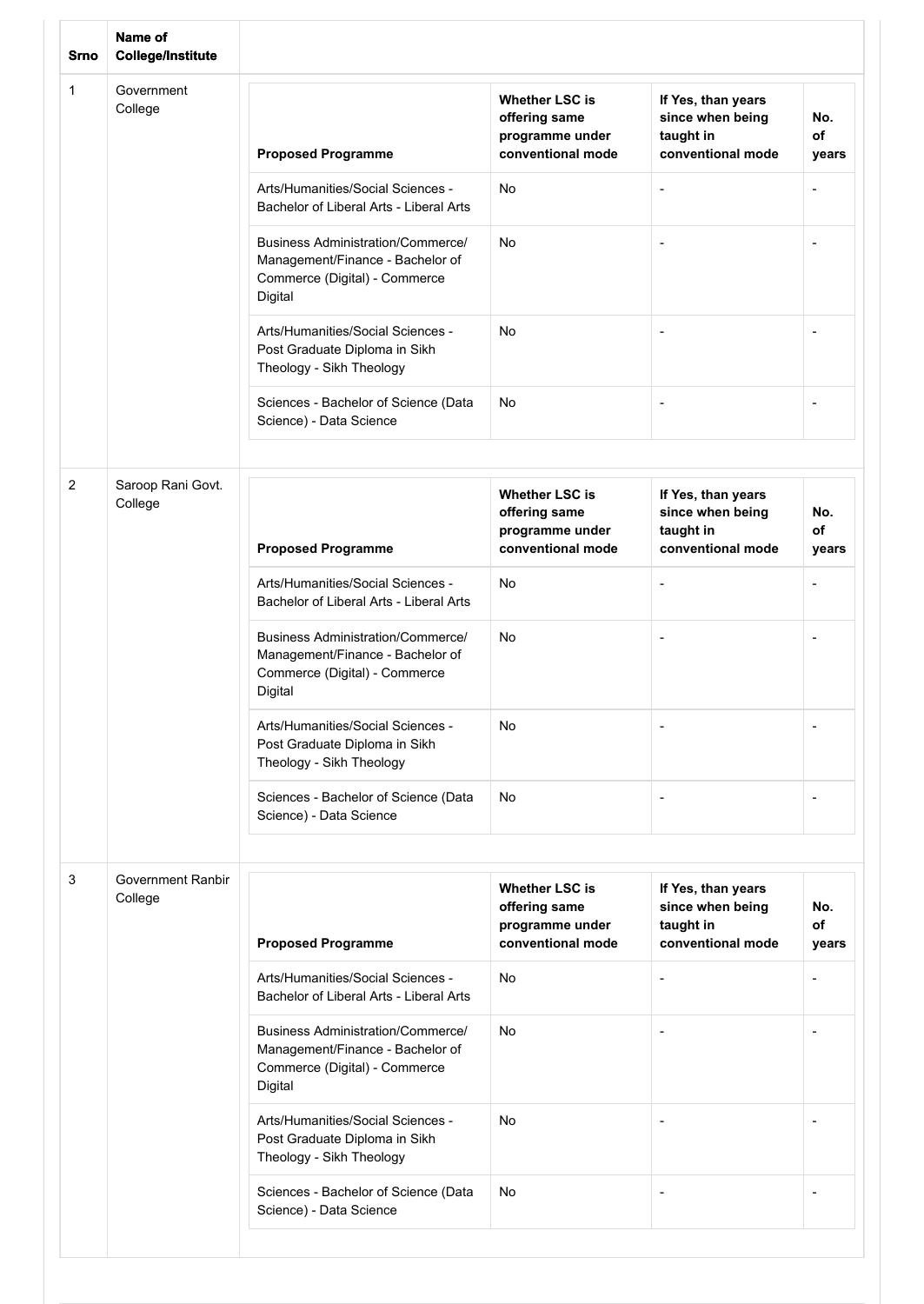| Srno | Name of<br><b>College/Institute</b>         |                                                                                                                          |                                                                                |                                                                          |                          |
|------|---------------------------------------------|--------------------------------------------------------------------------------------------------------------------------|--------------------------------------------------------------------------------|--------------------------------------------------------------------------|--------------------------|
| 4    | Govt. Brijindra<br>College                  | <b>Proposed Programme</b>                                                                                                | <b>Whether LSC is</b><br>offering same<br>programme under<br>conventional mode | If Yes, than years<br>since when being<br>taught in<br>conventional mode | No.<br>of<br>years       |
|      |                                             | Arts/Humanities/Social Sciences -<br>Bachelor of Liberal Arts - Liberal Arts                                             | No                                                                             |                                                                          |                          |
|      |                                             | Arts/Humanities/Social Sciences -<br>Post Graduate Diploma in Sikh<br>Theology - Sikh Theology                           | No                                                                             |                                                                          |                          |
|      |                                             | Sciences - Bachelor of Science (Data<br>Science) - Data Science                                                          | No                                                                             | $\overline{\phantom{a}}$                                                 | -                        |
|      |                                             | <b>Business Administration/Commerce/</b><br>Management/Finance - Bachelor of<br>Commerce (Digital) - Commerce<br>Digital | No                                                                             | $\blacksquare$                                                           |                          |
| 5    | Shaheed Major                               |                                                                                                                          |                                                                                |                                                                          |                          |
|      | Harminderpal Singh<br>Government<br>College | <b>Proposed Programme</b>                                                                                                | <b>Whether LSC is</b><br>offering same<br>programme under<br>conventional mode | If Yes, than years<br>since when being<br>taught in<br>conventional mode | No.<br>of<br>years       |
|      |                                             | Arts/Humanities/Social Sciences -<br>Bachelor of Liberal Arts - Liberal Arts                                             | No                                                                             | $\overline{\phantom{a}}$                                                 | $\overline{\phantom{a}}$ |
|      |                                             | Arts/Humanities/Social Sciences -<br>Post Graduate Diploma in Sikh<br>Theology - Sikh Theology                           | No                                                                             |                                                                          |                          |
|      |                                             | Sciences - Bachelor of Science (Data<br>Science) - Data Science                                                          | No                                                                             |                                                                          |                          |
|      |                                             | <b>Business Administration/Commerce/</b><br>Management/Finance - Bachelor of<br>Commerce (Digital) - Commerce<br>Digital | No                                                                             |                                                                          |                          |
|      |                                             |                                                                                                                          |                                                                                |                                                                          |                          |
| 6    | Lyallpur Khalsa<br>College                  | <b>Proposed Programme</b>                                                                                                | <b>Whether LSC is</b><br>offering same<br>programme under<br>conventional mode | If Yes, than years<br>since when being<br>taught in<br>conventional mode | No.<br>of<br>years       |
|      |                                             | Arts/Humanities/Social Sciences -<br>Bachelor of Liberal Arts - Liberal Arts                                             | No                                                                             |                                                                          |                          |
|      |                                             | Business Administration/Commerce/<br>Management/Finance - Bachelor of<br>Commerce (Digital) - Commerce<br>Digital        | No                                                                             |                                                                          |                          |
|      |                                             | Arts/Humanities/Social Sciences -<br>Post Graduate Diploma in Sikh<br>Theology - Sikh Theology                           | No                                                                             |                                                                          |                          |
|      |                                             | Sciences - Bachelor of Science (Data<br>Science) - Data Science                                                          | No                                                                             | $\overline{\phantom{a}}$                                                 | ٠                        |
|      |                                             |                                                                                                                          |                                                                                |                                                                          |                          |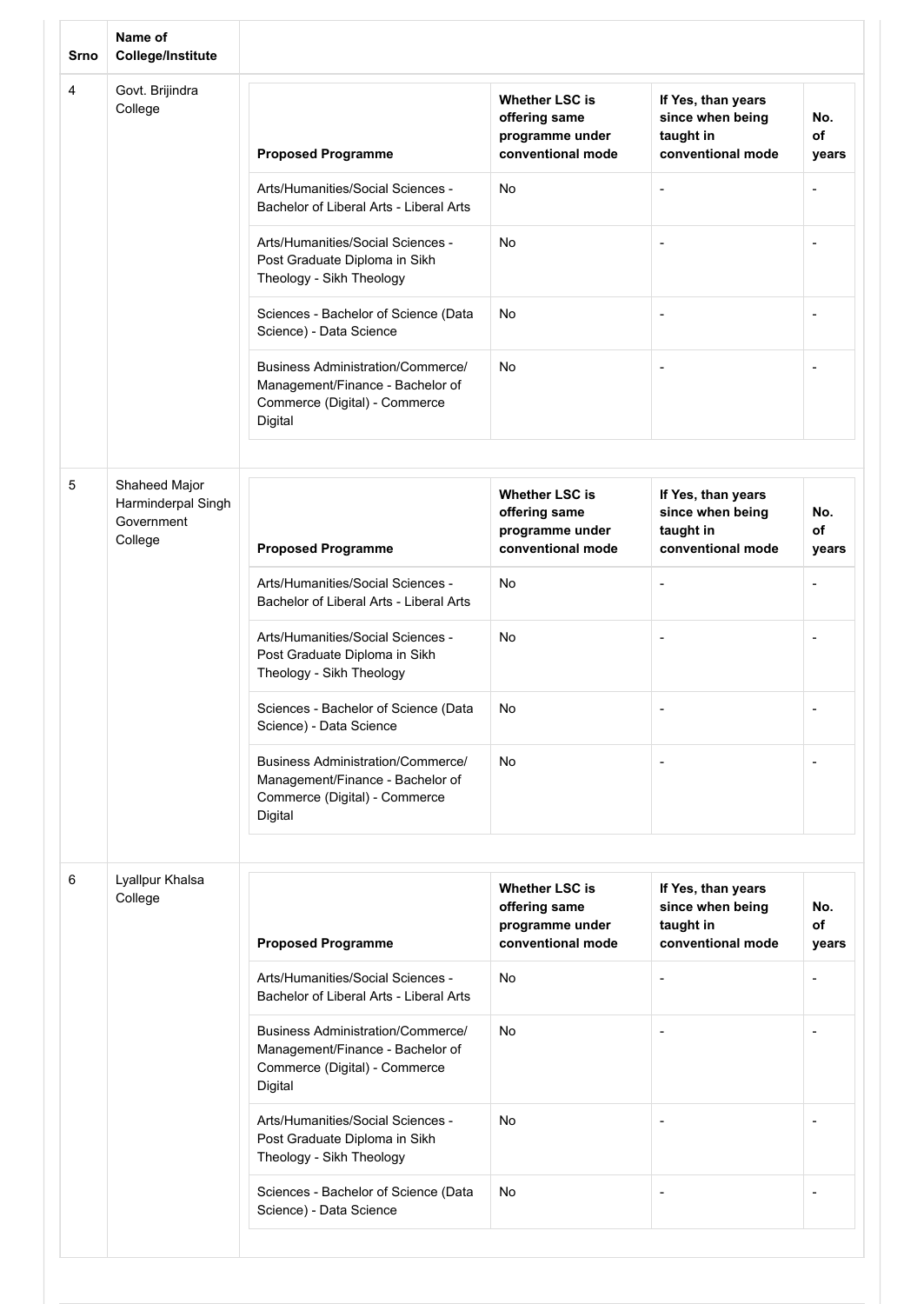| <b>Srno</b> | Name of<br><b>College/Institute</b> |                                                                                                                   |                                                                                |                                                                          |                          |
|-------------|-------------------------------------|-------------------------------------------------------------------------------------------------------------------|--------------------------------------------------------------------------------|--------------------------------------------------------------------------|--------------------------|
| 7           | Government<br>Rajindra College      | <b>Proposed Programme</b>                                                                                         | <b>Whether LSC is</b><br>offering same<br>programme under<br>conventional mode | If Yes, than years<br>since when being<br>taught in<br>conventional mode | No.<br>of<br>years       |
|             |                                     | Arts/Humanities/Social Sciences -<br>Bachelor of Liberal Arts - Liberal Arts                                      | No                                                                             |                                                                          | ٠                        |
|             |                                     | Business Administration/Commerce/<br>Management/Finance - Bachelor of<br>Commerce (Digital) - Commerce<br>Digital | No                                                                             |                                                                          | $\overline{a}$           |
|             |                                     | Arts/Humanities/Social Sciences -<br>Post Graduate Diploma in Sikh<br>Theology - Sikh Theology                    | No                                                                             |                                                                          | -                        |
|             |                                     | Sciences - Bachelor of Science (Data<br>Science) - Data Science                                                   | <b>No</b>                                                                      | $\overline{a}$                                                           | ٠                        |
| 8           | <b>SCD Government</b><br>College    | <b>Proposed Programme</b>                                                                                         | <b>Whether LSC is</b><br>offering same<br>programme under<br>conventional mode | If Yes, than years<br>since when being<br>taught in<br>conventional mode | No.<br>of<br>years       |
|             |                                     | Arts/Humanities/Social Sciences -<br>Bachelor of Liberal Arts - Liberal Arts                                      | No                                                                             | $\overline{\phantom{a}}$                                                 | ٠                        |
|             |                                     | Business Administration/Commerce/<br>Management/Finance - Bachelor of<br>Commerce (Digital) - Commerce<br>Digital | No                                                                             |                                                                          |                          |
|             |                                     | Arts/Humanities/Social Sciences -<br>Post Graduate Diploma in Sikh<br>Theology - Sikh Theology                    | No                                                                             |                                                                          |                          |
|             |                                     | Sciences - Bachelor of Science (Data<br>Science) - Data Science                                                   | No                                                                             |                                                                          | ٠                        |
| 9           | Government<br>College               | <b>Proposed Programme</b>                                                                                         | <b>Whether LSC is</b><br>offering same<br>programme under<br>conventional mode | If Yes, than years<br>since when being<br>taught in<br>conventional mode | No.<br>of<br>years       |
|             |                                     | Arts/Humanities/Social Sciences -<br>Bachelor of Liberal Arts - Liberal Arts                                      | No                                                                             |                                                                          | ٠                        |
|             |                                     | Business Administration/Commerce/<br>Management/Finance - Bachelor of<br>Commerce (Digital) - Commerce<br>Digital | No                                                                             |                                                                          | $\overline{\phantom{a}}$ |
|             |                                     | Arts/Humanities/Social Sciences -<br>Post Graduate Diploma in Sikh<br>Theology - Sikh Theology                    | No                                                                             |                                                                          |                          |
|             |                                     | Sciences - Bachelor of Science (Data<br>Science) - Data Science                                                   | No                                                                             | $\overline{a}$                                                           | $\overline{\phantom{a}}$ |
|             |                                     |                                                                                                                   |                                                                                |                                                                          |                          |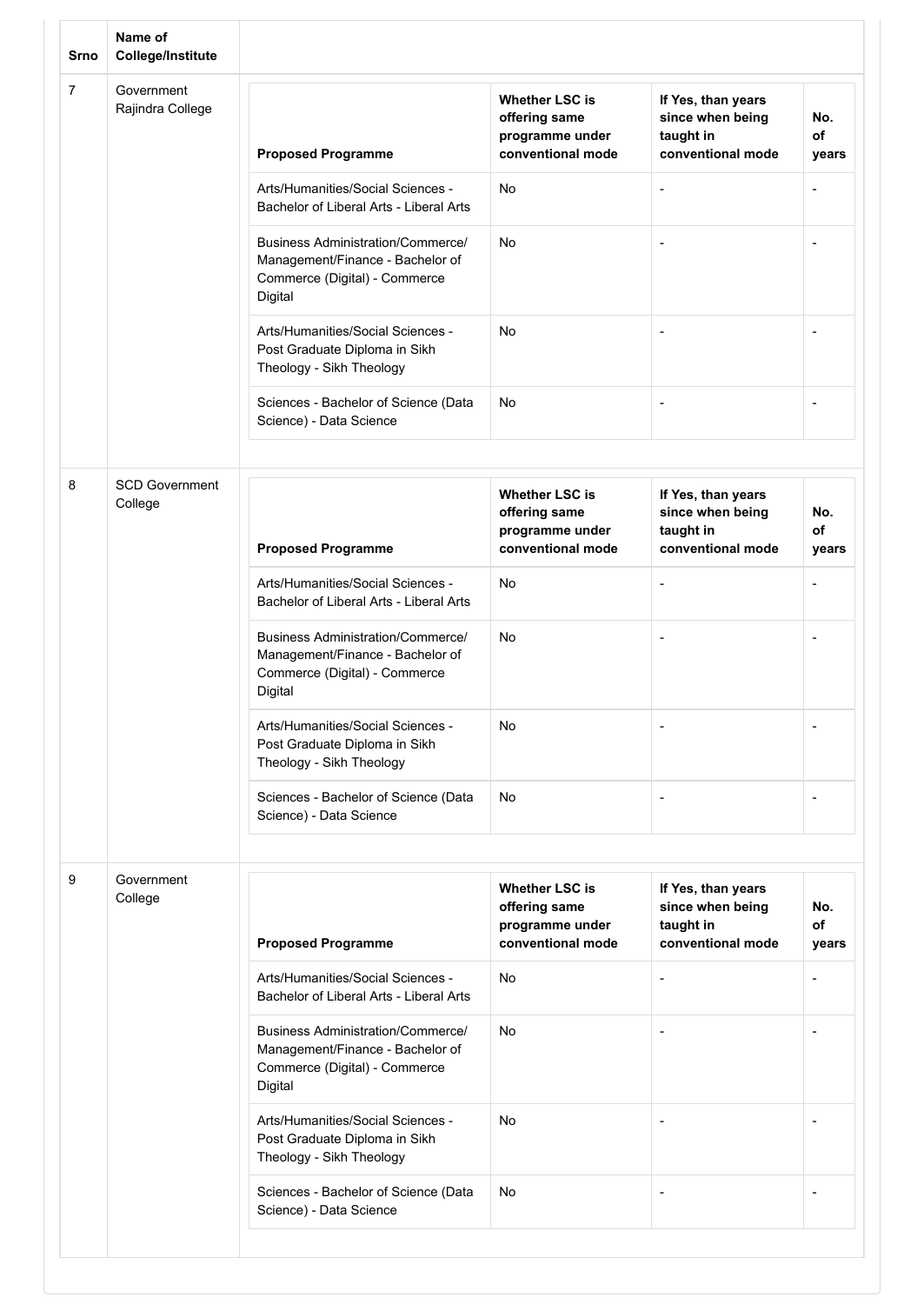| <b>Academic Staff for ODL Programmes</b> |                                  |
|------------------------------------------|----------------------------------|
| Type of Staff *                          | No. of Staff Exclusively of ODL* |
| Head / Professor                         | 3                                |
| Associate Professor                      | 0                                |
| <b>Assistant Professor</b>               | 3                                |

| <b>Administrative Staff for ODL Programmes</b> |                                        |
|------------------------------------------------|----------------------------------------|
| Type of Staff*                                 | Total No. of Staff Exclusively for ODL |
| Deputy Registrar                               | 0                                      |
| Assistant Registrar                            | $\mathbf 0$                            |
| Section Officer                                | $\mathbf 0$                            |
| Assistants                                     | $\mathbf 0$                            |
| <b>Computer Operators</b>                      | 4                                      |
| Class-IV / Mult Tasking Staff                  | 6                                      |
| Technical / Professional                       | $\overline{2}$                         |
| <b>Controller of Examinations</b>              | $\mathbf{1}$                           |

## **Faculty Details for ODL**

| <b>Srno</b> | Year           | <b>Academic</b><br><b>Session</b> | <b>Name of Programmes</b>                                                      | <b>Faculty</b>                     |                        |              |                             |
|-------------|----------------|-----------------------------------|--------------------------------------------------------------------------------|------------------------------------|------------------------|--------------|-----------------------------|
| 1           | $2021 -$<br>22 | July                              | Arts/Humanities/Social<br>Sciences - Post Graduate<br>Diploma in Sikh Theology | Name of<br>faculty                 | <b>Designation</b>     | <b>Phone</b> | <b>Email</b>                |
|             |                |                                   | - Sikh Theology                                                                | Dr<br>Lakhvinder<br>Singh<br>Bedi' | Professor              | 9872985415   | coe@psou.ac.in              |
|             |                |                                   |                                                                                | Dr<br>Dhanwant<br>Kaur             | Professor              | 9417243245   | prof.dhanwant@gmail.com     |
|             |                |                                   |                                                                                | Dr Gurleen<br>Ahluwalia            | Assistant<br>Professor | 9855524215   | gurleenahluwalia@psou.ac.in |
|             |                |                                   |                                                                                |                                    |                        |              |                             |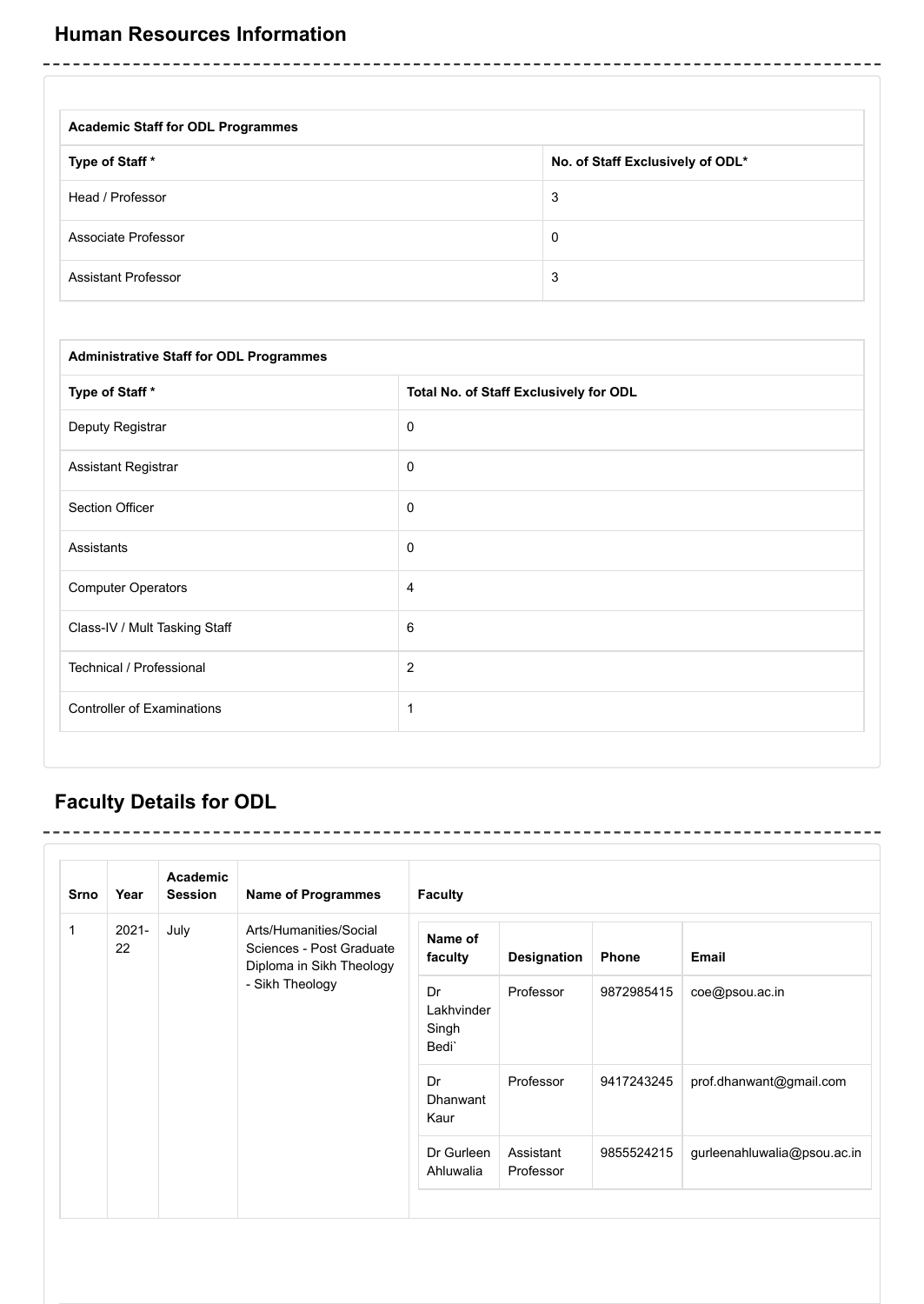| Srno           | Year                                                                                                      | <b>Academic</b><br><b>Session</b>                                           | <b>Name of Programmes</b>                                          | <b>Faculty</b>                |                        |                        |            |                    |                      |                             |       |  |              |  |
|----------------|-----------------------------------------------------------------------------------------------------------|-----------------------------------------------------------------------------|--------------------------------------------------------------------|-------------------------------|------------------------|------------------------|------------|--------------------|----------------------|-----------------------------|-------|--|--------------|--|
| $\overline{2}$ | $2021 -$<br>July<br>Arts/Humanities/Social<br>22<br>Sciences - Bachelor of<br>Liberal Arts - Liberal Arts |                                                                             |                                                                    |                               |                        |                        |            | Name of<br>faculty |                      | Designation                 | Phone |  | <b>Email</b> |  |
|                |                                                                                                           |                                                                             |                                                                    | Professor<br>Anita Gill       |                        | Professor              |            | 9888968462         |                      | daa@psou.ac.in              |       |  |              |  |
|                |                                                                                                           |                                                                             | Dr. Dharam<br>Singh                                                |                               | Professor              |                        | 9463352523 |                    | registrar@psou.ac.in |                             |       |  |              |  |
|                |                                                                                                           |                                                                             |                                                                    | Dr Dhanwant<br>Kaur           |                        | Professor              |            | 9417243245         |                      | prof.dhanwant@gmail.com     |       |  |              |  |
| 3              | $2021 -$<br>22                                                                                            | July                                                                        | <b>Business</b><br>Administration/Commerce/                        | Name of faculty               |                        | Designation            |            | Phone              |                      | <b>Email</b>                |       |  |              |  |
|                |                                                                                                           | Management/Finance -<br><b>Bachelor of Commerce</b><br>(Digital) - Commerce | Dr Karamjeet<br>Singh                                              |                               | Professor              |                        |            | 9872100767         | vc@psou.ac.in        |                             |       |  |              |  |
|                |                                                                                                           |                                                                             | Digital                                                            | Dr Rohit Kumar                |                        | Assistant<br>Professor |            |                    | 9501512500           | rohitrjpl@gmail.com         |       |  |              |  |
|                |                                                                                                           |                                                                             | Dr Lakhvinder<br>Singh Bedi                                        |                               | Professor              |                        |            | 9872985415         | coe@psou.ac.in       |                             |       |  |              |  |
| 4              | $2021 -$<br>22                                                                                            | July                                                                        | Sciences - Bachelor of<br>Science (Data Science) -<br>Data Science | Name of<br>faculty            |                        | Designation            | Phone      |                    | <b>Email</b>         |                             |       |  |              |  |
|                |                                                                                                           |                                                                             |                                                                    | Dr Amitoj<br>Singh            | Assistant<br>Professor |                        | 9855000456 |                    |                      | amitojsingh@psou.ac.in      |       |  |              |  |
|                |                                                                                                           |                                                                             |                                                                    | Dr<br>Jyotsna<br>Sen<br>Gupta | Professor              |                        | 9872801505 |                    |                      | jyotsna.sengupta@gmail.com  |       |  |              |  |
|                |                                                                                                           |                                                                             |                                                                    | Dr<br>Gurleen<br>Ahluwalia    | Assistant<br>Professor |                        | 9855524215 |                    |                      | gurleenahluwalia@psou.ac.in |       |  |              |  |

# **Computerization / Digitization Status**

L

-----------------------

| <b>Srno</b>    | <b>Activities</b>                | Yes / No |
|----------------|----------------------------------|----------|
|                | Student registration / Admission | Yes      |
| $\overline{2}$ | Administration                   | Yes      |
| 3              | Finance                          | No       |
| 4              | Academic activities              | Yes      |
| 5              | <b>Student Support System</b>    | Yes      |
| 6              | <b>Continuous Evaluation</b>     | Yes      |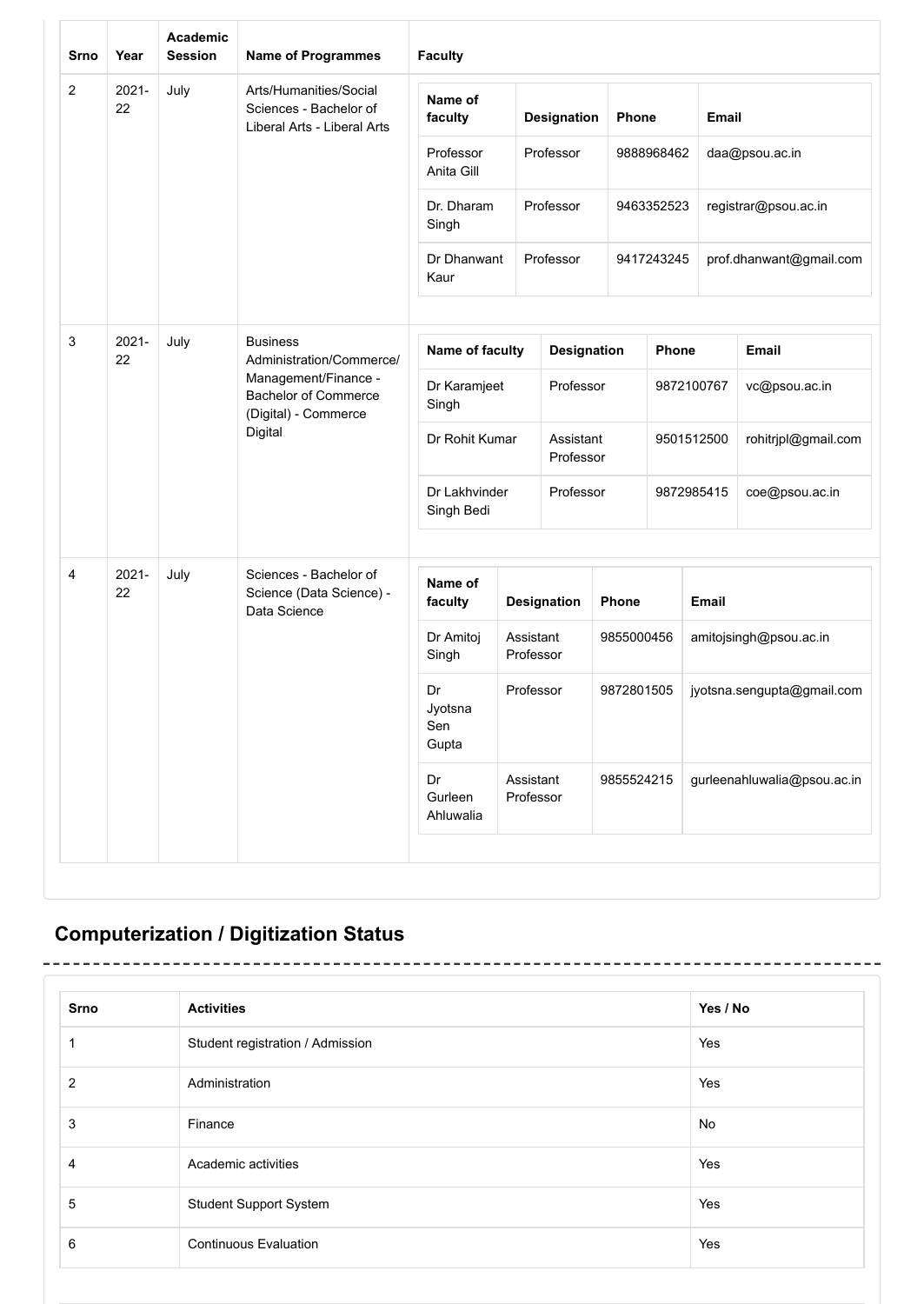| Srno | <b>Activities</b> | Yes / No |
|------|-------------------|----------|
|      | Online Support    | Yes      |

# **Status of a Court case(s)**

| Srno | W.P.No    | <b>Court / Jurisdiction</b> | Status as on date |
|------|-----------|-----------------------------|-------------------|
|      | <b>NA</b> | <b>NA</b>                   | <b>NA</b>         |

# **Help Desk**

| Help Desk Address:                                       | Name of Contact              | Designation:                                           |
|----------------------------------------------------------|------------------------------|--------------------------------------------------------|
| Jagat Guru Nanak Dev Punjab State Open University, C-28, | Person:                      | Assistant Professor                                    |
| The Lower Mall, Patiala                                  | Dr Amitoj Singh              | University                                             |
| Phone No: 9463082523                                     | Email:<br>connect@psou.ac.in | Contact hours for Help<br>Desk:<br>10:00 am to 5:00 pm |

## **Compliance**

|           | Compliance to specific provisions of UGC (ODL Programmes and Online<br><b>Programmes) Regulations, 2020</b>                                                                                                                                                                                                                            |
|-----------|----------------------------------------------------------------------------------------------------------------------------------------------------------------------------------------------------------------------------------------------------------------------------------------------------------------------------------------|
|           | The HEI undertakes to ensure all the provisions of the regulation and few specific provisions adherence to the following:                                                                                                                                                                                                              |
| Yes       | Learner Support Centre defined under these regulations will not be the Learner Support Centre for more than two Higher<br>Educational Institutions at a time to offer programmes in Open and Distance Learning mode:-                                                                                                                  |
|           | Learner Support Centre will not be set up under a franchisee agreement in any case. :- Yes                                                                                                                                                                                                                                             |
| Yes       | Academic and instructional facilities at its Learner Support Centres for Open and Distance Learning mode, and information<br>resources for online delivery of programmes meet all the conditions of UGC (Open and Distance Learning Programmes and<br>Online Programmes) Regulations, 2020 and guidelines issued from time to time. :- |
| <b>NA</b> | Intake capacity under Open and Distance Learning mode for a programme under science discipline to be offered by HEI shall<br>not be more than three times of the approved intake in conventional mode (in case of Dual Mode). :-                                                                                                       |
| Yes       | Learning enrolment under science discipline will commensurate with the capacity of the Learner Support Centres (for Open and<br>Distance Learning only) to provide lab facilities to the admitted learners (for Open University). :-                                                                                                   |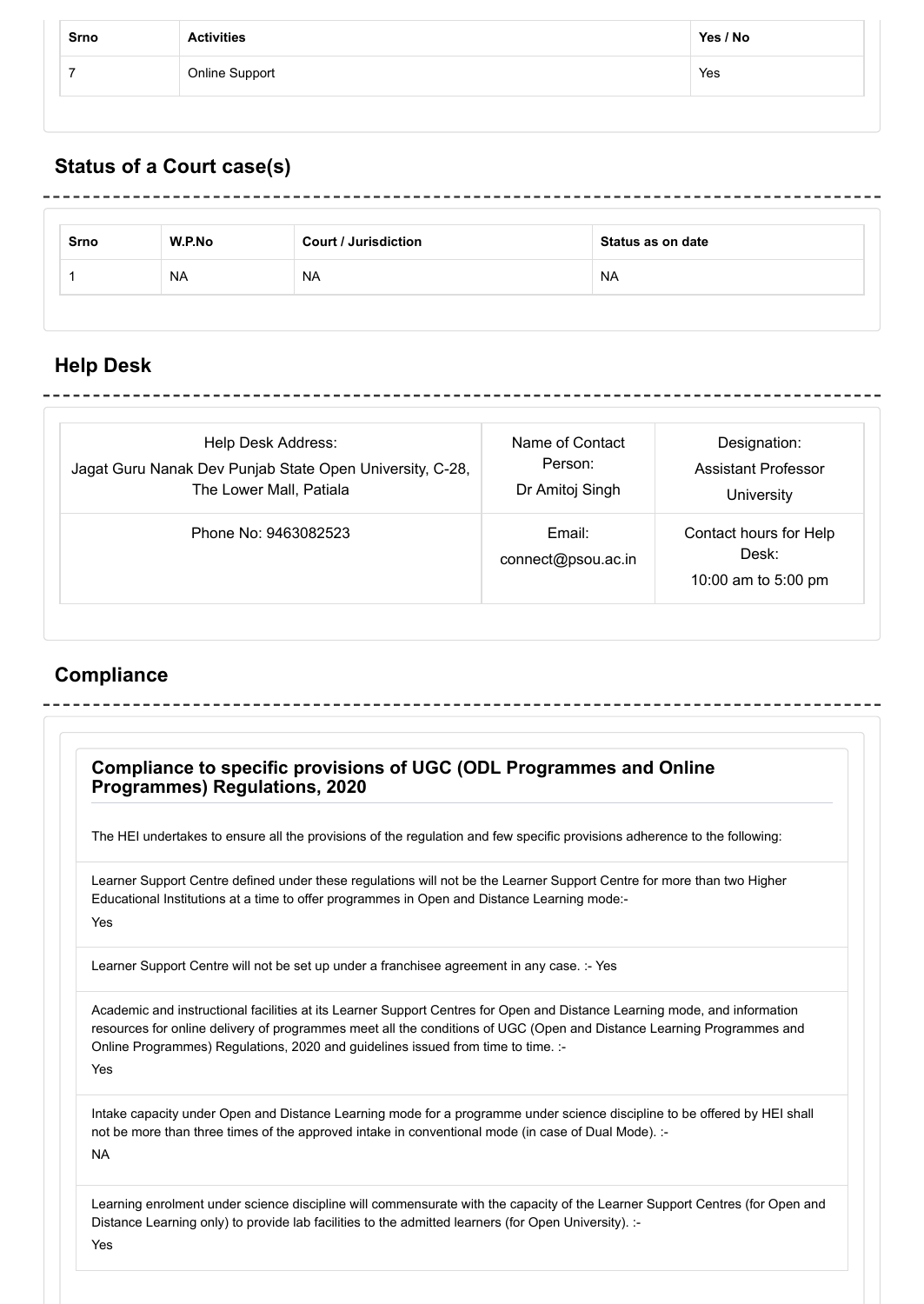Private University established under a State Act will be eligible to offer programmes under Open and Distance Learning mode through its Head Quarters. :-

NA

Academic and administrative staff has appointed as per University Grants Commission (Minimum Qualifications for Appointment of Teachers and other Academic Staff in the Universities and Colleges and other Measures for the Maintenance of Standards in Higher Education) Regulation, 2018. :-

No

Academic Staff mentioned in application are exclusively appointed for the proposed programmes. :- Yes

Examination Centres meet all the guidelines laid under Annexure II of UGC (Open and Distance Learning Programmes and Online Programmes) Regulations, 2020.

Upload Affidavit as per the prescribed format :- View

### **Submission**

| It is hereby declared and affirmed that the Higher Educational Institution shall<br>adheres to all the provisions mentioned under the UGC (Open and Distance Learning<br>Programmes and Online Programmes) Regulations, 2020 including following<br><b>Annexures</b> |                                                                                                                                |
|----------------------------------------------------------------------------------------------------------------------------------------------------------------------------------------------------------------------------------------------------------------------|--------------------------------------------------------------------------------------------------------------------------------|
| Centre for Internal Quality Assurance (CIQA) in Annexure I                                                                                                                                                                                                           |                                                                                                                                |
| Conduct of Examination and Minimum Standards for Examination Centres in Annexure II                                                                                                                                                                                  |                                                                                                                                |
| <b>ODL Programmes)</b>                                                                                                                                                                                                                                               | Territorial Jurisdiction and Regulating Provisions for Different Types of Higher Educational Institutions in Annexure III (For |
| Human Resource and Infrastructural Requirements in Annexure-IV                                                                                                                                                                                                       |                                                                                                                                |
| Guidelines on Programme Project Report (PPR) in Annexure-V                                                                                                                                                                                                           |                                                                                                                                |
|                                                                                                                                                                                                                                                                      | Quality Assurance Guidelines of Learning Material in Multiple Media and Curriculum and Pedagogy in Annexure-VI                 |
| Guidelines on Self-Learning Material and E-Learning Material in Annexure-VII                                                                                                                                                                                         |                                                                                                                                |
| Learner Support Centres in Annexure-VIII                                                                                                                                                                                                                             |                                                                                                                                |
| Assessment Criteria for Offering Online Programmes through Non-SWAYAM Learning                                                                                                                                                                                       |                                                                                                                                |
| Learning Platform in Annexure-IX (For ONLINE Programmes)                                                                                                                                                                                                             |                                                                                                                                |

Further undertakes to ensure that the HEI shall display on its website a joint declaration by authorized signatories, Registrar and Director of Centre for Internal Quality Assurance, authenticating the documents uploaded on its website, in compliance of regulation 9 of UGC (Open and Distance Learning Programmes and Online Programmes) Regulations, 2020.